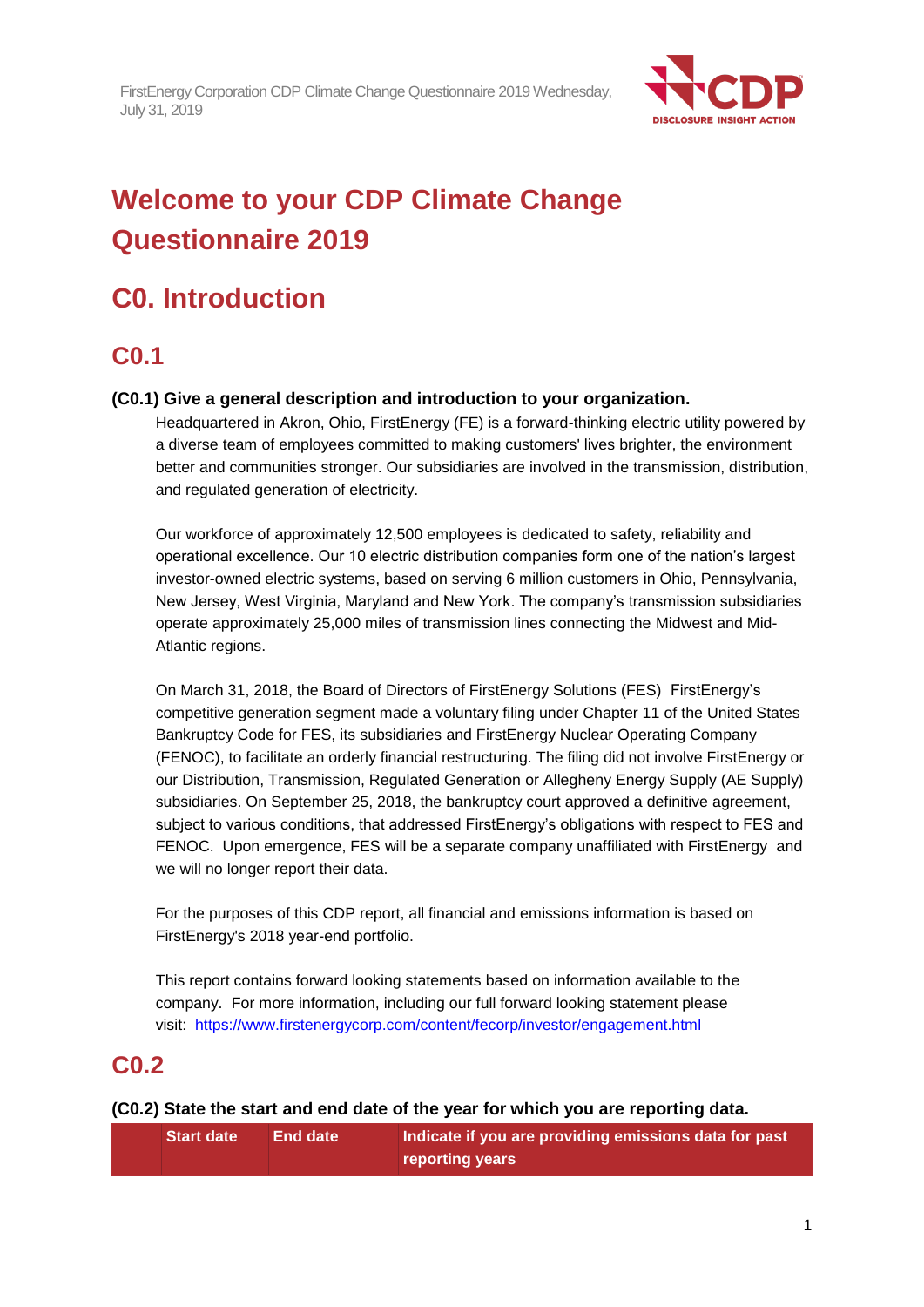

| Row            | <b>January 1,</b> | December 31, | <b>No</b> |
|----------------|-------------------|--------------|-----------|
| $\overline{A}$ | 2018              | 2018         |           |

## **C0.3**

**(C0.3) Select the countries/regions for which you will be supplying data.**

United States of America

## **C0.4**

**(C0.4) Select the currency used for all financial information disclosed throughout your response.**

USD

## **C0.5**

**(C0.5) Select the option that describes the reporting boundary for which climaterelated impacts on your business are being reported. Note that this option should align with your consolidation approach to your Scope 1 and Scope 2 greenhouse gas inventory.**

Operational control

## **C-EU0.7**

**(C-EU0.7) Which part of the electric utilities value chain does your organization operate in? Select all that apply.**

**Row 1**

**Electric utilities value chain** Electricity generation **Transmission Distribution** 

**Other divisions**

# **C1. Governance**

# **C1.1**

## **(C1.1) Is there board-level oversight of climate-related issues within your**

**organization?** Yes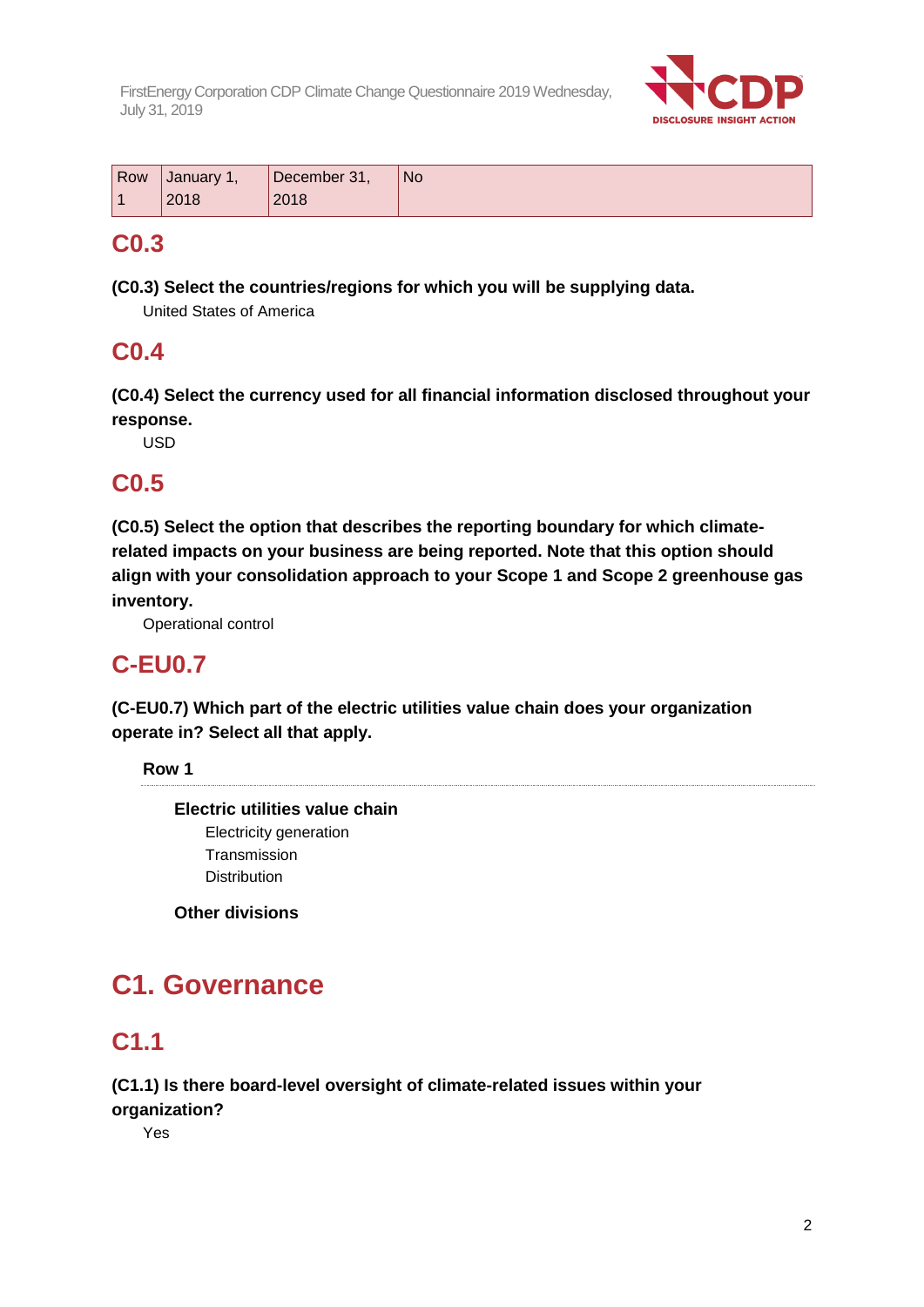

# **C1.1a**

## **(C1.1a) Identify the position(s) (do not include any names) of the individual(s) on the board with responsibility for climate-related issues.**

| <b>Position of</b><br>individual(s)     | <b>Please explain</b>                                                                                                                                                                                                                                                                                                                                                                                                                                                                                                                                                                                                                                                                                                                                                                       |
|-----------------------------------------|---------------------------------------------------------------------------------------------------------------------------------------------------------------------------------------------------------------------------------------------------------------------------------------------------------------------------------------------------------------------------------------------------------------------------------------------------------------------------------------------------------------------------------------------------------------------------------------------------------------------------------------------------------------------------------------------------------------------------------------------------------------------------------------------|
| <b>Chief Executive</b><br>Officer (CEO) | The President and Chief Executive Officer of FirstEnergy Corp, is responsible for<br>management of climate change issues for FirstEnergy. The CEO is a member of<br>the Board of Directors. FirstEnergy's Board of Directors provides oversight of<br>significant issues for FirstEnergy including those related to climate change.<br>Periodic updates, including those related to business strategy and legislative and<br>regulatory policies and initiatives, are provided to the Board and/or Board<br>committee on climate change by senior executives. The Board and the Board's<br>Audit Committee and the Corporate Governance, Corporate Responsibility and<br>Sustainability Committee discuss climate change in the context of Risk<br>Management and Corporate Responsibility. |

## **C1.1b**

## **(C1.1b) Provide further details on the board's oversight of climate-related issues.**

| <b>Frequency with</b><br>which climate-<br>related issues<br>are a scheduled<br>agenda item | <b>Governance</b><br>mechanisms into<br>which climate-related<br>issues are integrated                                                                                                                                                                                                                                                     | <b>Please explain</b>                                                                                                                                                                                                                                                                                                                                                                                                                                                                                                                                                                                                                                                                                                                                                                                                                                                                                                                                                                                                            |
|---------------------------------------------------------------------------------------------|--------------------------------------------------------------------------------------------------------------------------------------------------------------------------------------------------------------------------------------------------------------------------------------------------------------------------------------------|----------------------------------------------------------------------------------------------------------------------------------------------------------------------------------------------------------------------------------------------------------------------------------------------------------------------------------------------------------------------------------------------------------------------------------------------------------------------------------------------------------------------------------------------------------------------------------------------------------------------------------------------------------------------------------------------------------------------------------------------------------------------------------------------------------------------------------------------------------------------------------------------------------------------------------------------------------------------------------------------------------------------------------|
| Scheduled - all<br>meetings                                                                 | Reviewing and guiding<br>strategy<br>Reviewing and guiding<br>major plans of action<br>Reviewing and guiding<br>risk management<br>policies<br>Reviewing and guiding<br>annual budgets<br>Reviewing and guiding<br>business plans<br>Setting performance<br>objectives<br>Monitoring<br>implementation and<br>performance of<br>objectives | The Company's Chief Risk Officer regularly provides<br>updates to the Board's Audit Committee regarding risk<br>management (which incorporates climate<br>change/environmental matters) at each meeting and the<br>full Board receives a related report from the Company's<br>Chief Risk Officer at least annually. As further<br>discussed on page 1 of the Company's 2019 proxy<br>statement, the Board's Compensation Committee<br>approved "Operational Linkage" (that includes an<br>environmental component) as a short-term incentive<br>program (STIP) performance metric for certain<br>executive officers. The status of this STIP performance<br>metric is regularly reported to the Board and the Board's<br>Finance Committee.<br>The Board's Corporate Governance, Sustainability and<br><b>Corporate Responsibility Committee oversees</b><br>corporate citizenship practices including environmental,<br>social and governance ("ESG") and sustainability<br>initiatives. As further discussed on page 15 of the |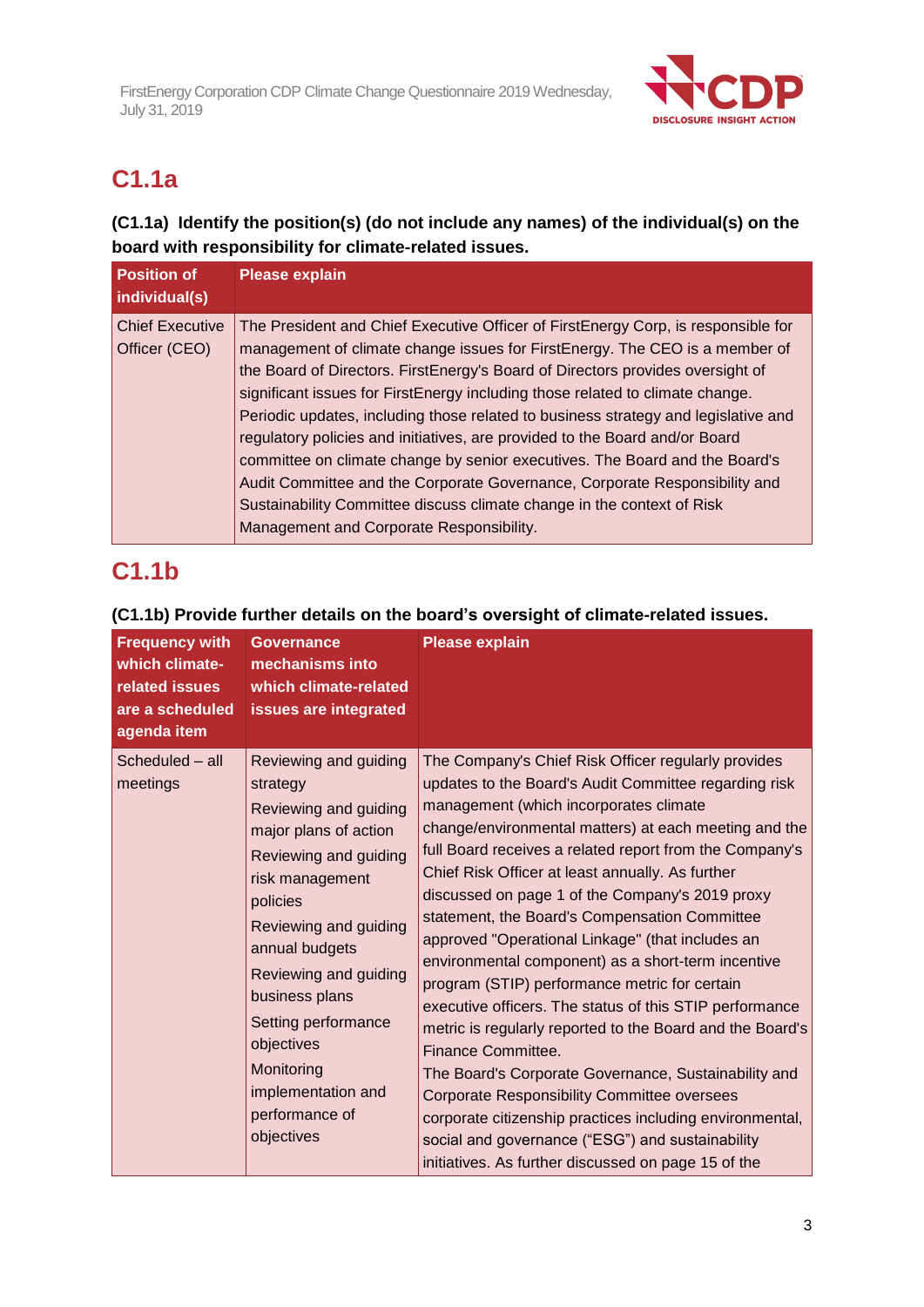

| Overseeing major       | Company's 2019 proxy statement, in recruiting and       |
|------------------------|---------------------------------------------------------|
| capital expenditures,  | selecting Board candidates, the Board's Corporate       |
| acquisitions and       | Governance, Sustainability and Corporate                |
| divestitures           | Responsibility Committee considers a "skills matrix" to |
| Monitoring and         | determine whether those skills and/or other attributes  |
| overseeing progress    | qualify candidates for service on the Board. The        |
| against goals and      | attributes, experiences, qualifications and skills      |
| targets for addressing | considered in accordance with Corporate Governance      |
| climate-related issues | Policies and the Corporate Governance, Sustainability   |
|                        | and Corporate Responsibility Committee charter for      |
|                        | each director nominee allows the Board to determine if  |
|                        | the nominee is qualified to serve on FirstEnergy's      |
|                        | board.                                                  |
|                        |                                                         |

## **C1.2**

## **(C1.2) Provide the highest management-level position(s) or committee(s) with responsibility for climate-related issues.**

| Name of the position(s)<br>and/or committee(s)                            | <b>Responsibility</b>                                                     | <b>Frequency of reporting to the</b><br>board on climate-related<br><b>issues</b> |
|---------------------------------------------------------------------------|---------------------------------------------------------------------------|-----------------------------------------------------------------------------------|
| Other, please specify<br>Senior Vice President,<br>Strategy               | Both assessing and managing<br>climate-related risks and<br>opportunities | More frequently than quarterly                                                    |
| Other, please specify<br>Vice President, Risks &<br><b>Internal Audit</b> | Assessing climate-related risks and<br>opportunities                      | More frequently than quarterly                                                    |
| Corporate responsibility<br>committee                                     | Both assessing and managing<br>climate-related risks and<br>opportunities | More frequently than quarterly                                                    |

## **C1.2a**

**(C1.2a) Describe where in the organizational structure this/these position(s) and/or committees lie, what their associated responsibilities are, and how climate-related issues are monitored (do not include the names of individuals).**

FirstEnergy's President and Chief Executive Officer is responsible for management of climaterelated issues for the company, and our Board of Directors provides oversight. Senior company executives provide regular updates with the Board and relevant Board committees on topics related to climate issues, including business strategy, legislative and regulatory policies and climate initiatives. FirstEnergy's Senior Vice President, Strategy reports to the CEO and is responsible for overseeing the company's corporate responsibility strategy. The Strategy organization includes a dedicated staff who are focused on the companies environmental,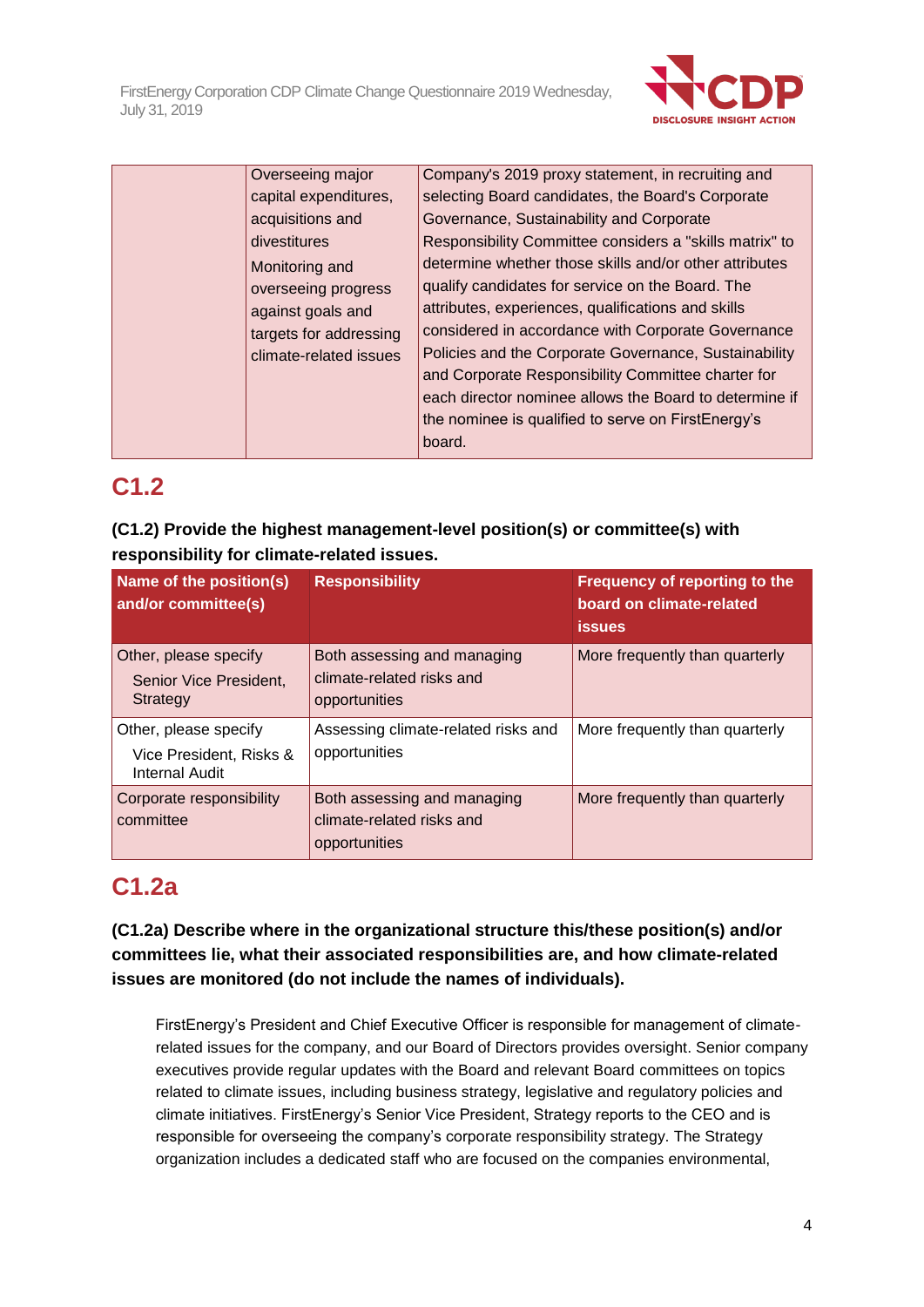

social, governance (ESG) and corporate responsibility initiatives, including climate risks and opportunities.

FirstEnergy's Vice President, Risk & Internal Audit, reports to the Senior Vice President and Chief Financial Officer. The Risk and Internal Audit teams have an established process for continuous review of risks and governance processes to effectively manage risks. The process is supported by FirstEnergy leadership, the Board of Directors and the Board's Audit and Finance Committees.

The Senior Vice President, Strategy leads the Corporate Responsibility Committee. This committee is a cross-functional, executive-level steering committee dedicated that was established to review and guide governance topics, including risks and opportunities associated with the climate. The team includes FirstEnergy's Chief Ethics Officer and Corporate Secretary, VP Risk & Internal Audit, VP of Corporate Affairs & Community Involvement, VP Investor Relations, Chief Human Relations Officer, and Vice President Utility Services (which includes Environmental). This team utilizes an internal development process in which a cross-functional team assesses and prioritizes potential initiatives and shares its recommendations with the Committee.

## **C1.3**

**(C1.3) Do you provide incentives for the management of climate-related issues, including the attainment of targets?**

Yes

## **C1.3a**

**(C1.3a) Provide further details on the incentives provided for the management of climate-related issues (do not include the names of individuals).**

**Who is entitled to benefit from these incentives?** All employees

### **Types of incentives**

Monetary reward

### **Activity incentivized**

Other, please specify Environmental Excursions and NOVs

### **Comment**

FirstEnergy's compensation program is based on the fundamental premise of Pay for Performance, this includes base pay and incentive pay. FirstEnergy offers short-term incentive programs (STIP) to reward outstanding performance and achievement of business goals. FirstEnergy 's business goals include achieving financial goals as well as operational goals. Achieving financial goals are predicated upon successful execution of FirstEnergy's operations. FirstEnergy employee's compensation under our STIP is directly impacted by the number of environmental excursions - either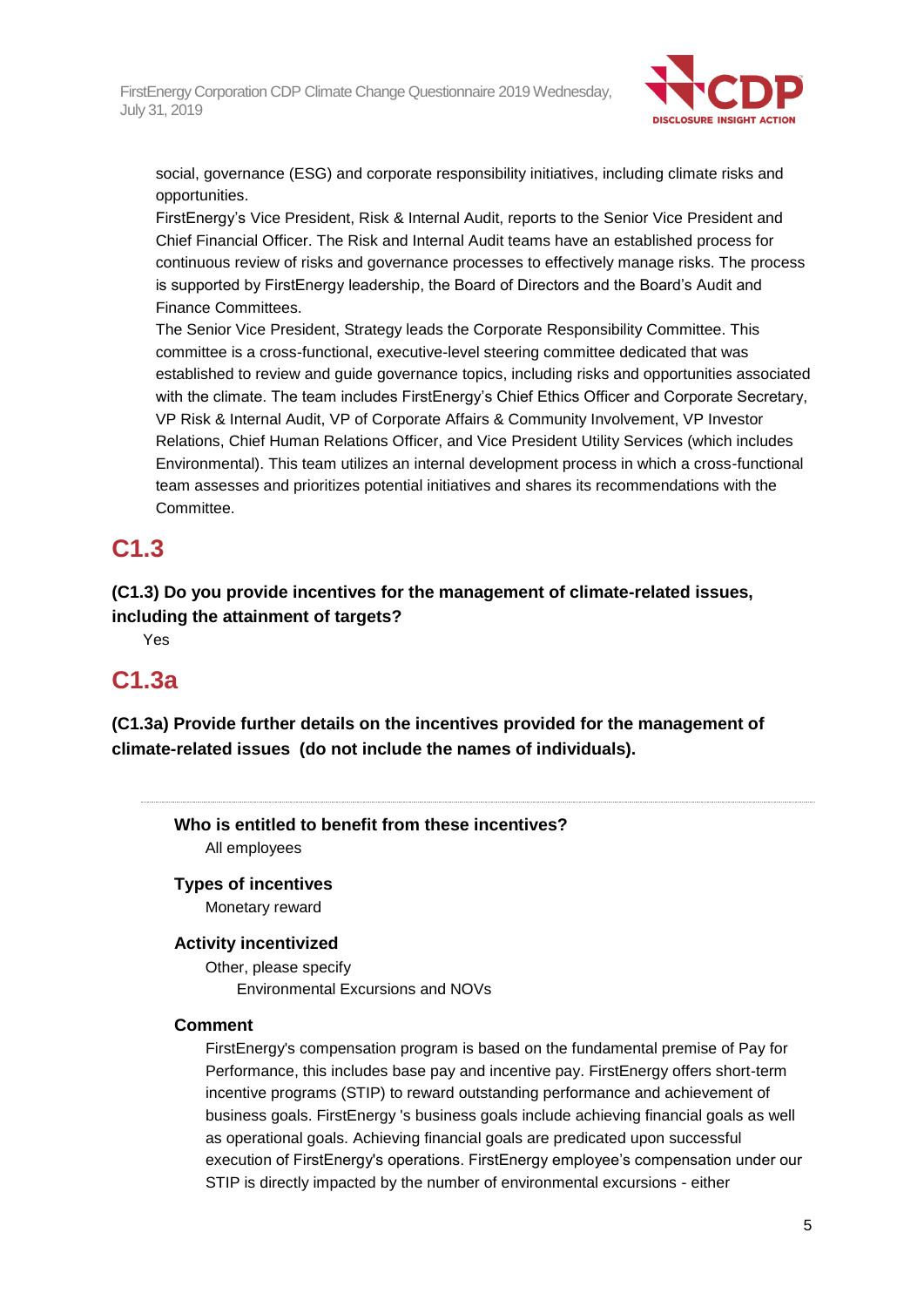

independently or as one of six components in our Operations Index for 2019. Environmental Excursions and notice of violation's (NOV) is one of our Key Performance Indicators and includes all regulatory reportable air emissions, water discharges or other unauthorized releases that exceed the allowable limitations, conditions or deadline established in the facilities' environmental permits and all NOV's issued by a Federal, State or Local Regulatory Agency for the violation of an environmental law or regulation.

# **C2. Risks and opportunities**

# **C2.1**

**(C2.1) Describe what your organization considers to be short-, medium- and long-term horizons.**

|                 | <b>From</b><br>(years) | To<br>(years) | <b>Comment</b>                                                                     |
|-----------------|------------------------|---------------|------------------------------------------------------------------------------------|
| Short-term      | $\Omega$               |               | FirstEnergy's short-term horizons are considered to be within<br>one year.         |
| Medium-<br>term |                        | 3             | FirstEnergy's medium-term horizons are considered to be from<br>$1-3$ years.       |
| Long-term       | 3                      | 5             | FirstEnergy's long-term horizons are considered to be from 3-<br>5, or more years. |

## **C2.2**

**(C2.2) Select the option that best describes how your organization's processes for identifying, assessing, and managing climate-related issues are integrated into your overall risk management.**

Integrated into multi-disciplinary company-wide risk identification, assessment, and management processes

## **C2.2a**

**(C2.2a) Select the options that best describe your organization's frequency and time horizon for identifying and assessing climate-related risks.**

| monitoring                                           | Frequency of How far into the Comment<br>future are risks<br>considered? |                                                                                                                                                                         |
|------------------------------------------------------|--------------------------------------------------------------------------|-------------------------------------------------------------------------------------------------------------------------------------------------------------------------|
| Row Six-monthly or $ >6$ years<br>more<br>frequently |                                                                          | We operate in a business environment that involves<br>significant risks, many of which are beyond our control.<br>Management of each Registrant regularly evaluates the |
|                                                      |                                                                          | most significant risks of the Registrant's businesses and                                                                                                               |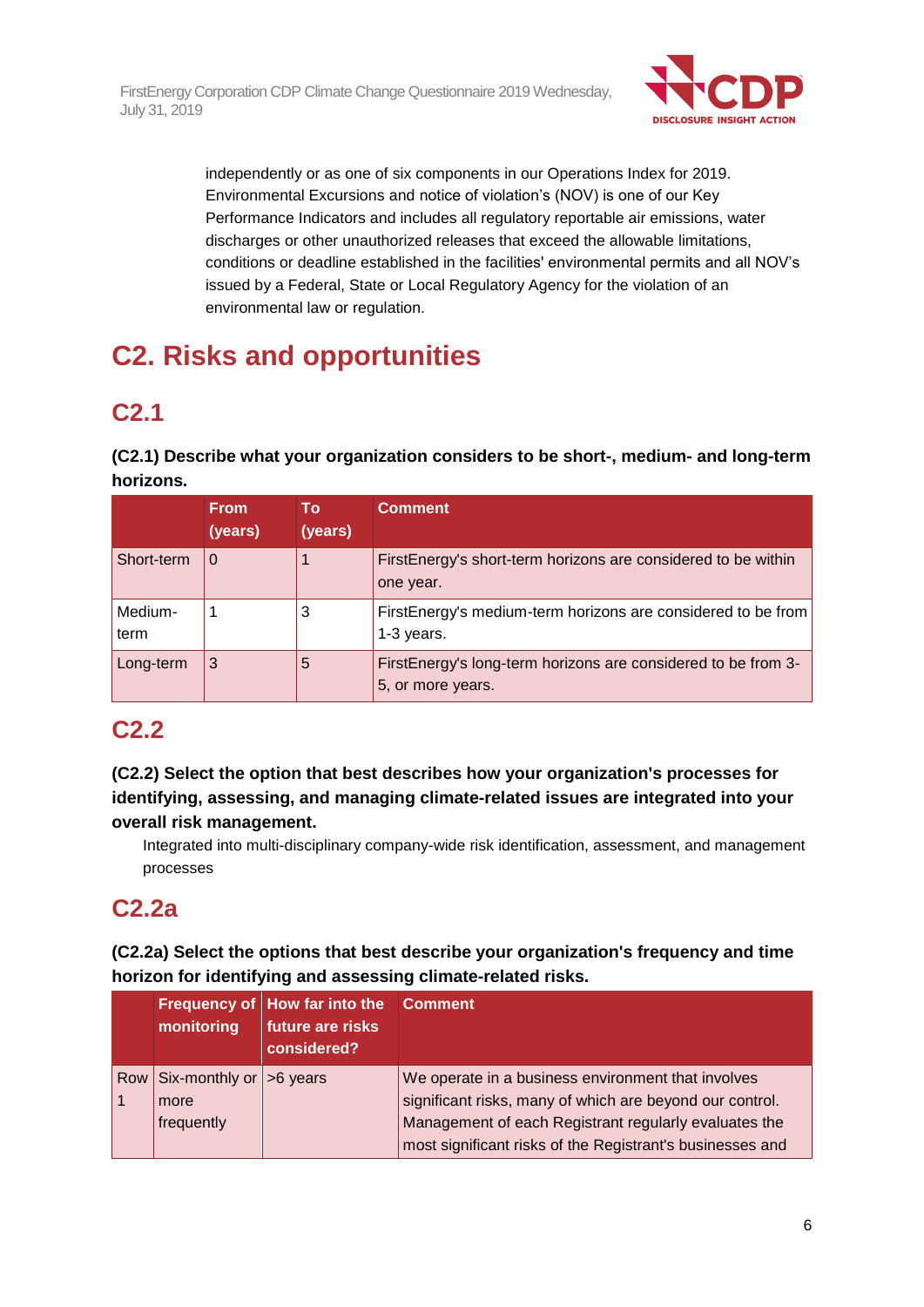

| or appropriate Committees of such Board. |  | reviews those risks with the FirstEnergy Board of Directors |
|------------------------------------------|--|-------------------------------------------------------------|
|                                          |  |                                                             |

## **C2.2b**

## **(C2.2b) Provide further details on your organization's process(es) for identifying and assessing climate-related risks.**

A formal, comprehensive enterprise-wide risk management (EWRM) program is in place to ensure FirstEnergy thoroughly assesses and addresses risks and opportunities that could impact its electric system, including those posed by changes in the climate. These risks are assessed on a short- (0-1 years), medium- (1-3 years), and long-term (3-5 years and beyond) basis, with emphasis on long-term planning for potential climate-related issues. The EWRM's framework identifies individual risks at the enterprise, business unit or project level and groups them into four main categories (strategic, operational, compliance and financial), all of which have potential ties to climate.

**Strategic risks:** that could affect FirstEnergy's ability to achieve long-term business goals and objectives

**Operational risks:** that could challenge the safe, reliable operation of the transmission and distribution network

**Compliance risks:** that involve regulatory and legal issues

**Financial risks:** that could impact the company's earnings, debt, credit or reporting requirements

Risks that could impact the business more than five years in the future are evaluated and analyzed to understand the potential long-term impacts of identified strategic programs. The enterprise risk management (ERM) group works closely with the business units to identify emerging risks that could have an impact on our financial results. ERM facilitates risk workshops as needed to provide stakeholders with a forum to discuss operations, objectives, challenges and risks including, but not limited to, new products and services. Risk workshops are held with key stakeholders at both the discovery phase as well as the development phase. ERM conducts bow tie analysis to understand the drivers of emerging risks, recognize the potential consequences or impacts, and identify the appropriate mitigation strategy. As more information becomes available, ERM works with the business unit to strengthen the mitigation plan as necessary to minimize the impact on the business. Once vetted, these programs are reviewed with senior management, rolled out and continuously monitored for risks, opportunities and impacts. By understanding the full range of potential events, we can position FirstEnergy to seize growth opportunities through new value-added products and services, invest in our infrastructure to better serve customers and properly align our operations as a regulated utility.

To help facilitate reporting, identified risks are placed into sub-categories such as environmental, social, governance and sustainability. Two keys to the successful integration of the EWRM are understanding the risks that may prevent the achievement of goals and objectives and using the strengths of the organization to pursue opportunities to improve results and maximize shareholder value.

In addition, in April 2019, FirstEnergy published a climate report that includes the analysis of a 2-degree Celsius global climate scenario and the possible effect on FirstEnergy. Through our evaluation of a 2DS, we have envisioned an ambitious reduction in economy-wide carbon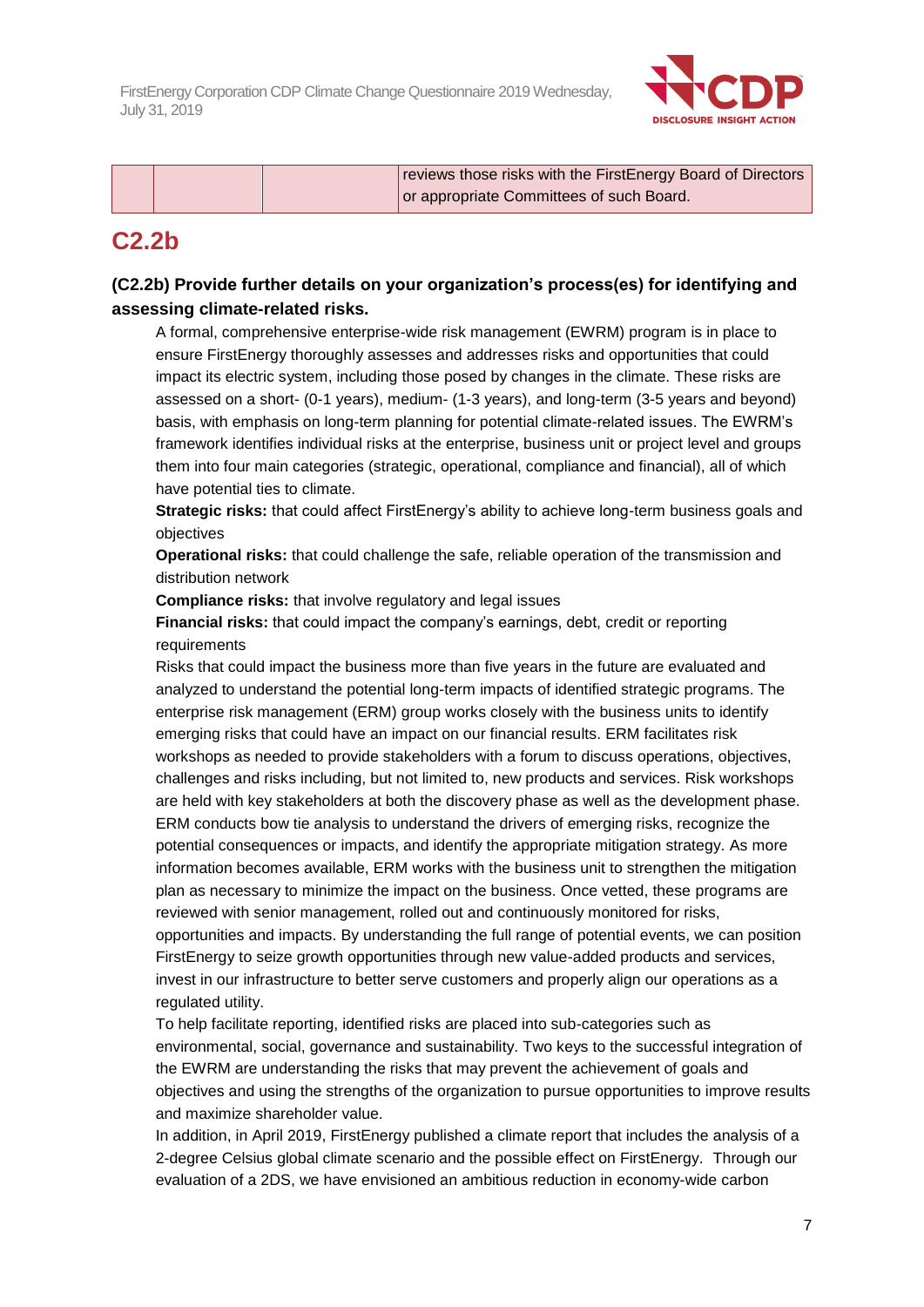

emissions over the next several decades. We have studied the implications of this scenario on our five-state service area to better understand the risks and opportunities to our business. While this scenario is not used as a part of our current planning forecast, we are confident that we are already well-positioned to mitigate those risks, and we are exploring and acting upon many of the related opportunities that can benefit our shareholders, customers and communities. These actions include the continued implementation of our Corporate Responsibility, Emerging Technologies, Regulated Generation, and Transmission and Distribution strategies. The insights gained from this scenario will help inform our strategic planning process.

## **C2.2c**

## **(C2.2c) Which of the following risk types are considered in your organization's climate-related risk assessments?**

|                        | <b>inclusion</b>                | Relevance & Please explain                                                                                                                                                                                                                                                                                                                                                                                                                                                                                                                                                                                                                                                                                                                                                                                                                |
|------------------------|---------------------------------|-------------------------------------------------------------------------------------------------------------------------------------------------------------------------------------------------------------------------------------------------------------------------------------------------------------------------------------------------------------------------------------------------------------------------------------------------------------------------------------------------------------------------------------------------------------------------------------------------------------------------------------------------------------------------------------------------------------------------------------------------------------------------------------------------------------------------------------------|
| Current<br>regulation  | Relevant,<br>always<br>included | FirstEnergy's Regulatory Compliance and Reporting department<br>regularly monitors and reports on the utility commissions' regulations<br>in the states in which we operate (Ohio, Pennsylvania, New Jersey,<br>West Virginia, Maryland, and New York) to eliminate the risk of non-<br>compliance. In addition, FirstEnergy's Environmental, External Affairs,<br>and Legal Departments specifically monitors USEPA's regulations<br>such as Section 316(b) of the Clean Water Act, as this could be<br>impactful to FirstEnergy's generation fleet that utilize cooling water<br>towers for water intake, including our 3082 MW of regulated scrubbed<br>coal in WV (Fort Martin Power Plant, Harrison Power Plant) and 1300<br>MW of competitive generation in WV (Pleasants Power Plant).<br>Potential risks are communicated to ERM. |
| Emerging<br>regulation | Relevant,<br>always<br>included | FirstEnergy's Environmental, External Affairs, and Legal Departments<br>continuously monitor emerging regulations such as the Clean Power<br>Plan. This emerging regulation could be impactful to FirstEnergy's<br>generation fleet, including our 3082 MW of regulated scrubbed coal in<br>WV (Fort Martin Power Plant, Harrison Power Plant), and 1300 MW of<br>competitive generation in WV (Pleasants Power Plant). At a minimum,<br>emerging risks are reviewed by the ERM team during a formal semi-<br>annual risk interview process. Potential risks are communicated to<br>ERM.                                                                                                                                                                                                                                                  |
| Technology             | Relevant,<br>always<br>included | Technology in the energy space continues to develop and change and<br>the electric grid needs to be able to accommodate the change. Since<br>2010, FE has constructed and studied Smart Grid technology through<br>pilot projects in Ohio, Pennsylvania, and New Jersey. These<br>improvements have produced quantifiable improvements in reliability<br>and resiliency. FE continues to monitor and study the evolution of<br>technology and adapt in ways that will benefit our customers. We<br>partner with industry experts, DOE, Universities, and EPRI to guide                                                                                                                                                                                                                                                                    |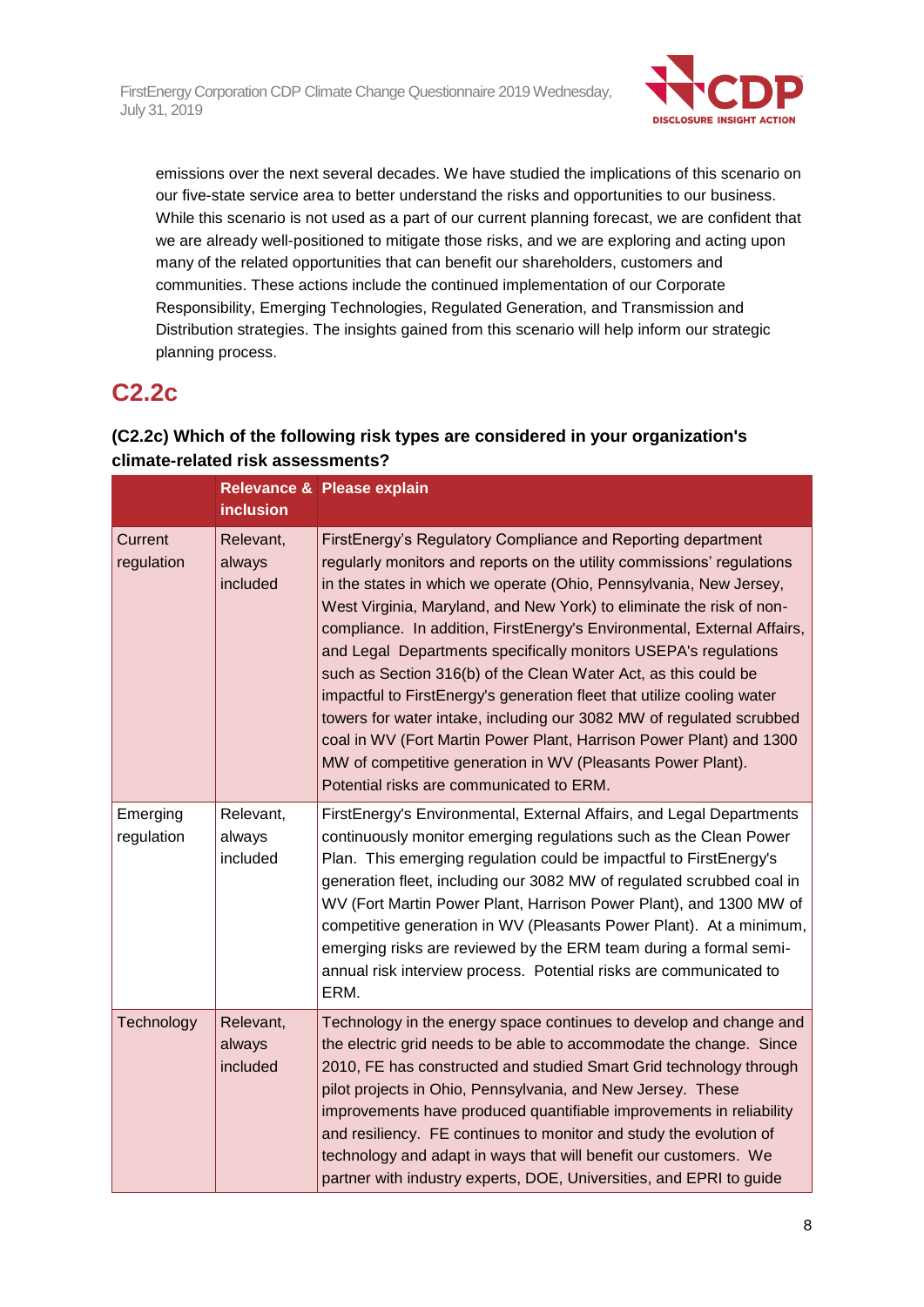

|                   |                                 | our analyses and modernization efforts. In 2017, the Emerging<br>Technologies Roadmap was developed to address how best to<br>integrate new technologies. For example, FirstEnergy is part of pilot<br>studies/programs involving energy storage, microgrids, and electric<br>vehicles. FirstEnergy is currently performing a detailed update of the<br>roadmap and plans to annually review the roadmap.                                                                                                                                                                                                                                                                                                                                                                                                        |
|-------------------|---------------------------------|------------------------------------------------------------------------------------------------------------------------------------------------------------------------------------------------------------------------------------------------------------------------------------------------------------------------------------------------------------------------------------------------------------------------------------------------------------------------------------------------------------------------------------------------------------------------------------------------------------------------------------------------------------------------------------------------------------------------------------------------------------------------------------------------------------------|
| Legal             | Relevant,<br>always<br>included | FirstEnergy's Legal Department actively monitors changes and/or<br>additions to Federal and/or State laws and regulations for the areas in<br>which we operate (Federal - United States; States - Ohio,<br>Pennsylvania, New Jersey, West Virginia, Maryland, and New York).<br>For example, FirstEnergy Legal regularly updates ERM on potential<br>litigation risk associated with environmental laws for the costs of<br>remediating environmental contamination of property now or formerly<br>owned by FE, and of property contaminated by hazardous substances.<br>This includes Manufactured Gas Plant (MGP) related litigations,<br>particularly in New Jersey.                                                                                                                                          |
| <b>Market</b>     | Relevant,<br>always<br>included | Monitoring of market and commodity prices is relevant and always<br>included – including monitoring of NOx and SOx markets.<br>FirstEnergy's Environmental department, among others, continuously<br>monitors and discuss NOx and SOx markets, and existing and<br>emerging regulations to assess potential impact to our regulated<br>scrubbed coal fleet (Harrison and Fort Martin), and our competitive<br>generation plant (Pleasants).                                                                                                                                                                                                                                                                                                                                                                      |
| Reputation        | Relevant,<br>always<br>included | FirstEnergy takes reputation risk very seriously across all facets of the<br>organization. As an example, FirstEnergy's Environmental,<br>Transmission and Utility Operations work together to ensure<br>compliance with environmental laws and regulations, including those<br>related to the Endangered Species Act. There are numerous species<br>that are State and/or Federally listed as threatened or endangered<br>species within the region of the United States in which we operate (i.e.<br>the northern long-eared bat). As FirstEnergy plans for and executes<br>projects we work to ensure protection of these species. While this not<br>only provides compliance with environmental laws and regulations, it<br>also provides benefit to the environment, and reduces risk to our<br>reputation. |
| Acute<br>physical | Relevant,<br>always<br>included | The requirements for the National Pollutant Discharge Elimination<br>System (NPDES) is an example of an acute physical risk. This<br>includes the environmental compliance cost of future air water or<br>waste regulations. FirstEnergy is currently working with industry and<br>the EPA to reduce potential costs. FirstEnergy representatives have<br>met with key states and they have agreed to work with us on<br>deadlines. The more time we have the more alternatives we can<br>review.                                                                                                                                                                                                                                                                                                                |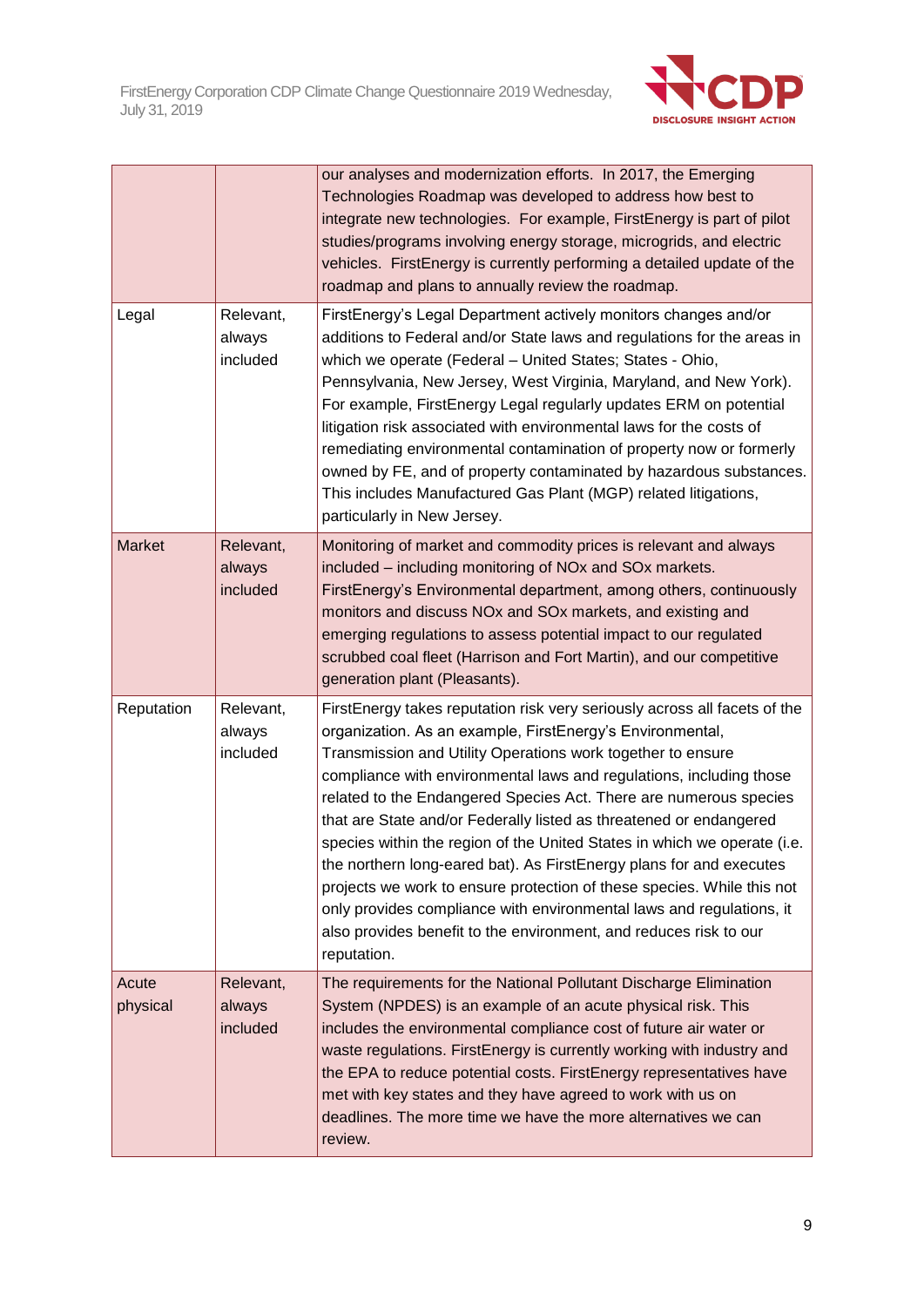

| Chronic<br>physical | Relevant,<br>always<br>included | The Clean Power Plan (CPP) is an example of a chronic physical risk.<br>In August 2015 the Obama administration enacted the CPP with its<br>specific requirement being to reduce carbon pollution from power<br>plants. In 2017 the Trump administration issued a proposal to repeal<br>the CPP and on June 19, 2019 the EPA issued the final Affordable<br>Clean Energy (ACE) rule. ACE was designed to provide existing coal-<br>fired electric utility generating units with achievable and realistic<br>standards for reducing greenhouse gas emissions. We continue to<br>work with the industry on our strategy and options to the new rule<br>making. |
|---------------------|---------------------------------|--------------------------------------------------------------------------------------------------------------------------------------------------------------------------------------------------------------------------------------------------------------------------------------------------------------------------------------------------------------------------------------------------------------------------------------------------------------------------------------------------------------------------------------------------------------------------------------------------------------------------------------------------------------|
| Upstream            | Relevant,<br>always<br>included | Emerging Technologies is an example of identified upstream risks.<br>Strategy, construction, design, and the enterprise risk management<br>(ERM) team work together to determine programs that will have the<br>greatest impacts, risks, and opportunities. Regular updates and<br>associated risks are provided to ERM during regular update meetings<br>and/or the semi-annual risk interview process.                                                                                                                                                                                                                                                     |
| Downstream          | Relevant,<br>always<br>included | FirstEnergy's Environmental, External Affairs, and Legal Departments<br>continuously monitor emerging regulations such as the Clean Power<br>Plan. This emerging regulation could be impactful to FirstEnergy's<br>generation fleet, including our 3082 MW of regulated scrubbed coal in<br>WV (Fort Martin Power Plant, Harrison Power Plant), and 1300 MW of<br>competitive generation in WV (Pleasants Power Plant). At a minimum,<br>emerging risks are reviewed by the Enterprise Risk Management<br>(ERM) team during a formal semi-annual risk interview process.<br>Potential risks are communicated to ERM.                                         |

## **C2.2d**

## **(C2.2d) Describe your process(es) for managing climate-related risks and opportunities.**

FirstEnergy's Risk Management group works collaboratively with the Internal Auditing department to establish a continuous review of risks and governance processes to effectively manage risks. The process utilizes a single-risk universe of our company to engage key stakeholders and subject matter experts in an ongoing dialogue regarding risks. Risks are assessed for materiality to determine their likelihood, the potential impact on earnings or cash flow, and anticipated timing and effectiveness of the current mitigation plan. This assessment helps us prioritize our response to each risk and capitalize on opportunities to maximize shareholder value. When appropriate, detailed mitigation plans are developed, implemented and regularly reviewed to measure progress.

The enterprise wide risk management (EWRM) process and oversight of risk management is supported by FirstEnergy leadership, the Board of Directors and the Board's Audit and Finance Committees. Risks are presented to these committees on a short- and long-term basis to increase the transparency of the risks and allow each committee to play an active role in the oversight process. In addition, all risks and opportunities are reviewed to ensure alignment with strategic goals.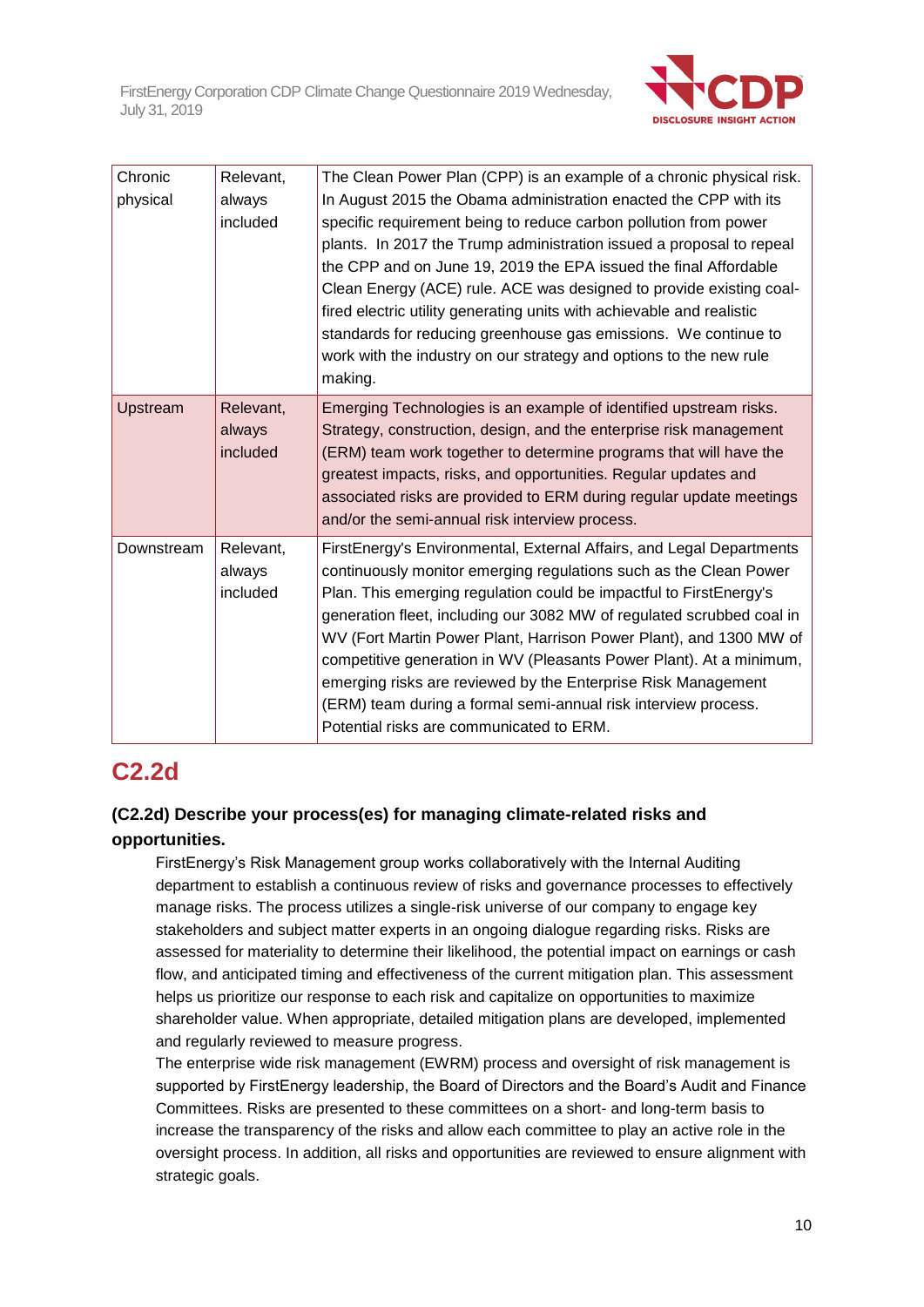

A large component of our EWRM addresses severe weather events, threats such as electromagnetic pulses, geomagnetic disturbances and other significant occurrences in our service territories. We continually forecast, monitor and plan for emergency situations that could impact our ability to deliver power to our customers. When significant outages occur, we rely on the industry's Mutual Assistance Network – a voluntary partnership of electric companies from across the country – to help restore power to our customers as quickly and safely as possible. We have developed an extensive Internal Emergency Response Organization, which incorporates key principles and concepts of the National Incident Management System. The Incident Command System is fully structured and deployed throughout FirstEnergy, and all functional areas conduct internal exercises at least annually to test key systems, processes and training.

We also participate in working groups, training opportunities and conferences at all levels of the public and private sectors to ensure operational readiness, build key relationships, stay abreast of technological advancements, and openly share processes and lessons learned from our after-action review process. We devote considerable time and resources to developing plans to meet physical and cyber-security threats. Among other measures, we are hardening our facilities and evaluating and testing our physical and cyber disaster response plans and processes to ensure maximum readiness against these potential attacks. We evaluate threats to our system's communications network by employing Threat Intelligence Management to detect and enhance responses to cyberattacks. This approach improves our ability to work with our government partners to enhance system security and the resilience of critical infrastructure.

## **C2.3**

**(C2.3) Have you identified any inherent climate-related risks with the potential to have a substantive financial or strategic impact on your business?**

Yes

## **C2.3a**

**(C2.3a) Provide details of risks identified with the potential to have a substantive financial or strategic impact on your business.**

## **Identifier**

Risk 1

**Where in the value chain does the risk driver occur?** Direct operations

## **Risk type**

Transition risk

**Primary climate-related risk driver** Policy and legal: Increased pricing of GHG emissions

## **Type of financial impact**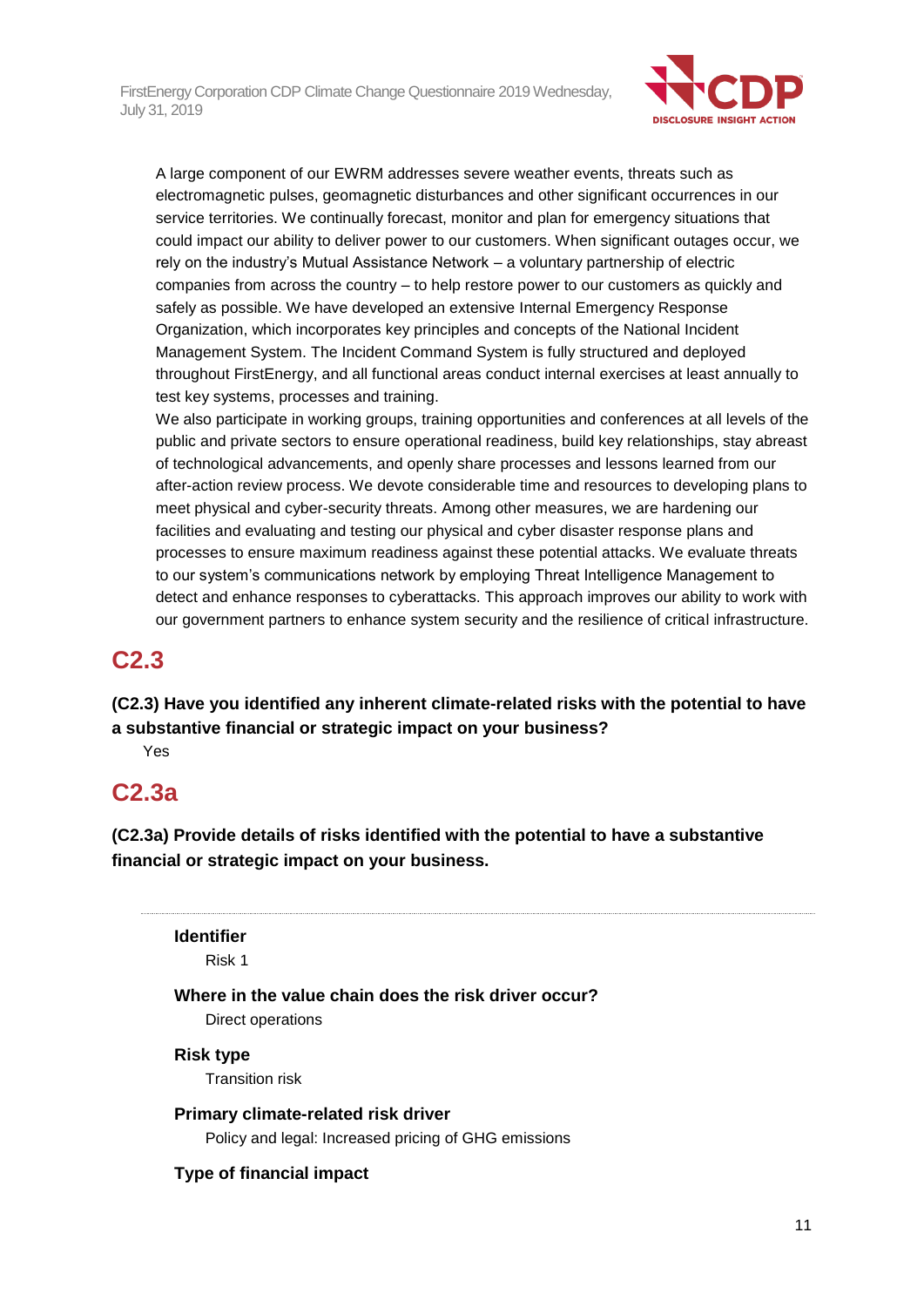

Increased operating costs (e.g., higher compliance costs, increased insurance premiums)

#### **Company- specific description**

FirstEnergy recently conducted a two-degree scenario analysis as a part of our climate report. This scenario described dramatic change in the 6 states in which FirstEnergy operations (Ohio, West Virginia, Pennsylvania, New Jersey, Maryland, and New York). The anticipated scale and pace of those changes present a risk to our transmission and distribution system that consists of more than 277,000 miles of distribution lines, and approximately 25,000 miles of transmission lines, as well as our more than 6 million customers. As a fully regulated utility, the implications to FirstEnergy of the changes outlined in the scenario analysis present strategic risks since the ability to implement the required charges are dependent on future public policy and regulatory decisions that would allow for regulated utilities to own renewable generation and electric vehicle charging stations. Federal and state regulatory frameworks would need to adapt to the changing market, operational and technological conditions to achieve the decarbonization described in the scenario. These changes would necessitate market reforms and pricing mechanisms that create financial incentives to integrate renewable generation, incentive retirements of fossil plants and support expansion of the transmission grid. Policy and regulatory reforms would be needed at an accelerated pace to ensure regulated utilities have enough resources to provide safe, reliable and affordable service that is responsive to customer preference.

#### **Time horizon**

Medium-term

#### **Likelihood**

About as likely as not

#### **Magnitude of impact**

High

**Are you able to provide a potential financial impact figure?** No, we do not have this figure

### **Potential financial impact figure (currency)**

### **Potential financial impact figure – minimum (currency)**

### **Potential financial impact figure – maximum (currency)**

#### **Explanation of financial impact figure**

FirstEnergy cannot currently estimate the financial impact of climate change policies, although they could have a negative impact on FirstEnergy's revenues and operations.

#### **Management method**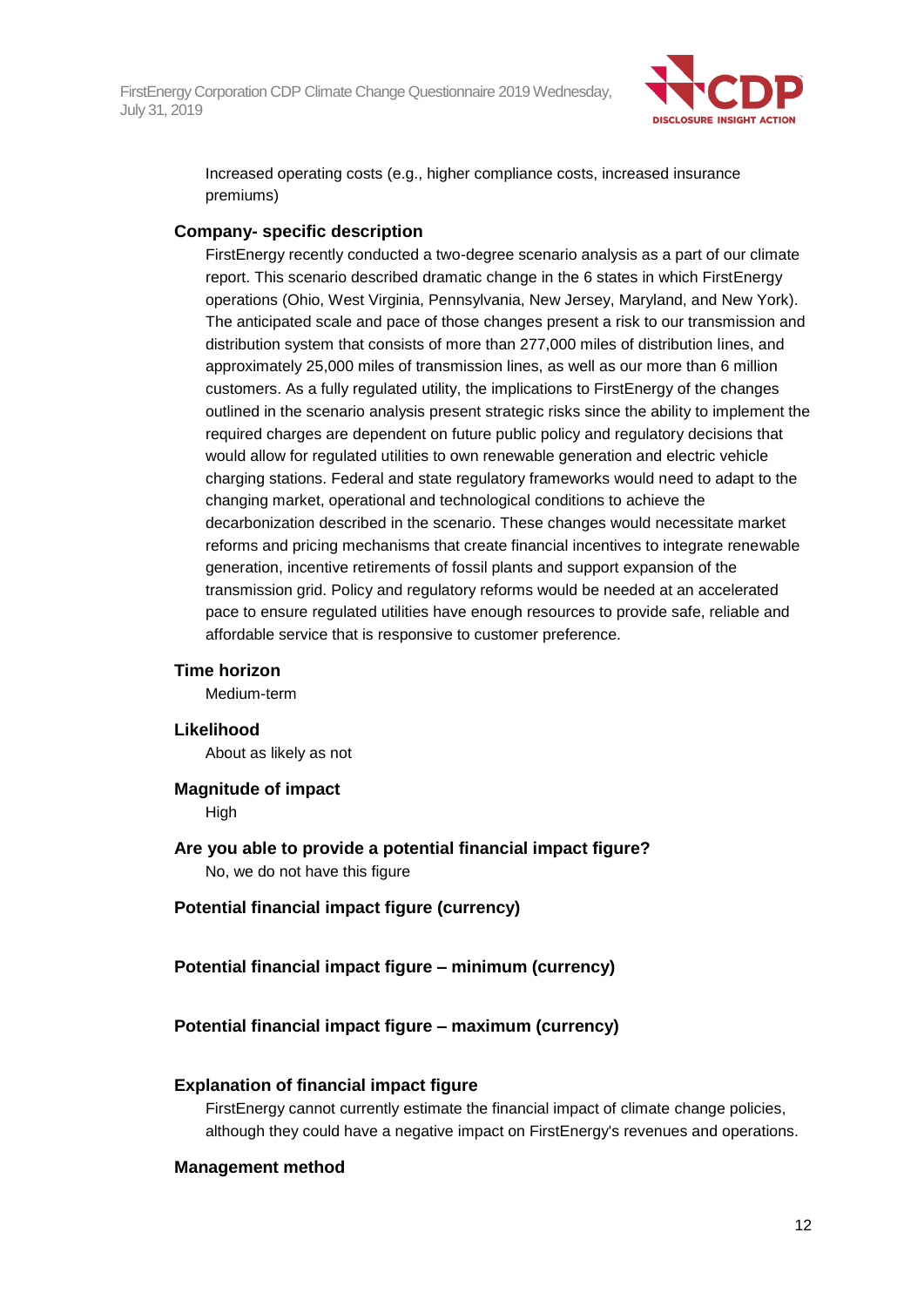

To manage this risk, we actively engage with federal and state legislators, regulators, customers and other stakeholders to facilitate an open and constructive dialogue on changing market conditions and appropriate measures required to maintain high-quality service for our customers. With our transition to a fully-regulated utility company, we are well-positioned to respond to and fulfill evolving customer preference. For example, residential and commercial customers can make use of our new value-added products and services that can help them save energy and improve the quality of their lives. For instance, customers with smart meters can access our Energy Analyzer Tool on their smartphones to view energy consumption data. The tool provides energy saving tips and data that can help them better understand their energy usage and manage their monthly electric bills.

In addition, we work with state and federal policymakers to educate and advance FirstEnergy's position on legislative and regulatory proposals that shape FirstEnergy's future. Policymakers who understand our vision, mission and strategies can help support our efforts toward a brighter energy future.

#### **Cost of management**

 $\Omega$ 

#### **Comment**

The cost of management of climate-related policy and legal risks are incorporated in our business plan.

#### **Identifier**

Risk 2

### **Where in the value chain does the risk driver occur?**

Direct operations

#### **Risk type**

Transition risk

#### **Primary climate-related risk driver**

Technology: Substitution of existing products and services with lower emissions options

#### **Type of financial impact**

Increased operating costs (e.g., higher compliance costs, increased insurance premiums)

#### **Company- specific description**

The scenario analysis FirstEnergy conducted envisions a future with widespread electrification, including extensive use of electric vehicles and widespread conversion to heat pumps in residential, commercial and industrial buildings. This increase would result in the need to accommodate dramatic increases in load during peak and nonpeak hours, thereby potentially causing an operational risk to the transmission and distribution system. In a highly electrified economy such as the one described in the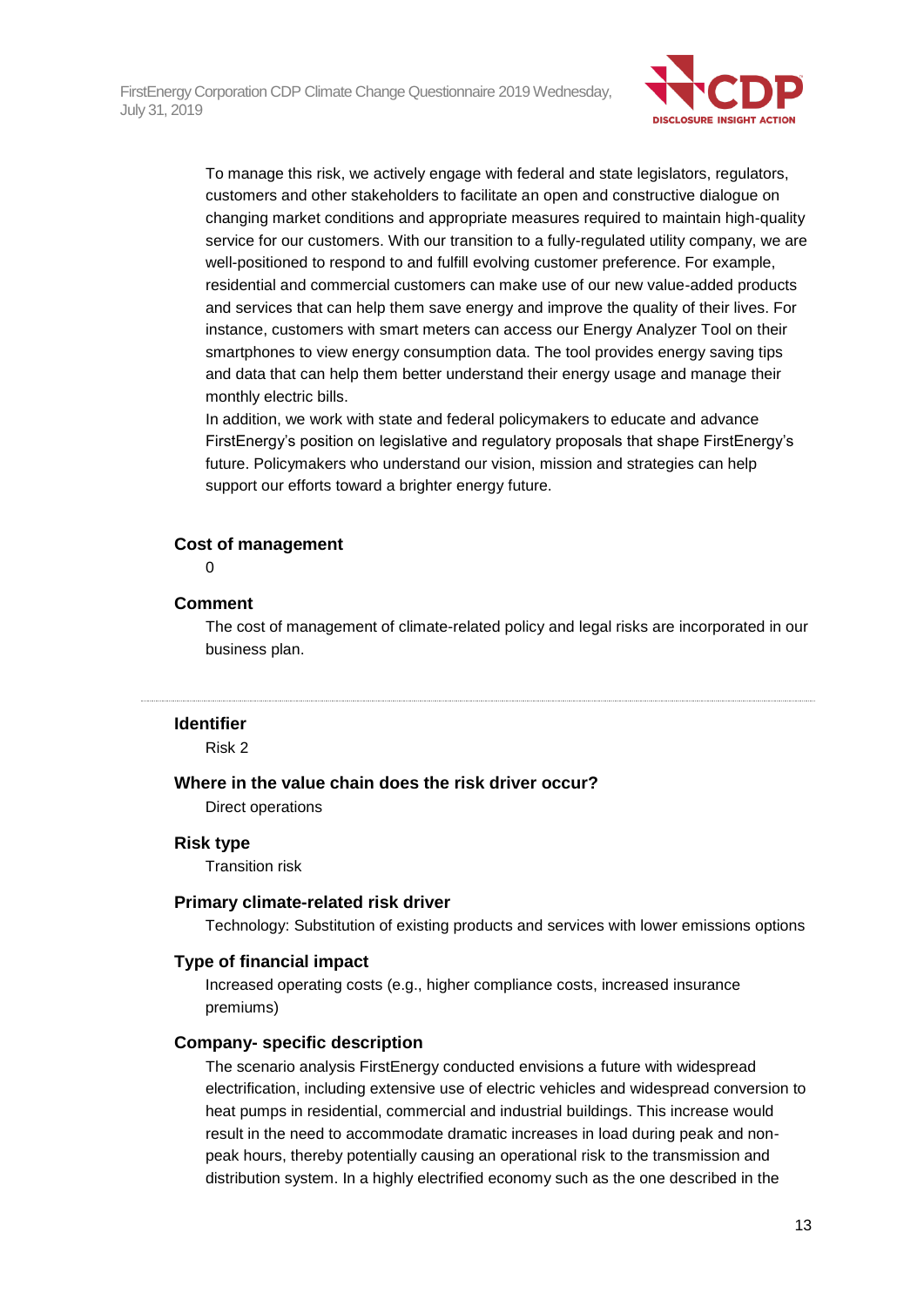

scenario analysis, the loss of power would not just mean loss of lighting and refrigeration; it would also mean losing the ability to heat homes and businesses, power transportation and communication systems, and operate water and sewage pumps. According to FirstEnergy's analysis, transportation load on the electric system increases from virtually zero today to more than 95 million MWh per year by 2050 across the sixstate region (Ohio, Pennsylvania, New Jersey, Maryland, West Virginia, and New York) where we operate. To put that in perspective, 95 million MWh represents an approximately 20 percent increase over total current electric consumption within the region.

#### **Time horizon**

Long-term

#### **Likelihood**

Likely

#### **Magnitude of impact**

Medium-low

#### **Are you able to provide a potential financial impact figure?** No, we do not have this figure

### **Potential financial impact figure (currency)**

### **Potential financial impact figure – minimum (currency)**

### **Potential financial impact figure – maximum (currency)**

### **Explanation of financial impact figure**

FirstEnergy cannot currently estimate the financial impact of operational risks, however they could cause increased costs to our company and our customer.

#### **Management method**

As part of our management method of this risk, FirstEnergy's Energizing the Future transmission investment program and comparable improvements on the distribution system are critical to providing a more flexible system that can respond to the continually changing demand and power flows on the system. From 2014 to 2018, we invested nearly \$5.6 billion on grid improvement projects, and we are on track to invest approximately \$1.2 billion per year on our transmission system from 2019-2021. Of the \$1.2 billion per year, we expect over 75 percent of the investment to go toward enhancing grid reliability. Looking beyond 2021, we have identified more than \$20 billion in additional projects designed to help us meet the evolving energy needs of our customers, ensure service reliability into the future, add resiliency to our transmission system, meet potential future load growth in our service area, and increase physical and cyber security.

FirstEnergy will continue to work with developers, researchers and policymakers to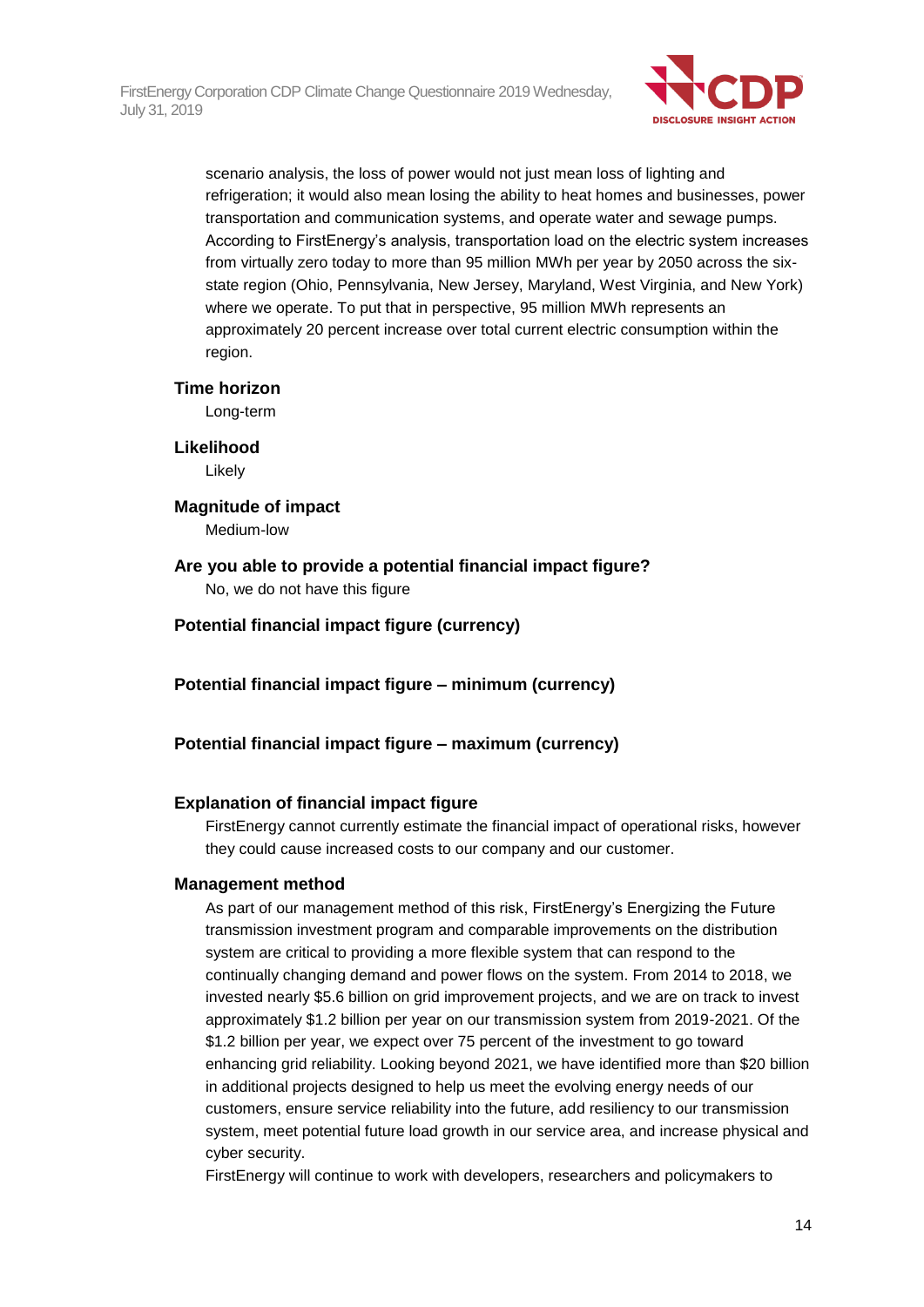

better understand these risks and help advance new technologies that are critical to the effective and efficient operation of the changing transmission and distribution system. Our ability to sustain reliable and resilient electric service is critical to our region's economic success and security. It also will be critical to building a low-carbon energy infrastructure.

#### **Cost of management**

 $\Omega$ 

## **Comment**

The costs of this climate-related risk are part of existing management practices.

#### **Identifier**

Risk 3

#### **Where in the value chain does the risk driver occur?**

Direct operations

#### **Risk type**

Transition risk

### **Primary climate-related risk driver**

Market: Other

#### **Type of financial impact**

Reduced demand for goods and/or services due to shift in consumer preferences

#### **Company- specific description**

In 2018, FirstEnergy was subject to a number of Energy Efficiency (EE) and/or Peak Demand Reduction (PDR) requirements in Maryland, Ohio, Pennsylvania, and West Virginia. Legislation in Maryland and Ohio set eventual targets of 2% annual incremental energy efficiency savings, while Pennsylvania and West Virginia have lesser goals. These requirements direct FirstEnergy to provide energy efficiency and peak demand reduction portfolios with multiple programs and hundreds of measures (covering residential, commercial and industrial offerings, and all major electric end uses, e.g. HVAC equipment, lighting technologies, building measures, behavioral programs, commercial and industrial equipment, etc.) that enable customers to reduce electric consumption and peak demand impact. These programs reduce FirstEnergy Distribution, Transmission, and Generation sales and revenues. Failure to achieve these EE/PDR requirements may subject FirstEnergy to significant financial penalties, or strain relationships with regulators and stakeholders. While regulatory approval for the Companies' West Virginia energy efficiency portfolio ended in 2018 and will not be available in future years, EE/PDR requirements and associated portfolios continue in Maryland, Ohio, and Pennsylvania in 2019. The Company is also expected to be subject to EE/PDR requirements in New Jersey starting in 2020 that will increase to a goal of 2% annual incremental energy efficiency savings per year.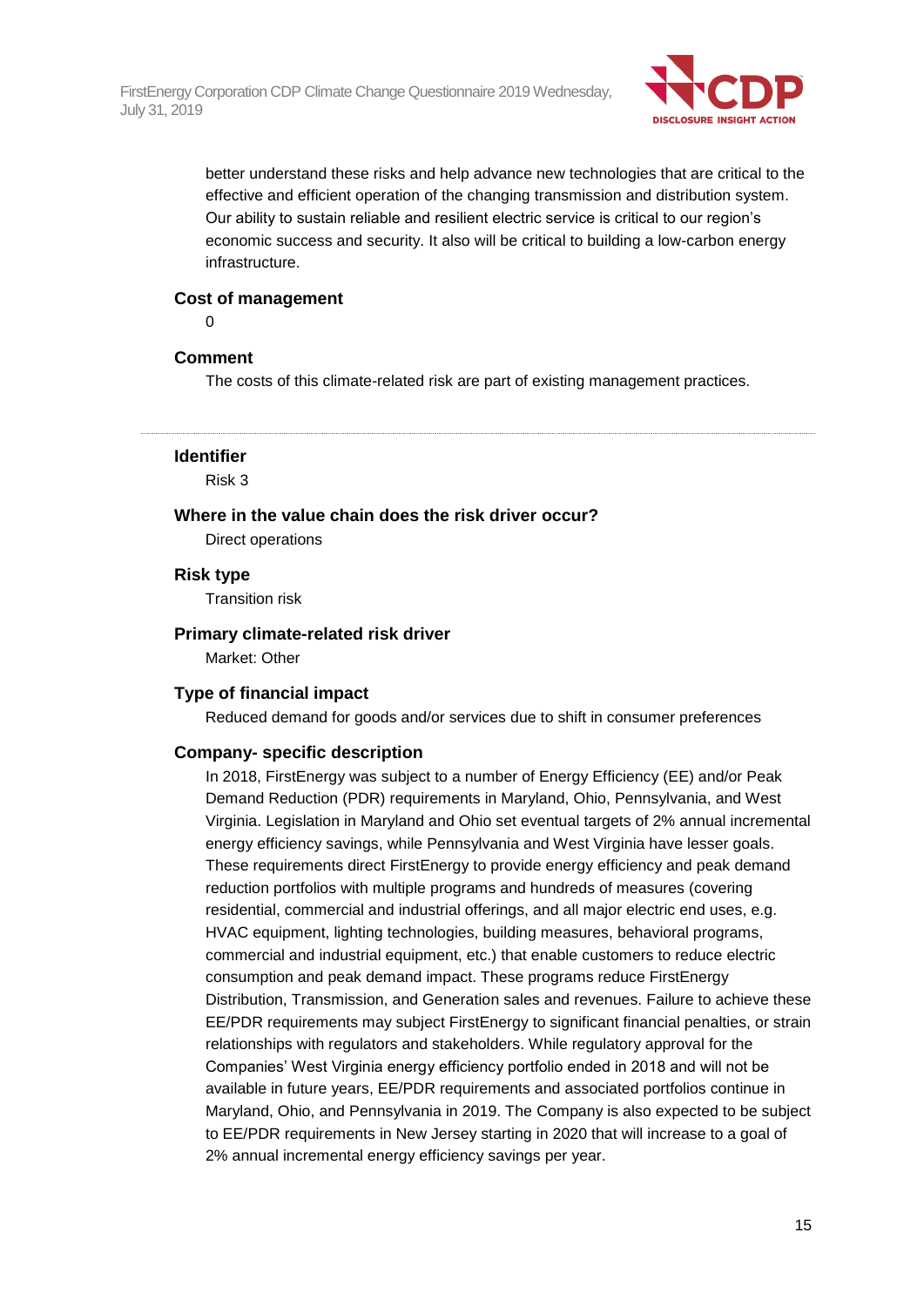

## **Time horizon**

Short-term

## **Likelihood** Exceptionally unlikely

#### **Magnitude of impact** Low

## **Are you able to provide a potential financial impact figure?**

Yes, a single figure estimate

## **Potential financial impact figure (currency)**

140,000,000

**Potential financial impact figure – minimum (currency)**

## **Potential financial impact figure – maximum (currency)**

## **Explanation of financial impact figure**

FirstEnergy spent approximately \$162 million during 2018 on its portfolios that were created in response to state Energy Efficiency and Peak Demand Reduction requirements. These costs were approved by regulatory bodies and have associated cost recovery mechanisms. Failure to meet state targets may subject the Company to financial penalties that vary by jurisdiction of up to \$20 million per offense (max potential is \$140 million). Additionally, FirstEnergy's distribution revenues in certain jurisdictions will be lower as a result of reduced usage arising from its Energy Efficiency and Peak Demand Reduction programs.

### **Management method**

FirstEnergy developed a dedicated Energy Efficiency department that manages all programs in response to state requirements. In 2018, this department conducted monthly progress reviews and forecasted performance against these targets. FirstEnergy utility programs have a strong track record of meeting or significantly exceeding state targets. In 2018, the FirstEnergy companies produced energy efficiency savings of approximately 1,627,000 MWh, approximately 99,000 MWh in MD, 903,000 MWh in OH, 599,000 MWh in PA, and 26,000 MWh in WV . FirstEnergy's energy efficiency programs help customers invest in energy efficient equipment and gain insight into their energy usage. In 2018, FirstEnergy's behavioral energy efficiency programs delivered over 5,400,000 print and email home energy usage reports to approximately 790,000 customers. By highlighting customers' energy usage characteristics and providing energy savings tips, these programs saved approximately 183,000 MWh.

### **Cost of management**

0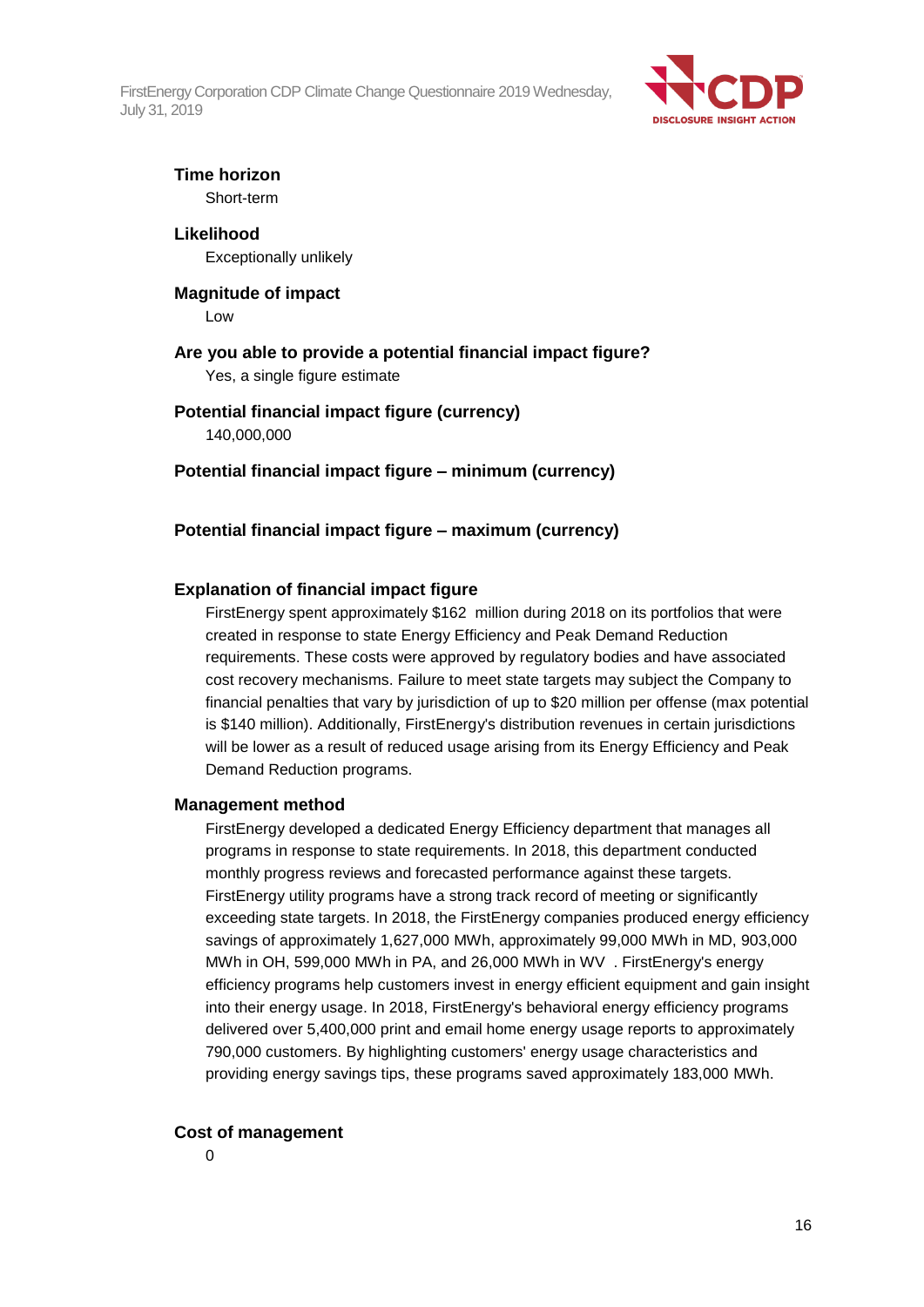

## **Comment**

Ohio regulatory structure also has revenue recovery mechanisms offsetting the impacts of reduced distribution sales. In other jurisdictions, revenue impacts based on Energy Efficiency and Peak Demand Reduction programs can only be adjusted during base rate case proceedings. While the prospect of FirstEnergy being fined the full \$140 million is exceptionally unlikely, the revenue reduction in certain jurisdictions arising from its EE/PDR programs is virtually certain until such times as such Operating Companies would hold a base rate case.

## **C2.4**

**(C2.4) Have you identified any climate-related opportunities with the potential to have a substantive financial or strategic impact on your business?**

Yes

## **C2.4a**

**(C2.4a) Provide details of opportunities identified with the potential to have a substantive financial or strategic impact on your business.**

**Identifier**

Opp1

**Where in the value chain does the opportunity occur?**

Direct operations

### **Opportunity type**

Energy source

### **Primary climate-related opportunity driver**

Shift toward decentralized energy generation

### **Type of financial impact**

Other, please specify Increased revenue through new products

### **Company-specific description**

FirstEnergy views distributed energy resources (DERs) as a potential opportunity associated with climate change. FirstEnergy supports our customers' right to safely DERs and has developed processes that support the interconnection of solar, energy storage and other DERs consistent with the laws and regulations of individual states. FirstEnergy also supports use of DERs in emergency situations for critical facilities. When sited at optimal locations and owned and operated by the electric utility, distributed energy resources provide benefits to the distribution grid such as reducing peak load, providing voltage support, improving reliability and resiliency, and reducing line losses. DERs also can be a key component for utilities to enable emerging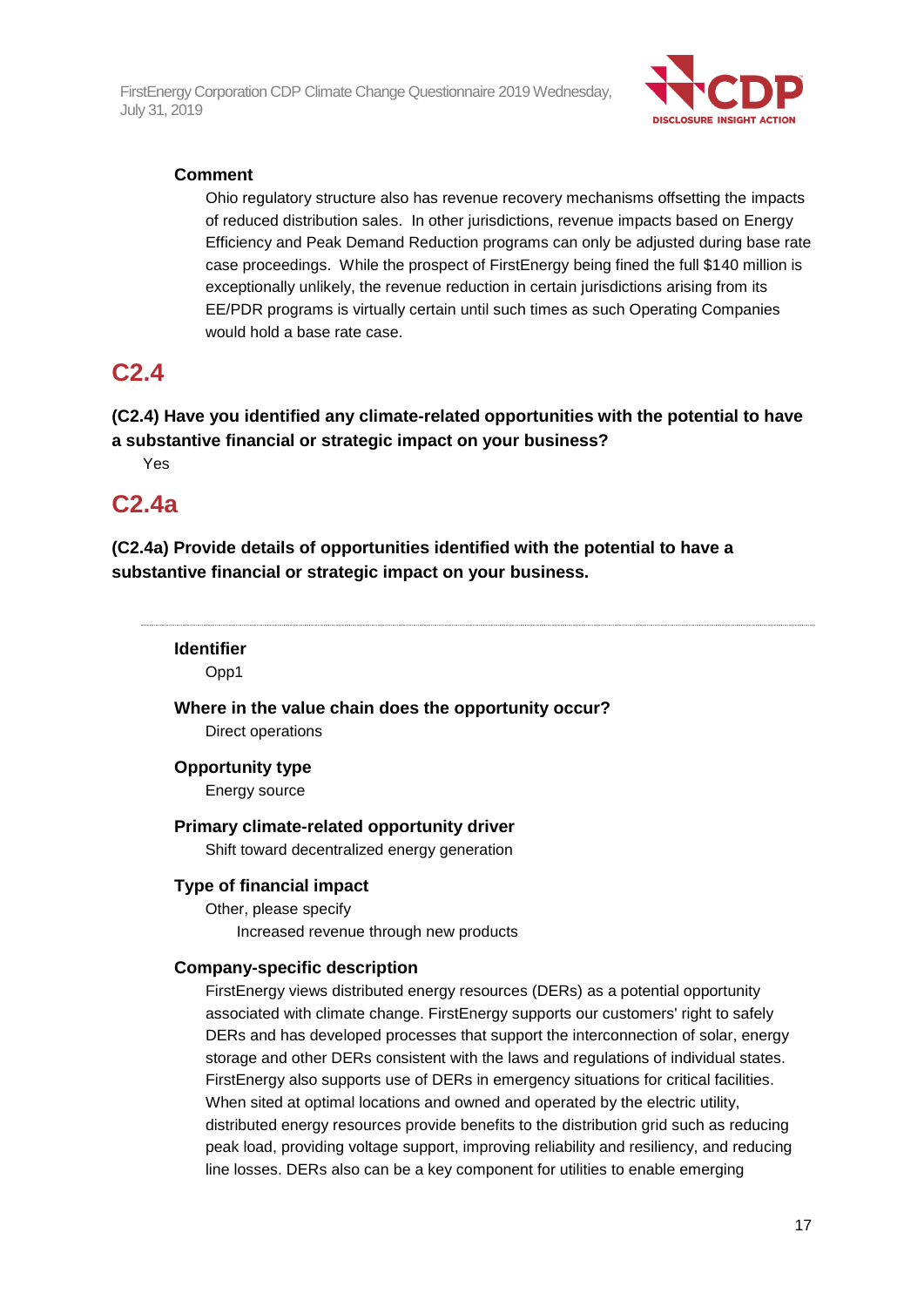

technologies, including utility scale solar, microgrids, energy storage projects and electric vehicles. To maximize the locational net benefit of DERs, utilities are in the best position to ensure their safety and reliability for the benefit of customers on the distribution grid.

#### **Time horizon**

Medium-term

#### **Likelihood**

More likely than not

#### **Magnitude of impact** Medium

**Are you able to provide a potential financial impact figure?** No, we do not have this figure

## **Potential financial impact figure (currency)**

**Potential financial impact figure – minimum (currency)**

## **Potential financial impact figure – maximum (currency)**

### **Explanation of financial impact figure**

FirstEnergy cannot currently estimate the financial impacts of this opportunity.

### **Strategy to realize opportunity**

FirstEnergy is exploring opportunities that will result from the growing adoption of distributed generation resources such as rooftop solar, electrification, and battery storage. For example, FirstEnergy was part of a three-year collaborative research project funded by the Department of Energy's (DOE) SunShot Initiative to develop solar energy storage and a more secure and resilient electrical grid. The funding was awarded under the DOE Sustainable and Holistic Integration of Energy Storage and Solar PV, or SHINES, program. Led by the electric power research institute (EPRI), the project team also includes Case Western Reserve University, industrial companies and other utilities. As part of this project, researchers will investigate how to transform the design and operation of the electric power system to seamlessly integrate photovoltaic resources, load management and energy storage systems.

### **Cost to realize opportunity**

#### **Comment**

FirstEnergy cannot currently estimate the costs to realize this opportunity.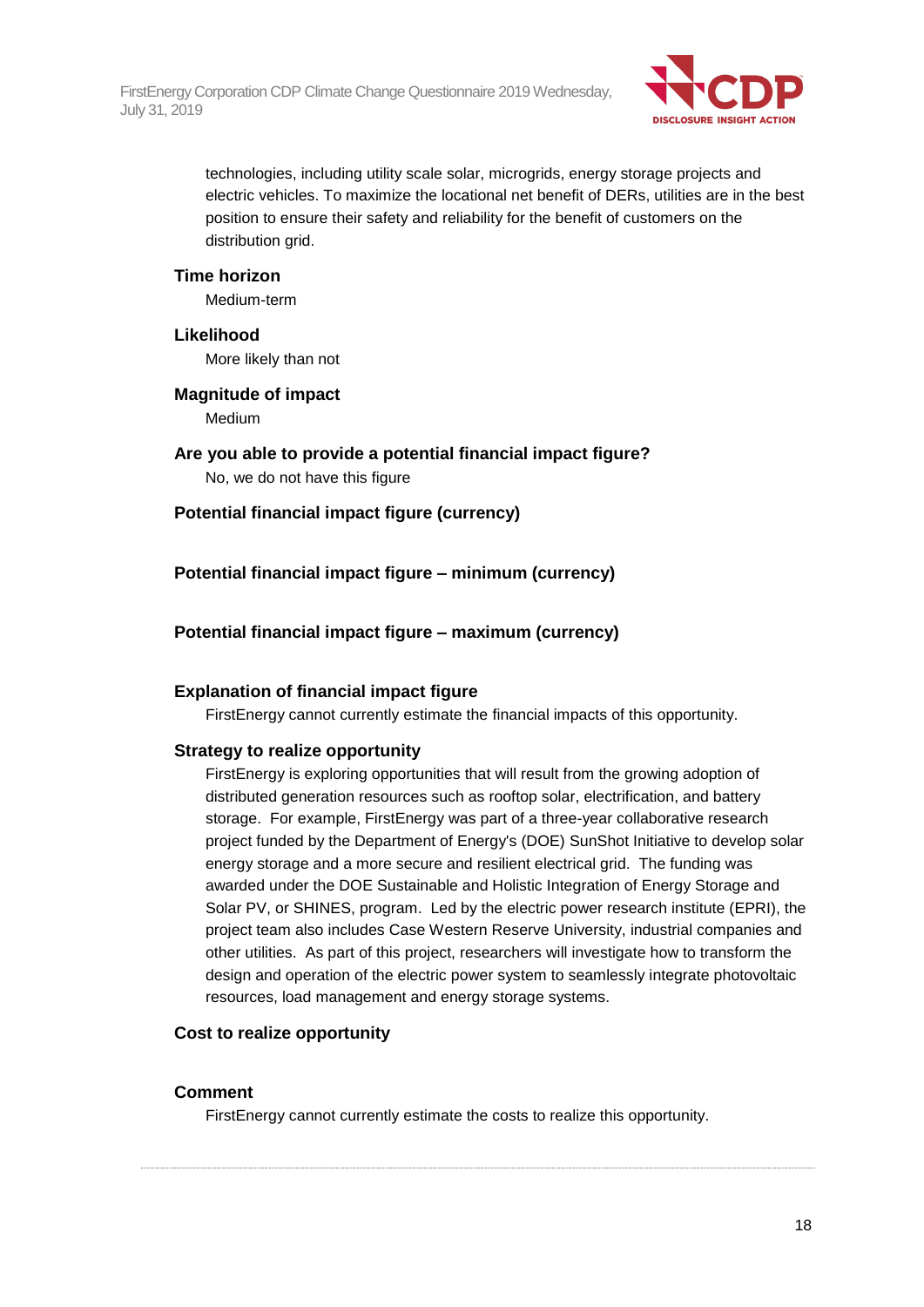

### **Identifier**

Opp2

#### **Where in the value chain does the opportunity occur?**

Direct operations

#### **Opportunity type**

Resilience

#### **Primary climate-related opportunity driver**

Participation in renewable energy programs and adoption of energy-efficiency measures

#### **Type of financial impact**

Other, please specify New products/business services

#### **Company-specific description**

Our utility operating companies helped customers better manage their energy use through the energy efficiency programs they offered via EnergySave Maryland, EnergySave Ohio, EnergySave Pennsylvania, and EnergySave West Virginia. These programs also played a key role in helping the companies meet state mandates for energy efficiency. Our operating companies offered a portfolio of programs for residential, commercial and industrial customers. Our programs for residential customers included discounted compact fluorescent light and LED bulbs; rebates on the purchase of new, efficient appliances and products; rebates on the cost of home energy audits and heating, ventilation and air conditioning replacements; incentives to recycle older, less efficient refrigerators, freezers and room air conditioners; home energy usage reports and energy efficiency kits; and targeted programs for low-income customers. Our programs for commercial and industrial customers provided incentives to install efficient lighting, HVAC motors, drives and other energy-efficient equipment and processes.

#### **Time horizon**

Short-term

#### **Likelihood**

Likely

#### **Magnitude of impact**

Medium-low

## **Are you able to provide a potential financial impact figure?**

Yes, a single figure estimate

#### **Potential financial impact figure (currency)** 10,000,000

### **Potential financial impact figure – minimum (currency)**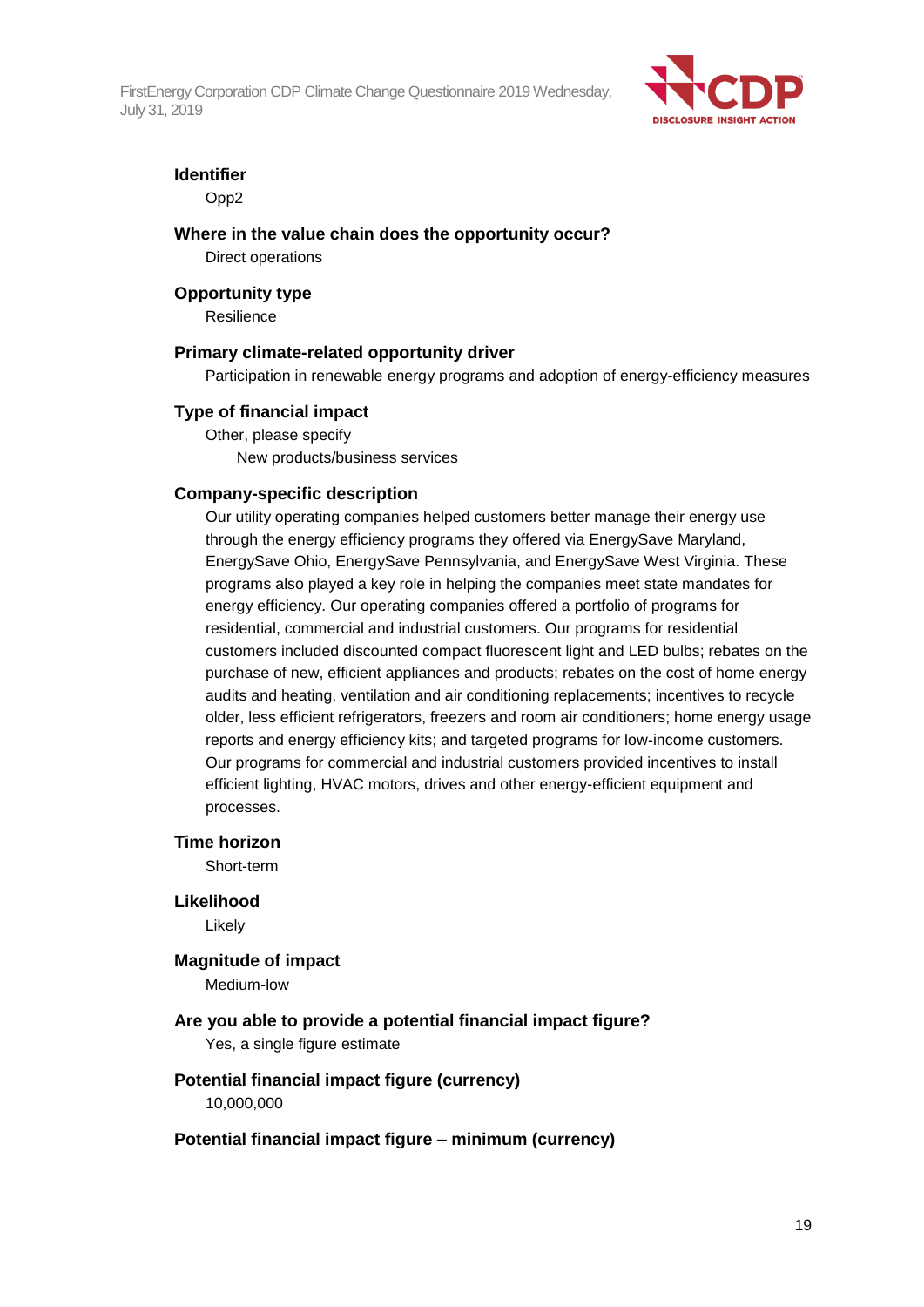

#### **Potential financial impact figure – maximum (currency)**

#### **Explanation of financial impact figure**

FirstEnergy's Ohio operating companies have the potential to earn financial incentives of up to \$10 million after tax per year based on Energy Efficiency program performance, and an additional 20% of revenues for managing Energy Efficiency and Demand Response resources borne from the companies' Energy Efficiency program in PJM Base Residual Auctions.

#### **Strategy to realize opportunity**

FirstEnergy is committed to our mission of making our customers' lives brighter, the environment better and our communities stronger. To support this, FirstEnergy continues to maintain a dedicated Energy Efficiency department offering energy savings programs with the goal of surpassing energy efficiency targets set by states and regulatory agencies. FirstEnergy's Energy Efficiency department conducted monthly progress reviews and forecasted performance of energy efficiency programs. As a result of these activities, the FirstEnergy Ohio operating companies were able to earn \$10 million based on the amount of net benefits delivered to its customers through energy efficiency programs.

#### **Cost to realize opportunity**

#### **Comment**

FirstEnergy cannot currently estimate the costs to realize this opportunity.

#### **Identifier**

Opp3

**Where in the value chain does the opportunity occur?** Direct operations

#### **Opportunity type**

Energy source

#### **Primary climate-related opportunity driver**

Shift toward decentralized energy generation

#### **Type of financial impact**

Other, please specify Increased Revenue through new products

#### **Company-specific description**

FirstEnergy recently conducted a two-degree scenario analysis as part of our climate report. The scenario presents a situation in which there is a transition to a lower carbon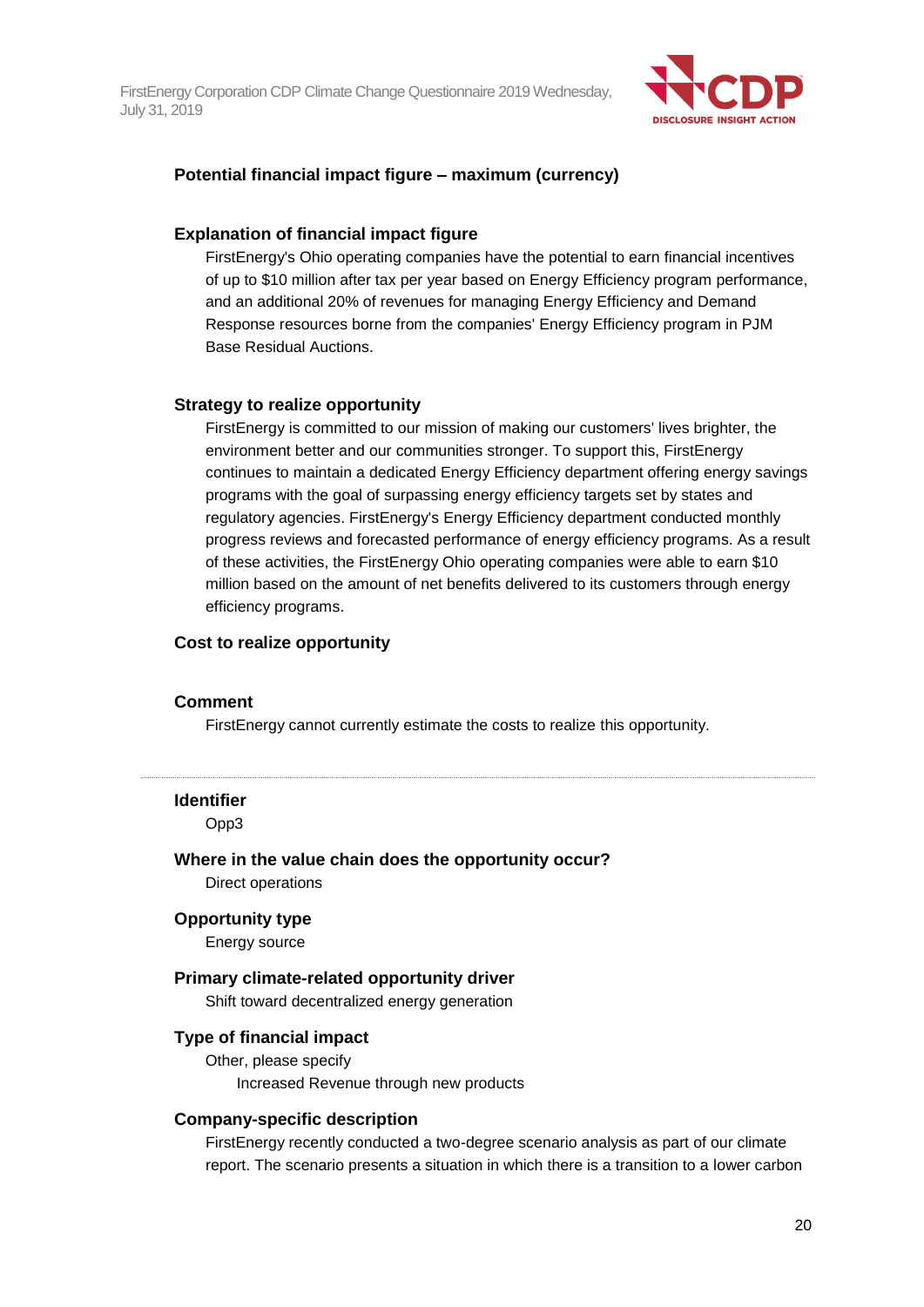

electric grid. This future presents significant opportunities for FirstEnergy. For example, the scenario analysis requires rapid and widespread electrification of end-use technologies, including a large number of electric vehicles. Consistent with the goal to reduce economywide emissions, we support moving forward with transportation electrification. However, it is important that there is electric distribution company engagement from the beginning of this transition. Regulated electric utilities like FirstEnergy are well-positioned to offer public charging services for electric vehicles because utilities can best plan and manage regular maintenance and upkeep to avoid long plug-in electronic vehicles (PEV) service equipment downtime, optimize charging retail rates and plan for long-term infrastructure rollouts that are not subject to short-term profitability goals. Utilities also can identify PEV charging station sites in optimal locations across the service territory, considering low-income and disadvantaged neighborhoods, travel corridors – which can help induce tourism – and optimal placement for grid interconnections.

Electric utility support for electric vehicle adoption, charging infrastructure and the efficient use of electricity will yield tremendous environmental benefits, including significant CO2 reductions, by lowering emissions from transportation fuels.

#### **Time horizon**

Medium-term

# **Likelihood**

More likely than not

### **Magnitude of impact**

Medium

**Are you able to provide a potential financial impact figure?** Yes, a single figure estimate

## **Potential financial impact figure (currency)**

900,000

**Potential financial impact figure – minimum (currency)**

**Potential financial impact figure – maximum (currency)**

### **Explanation of financial impact figure**

FirstEnergy has included CAPEX in it's future years budgets for EV charging stations in our Potomac Edison operating company, located in Maryland.

#### **Strategy to realize opportunity**

We will continue to research opportunities to support electrification of the transportation sector. For example, in Maryland, our Potomac Edison utility received approval to establish a utility pilot program featuring rebate and PEV charging infrastructure offerings. The programs will include customer and company-owned charging stations and customer outreach components.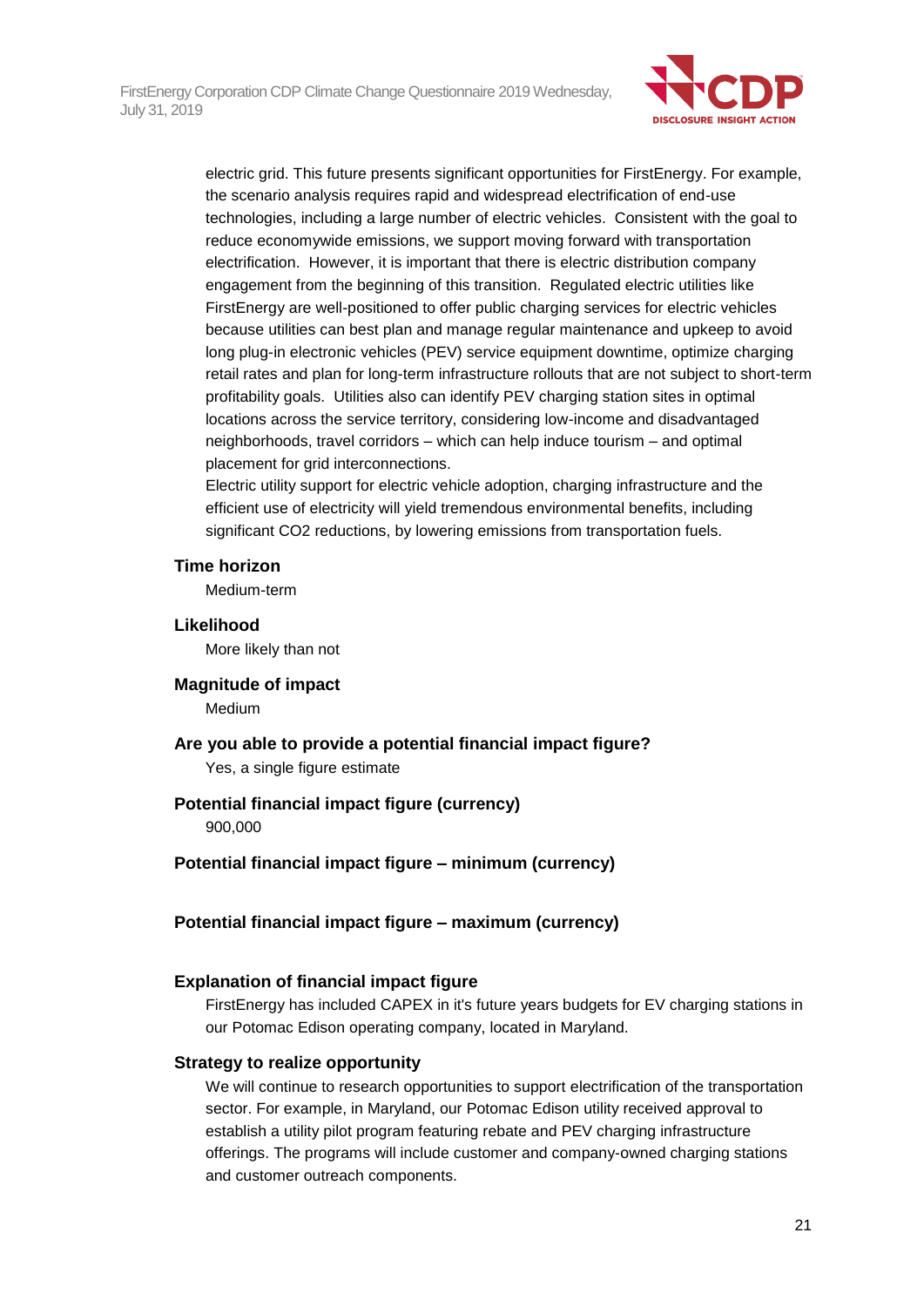

## **Cost to realize opportunity**

### **Comment**

FirstEnergy cannot currently estimate the costs to realize this opportunity.

## **C2.5**

## **(C2.5) Describe where and how the identified risks and opportunities have impacted your business.**

|                                       | <b>Impact</b> | <b>Description</b>                                                                                                                                                                                                                                                                                                                                                                                                                                                                                                                                                                                                                                                                                                                                                                                                                                                                                                                                                                                                                                                                                                                                                                                                                                                                                                                                                                    |  |  |
|---------------------------------------|---------------|---------------------------------------------------------------------------------------------------------------------------------------------------------------------------------------------------------------------------------------------------------------------------------------------------------------------------------------------------------------------------------------------------------------------------------------------------------------------------------------------------------------------------------------------------------------------------------------------------------------------------------------------------------------------------------------------------------------------------------------------------------------------------------------------------------------------------------------------------------------------------------------------------------------------------------------------------------------------------------------------------------------------------------------------------------------------------------------------------------------------------------------------------------------------------------------------------------------------------------------------------------------------------------------------------------------------------------------------------------------------------------------|--|--|
| Products and<br>services              |               | Impacted FirstEnergy's Risk Management group proactively works with<br>stakeholders to minimize risks and maximize opportunities associated<br>with new and existing products and services. This process remains the<br>same regardless if the product/services are climate related or not. Risk<br>workshops are held with key stakeholders for each product and/or service<br>at the discovery phase as well as the development phase. At the<br>discovery phase, a risk register is built out with identified<br>risks/opportunities, quantified to the extent possible, and associated<br>mitigation strategies and/or pivots are identified. This is an iterative<br>process and is continually updated as information is received. In the<br>development phase, additional risks/opportunities and/or new<br>risks/opportunities (if product has pivoted) are identified, measured and<br>have developed mitigation strategies documented. Enterprise risk<br>management will provide a final recommendation per the review of the<br>results of each workshop that is presented to executive management for<br>signoff.                                                                                                                                                                                                                                                        |  |  |
| Supply chain<br>and/or value<br>chain |               | Impacted FirstEnergy's Risk Management group proactively works with<br>stakeholders to minimize risks and maximize opportunities associated<br>with climate change. Uncertainty presents both risk and opportunity which<br>is why it is essential all stakeholders be involved in the identification of<br>risks as we seize opportunities to maximize value. By understanding the<br>full range of potential events, we are able to identify risk responses and<br>seize growth opportunities by offering new value-added products and<br>services, investing in our infrastructure, and re-aligning our operations as<br>a regulated utility. Given FirstEnergy is a larger purchaser, we have the<br>ability to influence the move toward more sustainable supply chain<br>practices by taking into account environmental and social risks and<br>benefits with our suppliers. Through our procurement decisions, we<br>continuously work to create efficiencies and improve environmental and<br>safety performance by collaborating with our suppliers to maintain the<br>highest quality standards while minimizing their impacts on natural<br>resources. In addition, we value supplier diversity in all aspects of our<br>business and supply chain practices. For example, we connect certified,<br>diverse businesses with opportunities to provide goods and services at |  |  |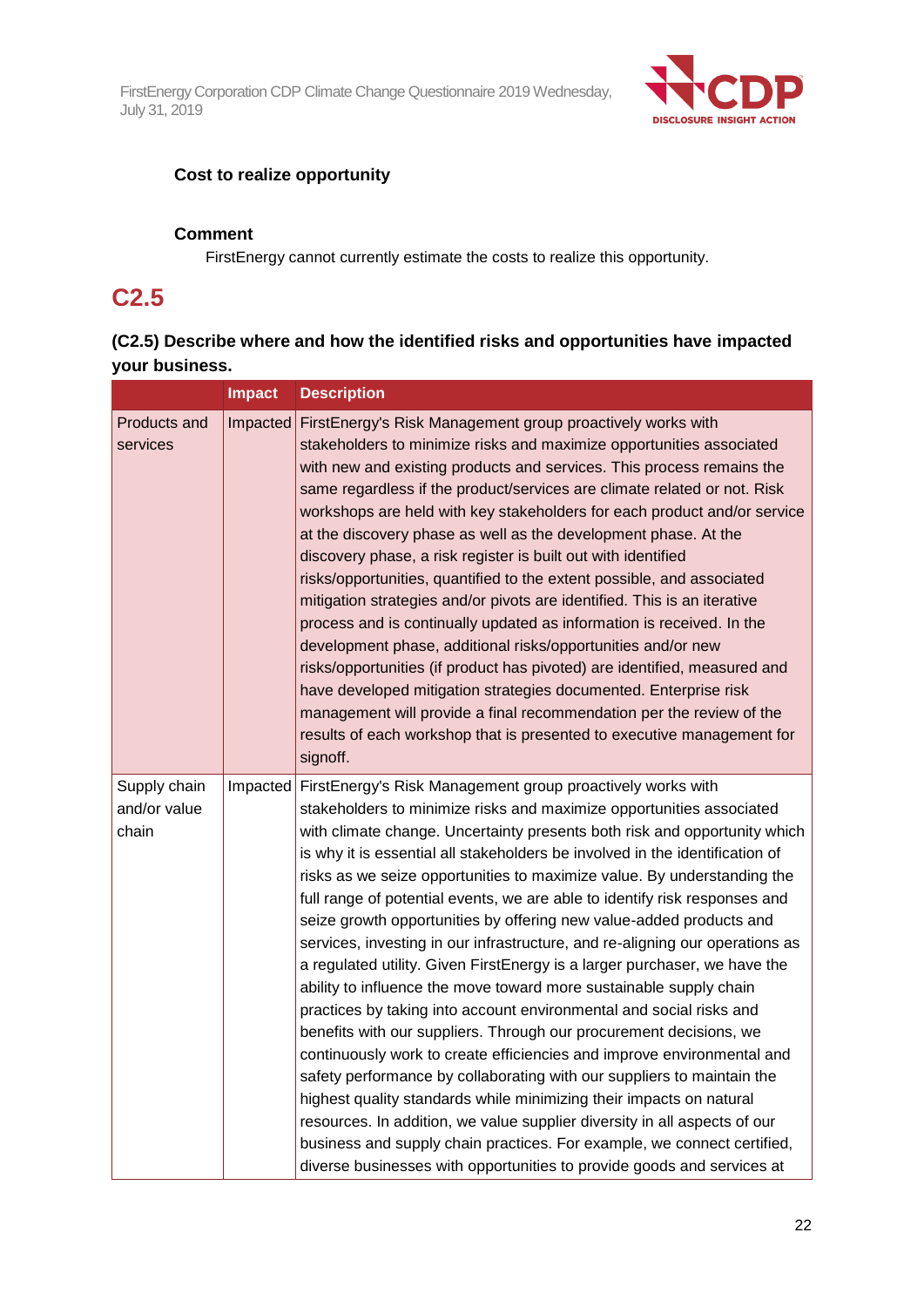

|                                            | FirstEnergy. By working to align these businesses with our company's<br>culture, we are supporting long-term business growth while sharing of<br>vision of inclusiveness. Having diversified business relationships<br>enhances competition that will ultimately increase innovative products and<br>services that improves reliability and lowers costs for everyone. In<br>addition, the credit risk management department maintains a Supply<br>Chain Top Vendor Report and Summary which is updated quarterly. This<br>report details FirstEnergy's top vendors company-wide including such<br>information as vendor name, buyer, workgroup, industry type, annual<br>spend, credit rating, and comments from both Credit Risk and the buyer.<br>This report is presented at a quarterly meeting with Supply Chain<br>representatives and management. Energy Efficiency vendors are<br>highlighted to distinguish these vendors on the report. |
|--------------------------------------------|----------------------------------------------------------------------------------------------------------------------------------------------------------------------------------------------------------------------------------------------------------------------------------------------------------------------------------------------------------------------------------------------------------------------------------------------------------------------------------------------------------------------------------------------------------------------------------------------------------------------------------------------------------------------------------------------------------------------------------------------------------------------------------------------------------------------------------------------------------------------------------------------------------------------------------------------------|
| Adaptation<br>and mitigation<br>activities | Impacted A collaborative effort by Enterprise Risk Management (ERM) and Internal<br>Audit (IA) has established a continuous review of risks and governance<br>processes to assist the Company in achieving its objectives by effectively<br>managing risks. This is an iterative process by which ERM and IA bi-<br>annually interview the businesses to identify risks/opportunities and<br>associated mitigation plans. IA then audits those mitigation plans to<br>ensure their effectiveness. In the event a mitigation strategy is considered<br>inefficient, IA and ERM will work with the business to strengthen the<br>mitigation plan. This information is captured in the ERM database which is<br>the system of record for all risks.                                                                                                                                                                                                   |
| Investment in<br>R&D                       | Impacted FirstEnergy's Risk Management group proactively works with<br>stakeholders to minimize risks and maximize opportunities associated<br>with climate change. Similar to the product and services approach, Risk<br>Workshops are held with key stakeholders for each R&D initiative. For<br>example: The use of GORE Technology Workshops begins with the<br>identification of all risks around investing in a new and unproven<br>technology. Bowtie analysis are performed to identify threats and<br>consequences. All available analytics are reviewed to determine<br>mitigation strategies along with ERMs recommendations around the<br>associated residual risks. This information is packaged into a Risk<br>Assessment document to be reviewed by executive management for<br>decision making purposes.                                                                                                                           |
| Operations                                 | Impacted FirstEnergy's Risk Management group proactively works with<br>stakeholders to minimize risks and maximize opportunities associated<br>with climate change. Uncertainty presents both risk and opportunity which<br>is why it is essential all stakeholders be involved in the identification of<br>risks as we seize opportunities to maximize value. By understanding the<br>full range of potential events, we are able to identify risk responses and<br>seize growth opportunities by offering new value-added products and<br>services, investing in our infrastructure, and re-aligning our operations as<br>a regulated utility. From an operational perspective, risks are reviewed<br>using a top down and bottom up approach.                                                                                                                                                                                                   |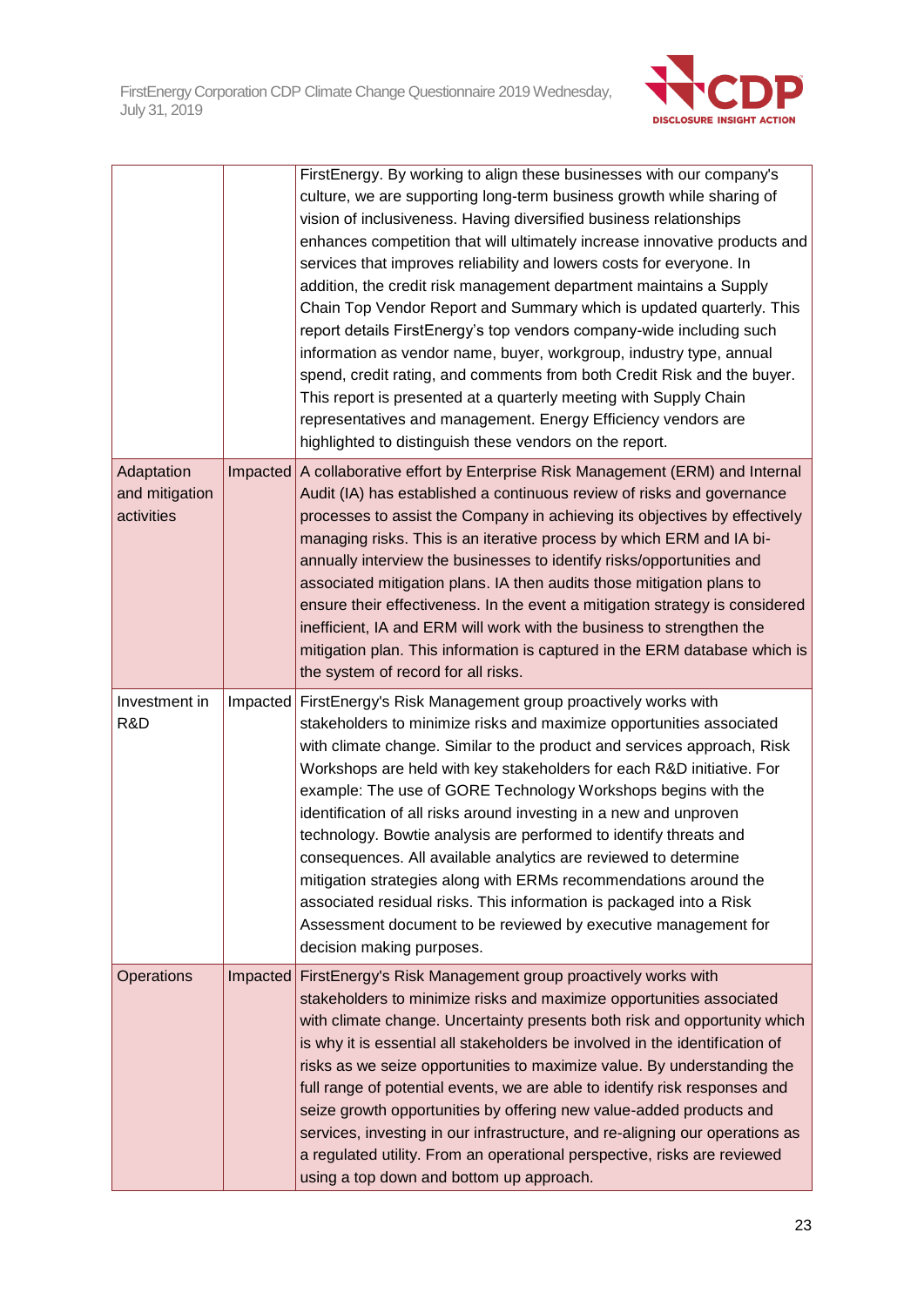

|                          | Top down: The strategic plan at the corporate level has a risk assessment<br>performed annually with risks being analyzed both at the inherent and<br>residual level for financial implications.<br>Bottom up: The business unit performs project level risk assessments to<br>ensure goals and objectives are achievable. All risks and opportunities<br>are reviewed to ensure alignment with strategic level goals. |
|--------------------------|------------------------------------------------------------------------------------------------------------------------------------------------------------------------------------------------------------------------------------------------------------------------------------------------------------------------------------------------------------------------------------------------------------------------|
| Other, please<br>specify |                                                                                                                                                                                                                                                                                                                                                                                                                        |

## **C2.6**

## **(C2.6) Describe where and how the identified risks and opportunities have been factored into your financial planning process.**

|                 | <b>Relevance</b> | <b>Description</b>                                                                                                                                                                                                                                                                                                                                                                                                                                                                                                                                                                                                                                                                                                                                                                                                                                                                                                                                                                                                                                                                                                                                                                                                                                                                                                                                                                                                                                                                                                                     |  |  |
|-----------------|------------------|----------------------------------------------------------------------------------------------------------------------------------------------------------------------------------------------------------------------------------------------------------------------------------------------------------------------------------------------------------------------------------------------------------------------------------------------------------------------------------------------------------------------------------------------------------------------------------------------------------------------------------------------------------------------------------------------------------------------------------------------------------------------------------------------------------------------------------------------------------------------------------------------------------------------------------------------------------------------------------------------------------------------------------------------------------------------------------------------------------------------------------------------------------------------------------------------------------------------------------------------------------------------------------------------------------------------------------------------------------------------------------------------------------------------------------------------------------------------------------------------------------------------------------------|--|--|
| <b>Revenues</b> | Impacted         | FirstEnergy's Risk Management group partners with<br>FirstEnergy's Finance group in the company's annual budget<br>planning initiative. The objective of this initiative is to develop a<br>formal governance and oversight structure and process which<br>defines accountability and ownership. The initiative will establish<br>a standard and formal process for communicating the financial<br>plan to ensure alignment across the organization - specifically<br>with Operations, Rates, Strategy, and Finance. FirstEnergy's<br>Risk Management group proactively maintains, and continually<br>improves, a Consolidated Financial Risk Model. This model<br>looks at variables outside of FirstEnergy management's control,<br>and the potential financial impact (i.e. impacts to the income<br>statement, balance sheet, cash statement). The model looks at<br>the range of possibilities between the 2nd percentile and 98th<br>percentile. Extreme events, such as Hurricane Sandy, are not<br>included in the modelling, but are reported through our low<br>probability, high impact risk reporting. In addition to the risk<br>model, risk impacts on revenues are continuously reviewed with<br>all FirstEnergy utilities, environmental, generation, transmission,<br>distribution and corporate strategy departments. Risk<br>Management is involved in the annual review of the strategic<br>plan and quarterly re-forecasts. In addition, a risk analysis is<br>conducted each year on key performance indicators. |  |  |
| Operating costs | Impacted         | FirstEnergy's Risk Management group performs an annual risk<br>assessment on the company's budget results summary prior to<br>the summary being presented to the Finance Committee. This<br>assessment includes a comprehensive review of reported<br>operating costs and any material fluctuations from prior years.<br>FirstEnergy 's Risk Management group proactively maintains,                                                                                                                                                                                                                                                                                                                                                                                                                                                                                                                                                                                                                                                                                                                                                                                                                                                                                                                                                                                                                                                                                                                                                   |  |  |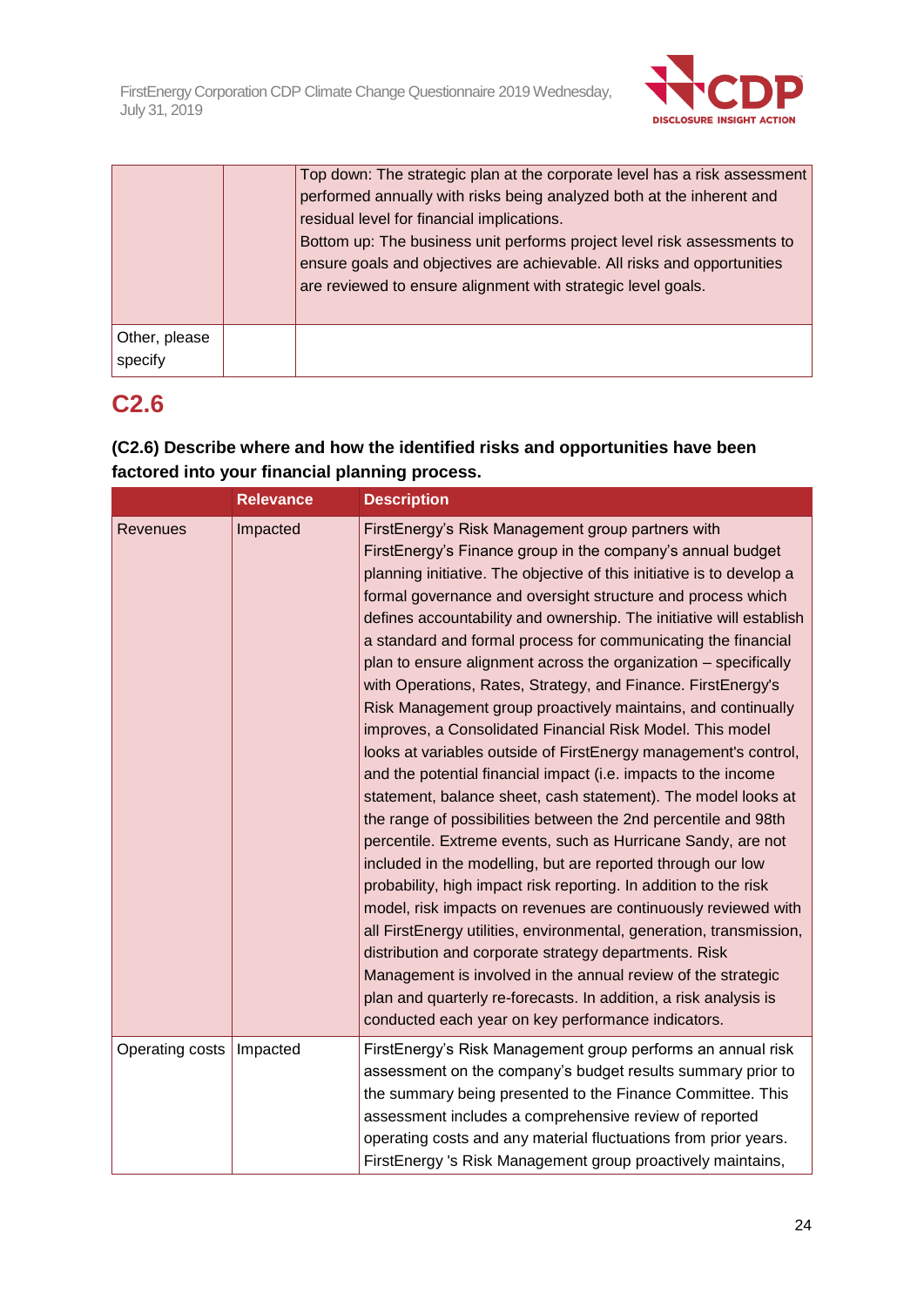

|                |                | and continually improves, a Consolidated Financial Risk Model.                                                         |  |  |  |
|----------------|----------------|------------------------------------------------------------------------------------------------------------------------|--|--|--|
|                |                | This model looks at variables outside of FirstEnergy                                                                   |  |  |  |
|                |                | management's control, and the potential financial impact (i.e.                                                         |  |  |  |
|                |                | impacts to the income statement, balance sheet, cash                                                                   |  |  |  |
|                |                | statement). The model looks at the range of possibilities                                                              |  |  |  |
|                |                | between the 2nd percentile and 98th percentile. Extreme events,                                                        |  |  |  |
|                |                | such as Hurricane Sandy, are not included in the modelling, but                                                        |  |  |  |
|                |                | are reported through our low probability, high impact risk                                                             |  |  |  |
|                |                | reporting. In addition to the risk model, risk impacts on operating                                                    |  |  |  |
|                |                | costs are continuously reviewed with all FirstEnergy utilities,                                                        |  |  |  |
|                |                | environmental, generation, transmission, distribution and                                                              |  |  |  |
|                |                | corporate strategy departments. Risk Management is involved in                                                         |  |  |  |
|                |                | the annual review of the strategic plan and quarterly re-                                                              |  |  |  |
|                |                | forecasts. In addition, a risk analysis is conducted each year on                                                      |  |  |  |
|                |                | key performance indicators.                                                                                            |  |  |  |
|                |                |                                                                                                                        |  |  |  |
| Capital        | Impacted       | FirstEnergy's Risk Management group proactively maintains,                                                             |  |  |  |
| expenditures / |                | and continually improves, a Consolidated Financial Risk Model.<br>This model looks at variables outside of FirstEnergy |  |  |  |
| capital        |                |                                                                                                                        |  |  |  |
| allocation     |                | management's control, and the potential financial impact (i.e.                                                         |  |  |  |
|                |                | impacts to the income statement, balance sheet, cash                                                                   |  |  |  |
|                |                | statement). The model looks at the range of possibilities                                                              |  |  |  |
|                |                | between the 2nd percentile and 98th percentile. Extreme events                                                         |  |  |  |
|                |                | are not included in the modelling, but are reported through our                                                        |  |  |  |
|                |                | low probability, high impact risk reporting. For example, the risk                                                     |  |  |  |
|                |                | includes the costs associated with capital for repairs and/or                                                          |  |  |  |
|                |                | restorations from storm damage in a year that has an extreme                                                           |  |  |  |
|                |                | event, such as Hurricane Sandy. This risk is mitigated by                                                              |  |  |  |
|                |                | building up a more resilient infrastructure; by accelerating rate                                                      |  |  |  |
|                |                | case plans; purchasing adequate insurance and maintaining                                                              |  |  |  |
|                |                | enough liquidity to cover capital costs. Capital                                                                       |  |  |  |
|                |                | expenditures/allocation is managed at the project level with                                                           |  |  |  |
|                |                | budget oversight at the business unit level. All large capital                                                         |  |  |  |
|                |                | projects are required to have a detailed risk assessment. Risks                                                        |  |  |  |
|                |                | at the project level are usually updated, reported on and                                                              |  |  |  |
|                |                | discussed monthly. Projects that have had deep dive risk                                                               |  |  |  |
|                |                | assessment include, but are not limited to Mercury Air Toxics                                                          |  |  |  |
|                |                | Standards Implementation, Smart Meter/Smart Grid and Energy                                                            |  |  |  |
|                |                | Efficiency.                                                                                                            |  |  |  |
| Acquisitions   | We have not    | FirstEnergy's Risk Management group has not identified any                                                             |  |  |  |
| and            | identified any | acquisitions and/or divestments as risks or opportunities.                                                             |  |  |  |
| divestments    | risks or       |                                                                                                                        |  |  |  |
|                | opportunities  |                                                                                                                        |  |  |  |
| Access to      | Impacted       | FirstEnergy's Risk Management group proactively maintains,                                                             |  |  |  |
| capital        |                | and continually improves, a Consolidated Financial Risk Model.                                                         |  |  |  |
|                |                | This model looks at variables outside of FirstEnergy                                                                   |  |  |  |
|                |                |                                                                                                                        |  |  |  |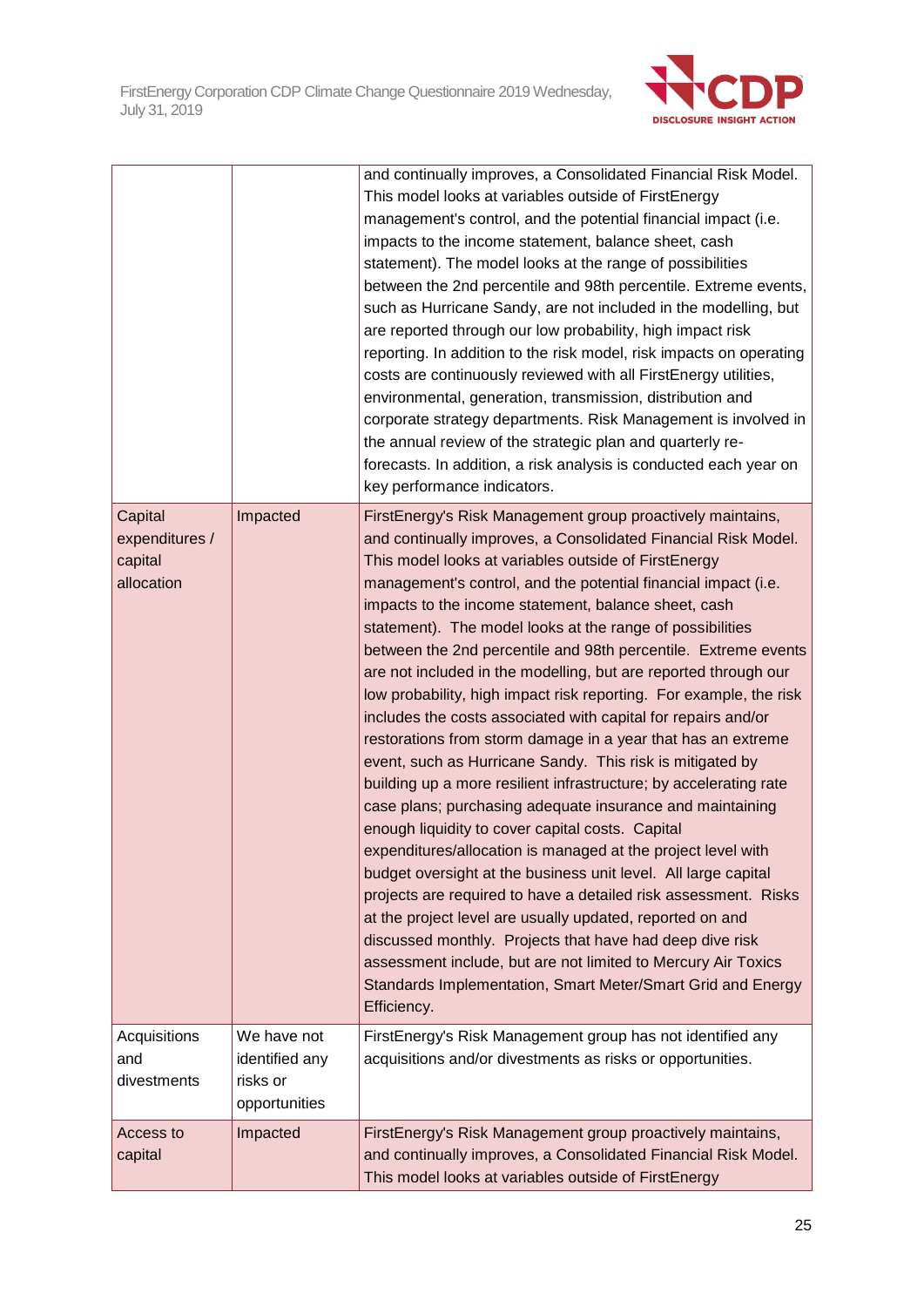

|                    |          | management's control, and the potential financial impact (i.e.<br>impacts to the income statement, balance sheet, cash<br>statement). The model looks at the range of possibilities<br>between the 2nd percentile and 98th percentile. Extreme events,<br>such as Hurricane Sandy, are not included in the modeling, but<br>are reporting through our low probability, high impact risk<br>reporting. Results of the model and other risks are reviewed with<br>Treasury (especially major risks are reviewed bi-monthly) to<br>understand the impacts to cash flow and liquidity. Treasury then<br>monitors access to capital markets to ensure we have adequate<br>liquidity to fulfill our needs.                                                                                                                                                                                                                                                                                                            |  |  |
|--------------------|----------|-----------------------------------------------------------------------------------------------------------------------------------------------------------------------------------------------------------------------------------------------------------------------------------------------------------------------------------------------------------------------------------------------------------------------------------------------------------------------------------------------------------------------------------------------------------------------------------------------------------------------------------------------------------------------------------------------------------------------------------------------------------------------------------------------------------------------------------------------------------------------------------------------------------------------------------------------------------------------------------------------------------------|--|--|
| Assets<br>Impacted |          | FirstEnergy's Risk Management group proactively maintains,<br>and continually improves, a Consolidated Financial Risk Model.<br>This model looks at variables outside of FirstEnergy<br>management's control, and the potential financial impact (i.e.<br>impacts to the income statement, balance sheet, cash<br>statement). The model looks at the range of possibilities<br>between the 2nd percentile and 98th percentile. Extreme<br>events, such as Hurricane Sandy, are not included in the<br>modelling but are reported through our low probability, high<br>impact risk reporting. Risk impacts on assets and liabilities are<br>continuously monitored by FirstEnergy, all FirstEnergy utilities,<br>our environmental, generation, transmission and distribution<br>business departments, Treasury and Corporate Strategy as we<br>work to strengthen our balance sheet. Scenarios are run to<br>understand the impacts on the balance sheet before the<br>financial planning process is complete.  |  |  |
| Liabilities        | Impacted | FirstEnergy's Risk Management group proactively maintains,<br>and continually improves, a Consolidated Financial Risk Model.<br>This model looks at variables outside of FirstEnergy<br>management's control, and the potential financial impact (i.e.<br>impacts to the income statement, balance sheet, cash<br>statement). The model looks at the range of possibilities<br>between the 2nd percentile and 98th percentile. Extreme events,<br>such as Hurricane Sandy, are not included in the modeling, but<br>are reported through our low probability, high impact risk<br>reporting. Risk impacts on assets and liabilities are continuously<br>monitored by FirstEnergy, all FirstEnergy utilities, our<br>environmental, generation, transmission and distribution<br>business departments, Treasury, and Corporate Strategy as we<br>work to strengthen our balance sheet. Scenarios are run to<br>understand the impacts on the balance sheet before the<br>financial planning process is complete. |  |  |
| Other              | Impacted | FirstEnergy's Risk Management group proactively maintains,<br>and continually improves, a Consolidated Financial Risk Model.                                                                                                                                                                                                                                                                                                                                                                                                                                                                                                                                                                                                                                                                                                                                                                                                                                                                                    |  |  |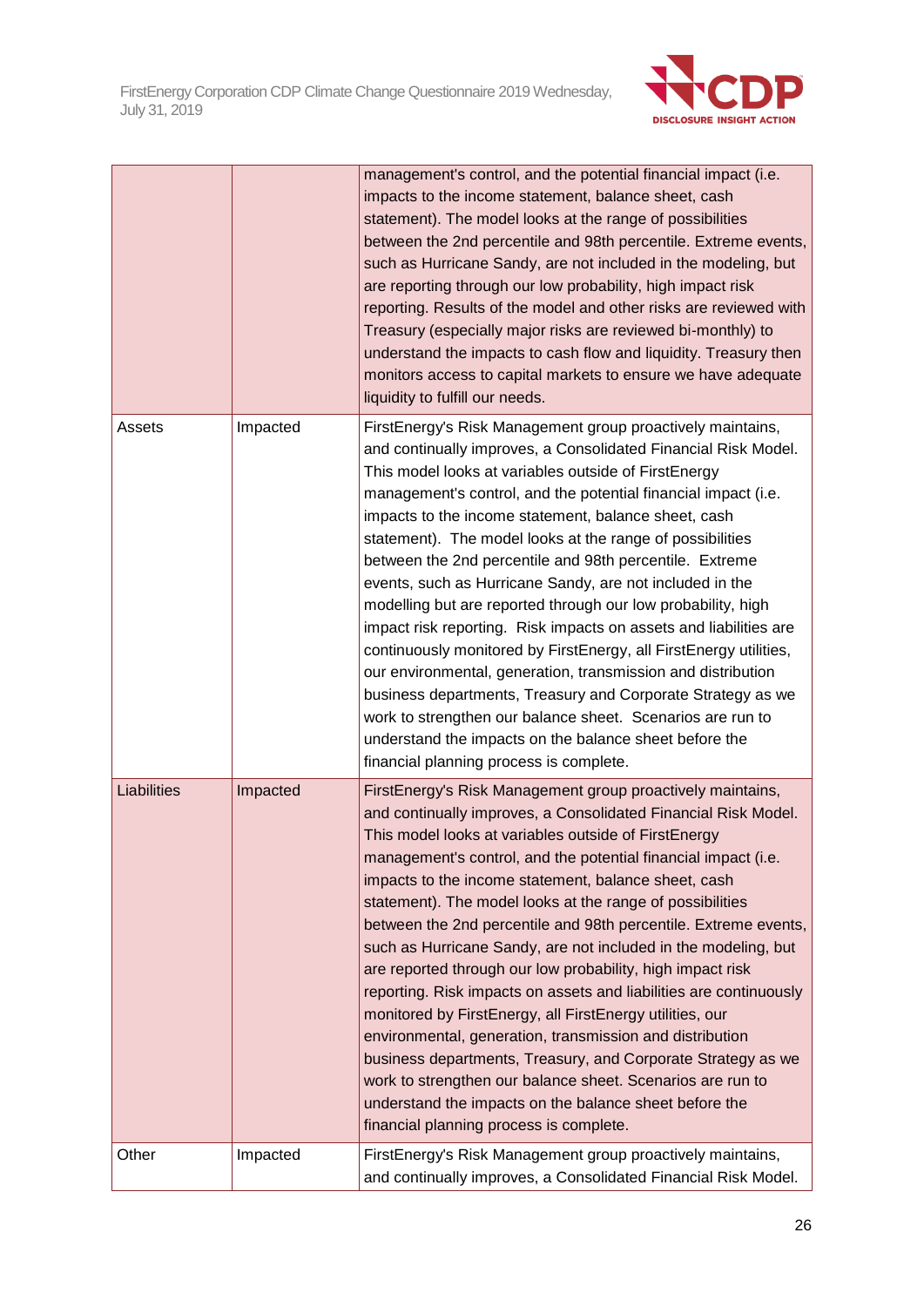

|  | This model looks at variables outside of FirstEnergy              |
|--|-------------------------------------------------------------------|
|  | management's control, and the potential financial impact (i.e.    |
|  | impacts to the income statement, balance sheet, cash              |
|  | statement). The model looks at the range of possibilities         |
|  | between the 2nd percentile and 98th percentile. Extreme           |
|  | events, such as Hurricane Sandy, are not included in the          |
|  | modeling, but are reported through our low probability, high      |
|  | impact risk reporting. "Other" areas included are: Interest       |
|  | Expense and Trusts (Pension, OPEB, NDT). The enterprise           |
|  | work management department (ERM) works closely with the           |
|  | business units to identify other risks that may be emerging that  |
|  | could have an impact on our financial results. ERM will conduct   |
|  | risk workshops to bow tie analysis to understand the drivers to   |
|  | risks, the potential consequences/impacts and to identify the     |
|  | appropriate mitigation strategy. As more information becomes      |
|  | available, ERM will work with the business unit to strengthen the |
|  | mitigation plan as necessary to minimalize impacts on the         |
|  | financial process.                                                |
|  |                                                                   |

# **C3. Business Strategy**

# **C3.1**

**(C3.1) Are climate-related issues integrated into your business strategy?** Yes

# **C3.1a**

**(C3.1a) Does your organization use climate-related scenario analysis to inform your business strategy?**

Yes, qualitative and quantitative

# **C-AC3.1b/C-CE3.1b/C-CH3.1b/C-CO3.1b/C-EU3.1b/C-FB3.1b/C-MM3.1b/C-OG3.1b/C-PF3.1b/C-ST3.1b/C-TO3.1b/C-TS3.1b**

**(C-AC3.1b/C-CE3.1b/C-CH3.1b/C-CO3.1b/C-EU3.1b/C-FB3.1b/C-MM3.1b/C-OG3.1b/C-PF3.1b/C-ST3.1b/C-TO3.1b/C-TS3.1b) Indicate whether your organization has developed a low-carbon transition plan to support the long-term business strategy.**

Yes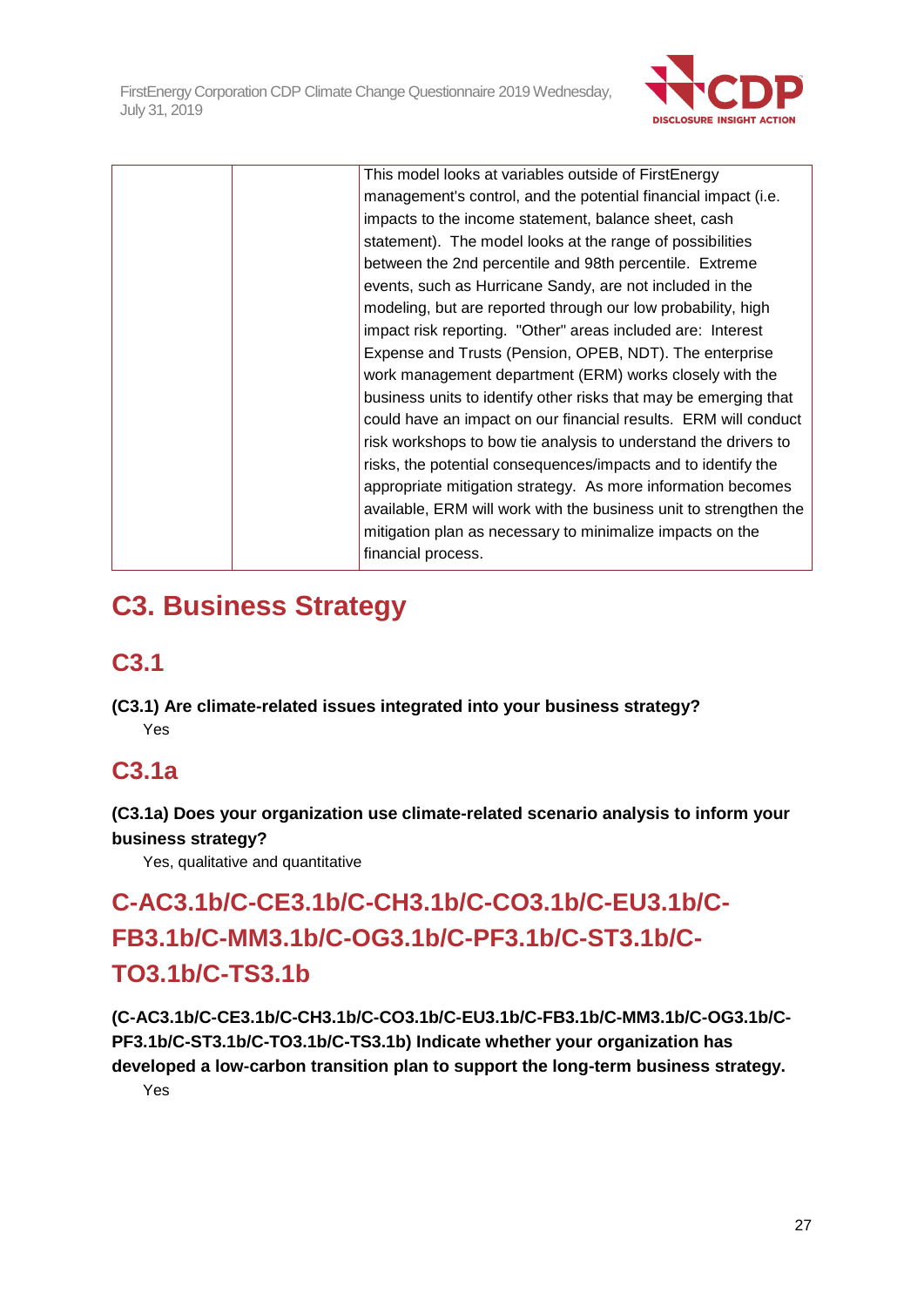

## **C3.1c**

## **(C3.1c) Explain how climate-related issues are integrated into your business objectives and strategy.**

FirstEnergy has made a significant shift in our corporate strategy over the past several years. FirstEnergy is now a fully regulated utility company, focused primarily on our transmission, distribution, and remaining regulated generation business. This strategy enables us to align our focus with market and technology trends and consider opportunities that support a lowercarbon future and our customers' expectations. The following discussion highlights key elements of our strategy as it relates to climate-related risks and opportunities.

**Transmission:** FirstEnergy's transmission system is an essential part of our work to build a reliable, more resilient and lower-carbon grid. Through our *Energizing the Future* program, we are upgrading and modernizing our transmission system to ensure customers benefit from a smarter, stronger and more secure power grid for years to come.

Since launching *Energizing the Future* in 2014, FirstEnergy has completed 600 to 700 projects per year focused on three main areas of investment: upgrading or replacing aging equipment to harden our transmission infrastructure, reduce outages and cut maintenance costs; enhancing system performance through technology upgrades; and building redundancy and adding operational flexibility that enables our grid operators to more swiftly respond to changing grid conditions. Together, these projects are producing measurable results for customers, including a 37 percent reduction in equipment-related outages on the transmission system serving The Illuminating Company, Ohio Edison and Toledo Edison utilities in Ohio, as well as our Penn Power service area in western Pennsylvania.

**Distribution:** Our distribution business strategy is focused on building a more dynamic, intelligent and secure network that will change the way energy is delivered and provide additional opportunities for enhancing our customer-focused services. Toward that end, we're investing in projects intended to create a more resilient, flexible distribution system, while evaluating new opportunities that enable emerging technologies, such as utility-scale solar, energy storage and electric vehicles, to modernize our distribution system and meet the future energy needs of our customers. We plan to invest up to \$1.7 billion per year in our distribution operations from 2019 to 2021. Investments will go toward improving the reliability of the distribution system, creating smarter grid opportunities, and maintaining service and reliability performance.

**Grid Modernization:** We are focused on improving the reliability and resiliency of our distribution network through a significant grid modernization effort. Since 2010, we have constructed and studied smart grid technology through pilot projects in Ohio, Pennsylvania and New Jersey. These projects have produced quantifiable improvements in network reliability and resiliency. We have filed plans with regulators across our footprint to upgrade our grid with more demand-responsive and smart technologies.

Rebuilding our network as a smarter grid will require a sustained effort and significant investments in time and resources. However, we believe these technologies will help FirstEnergy meet the changing needs of the grid while we efficiently manage the delivery of power.

**Customer Engagement:** We remain committed to delivering safe, affordable, secure and reliable electric services that address the changing needs and expectations of our customers. Our grid modernization initiatives include opportunities to engage residential, commercial and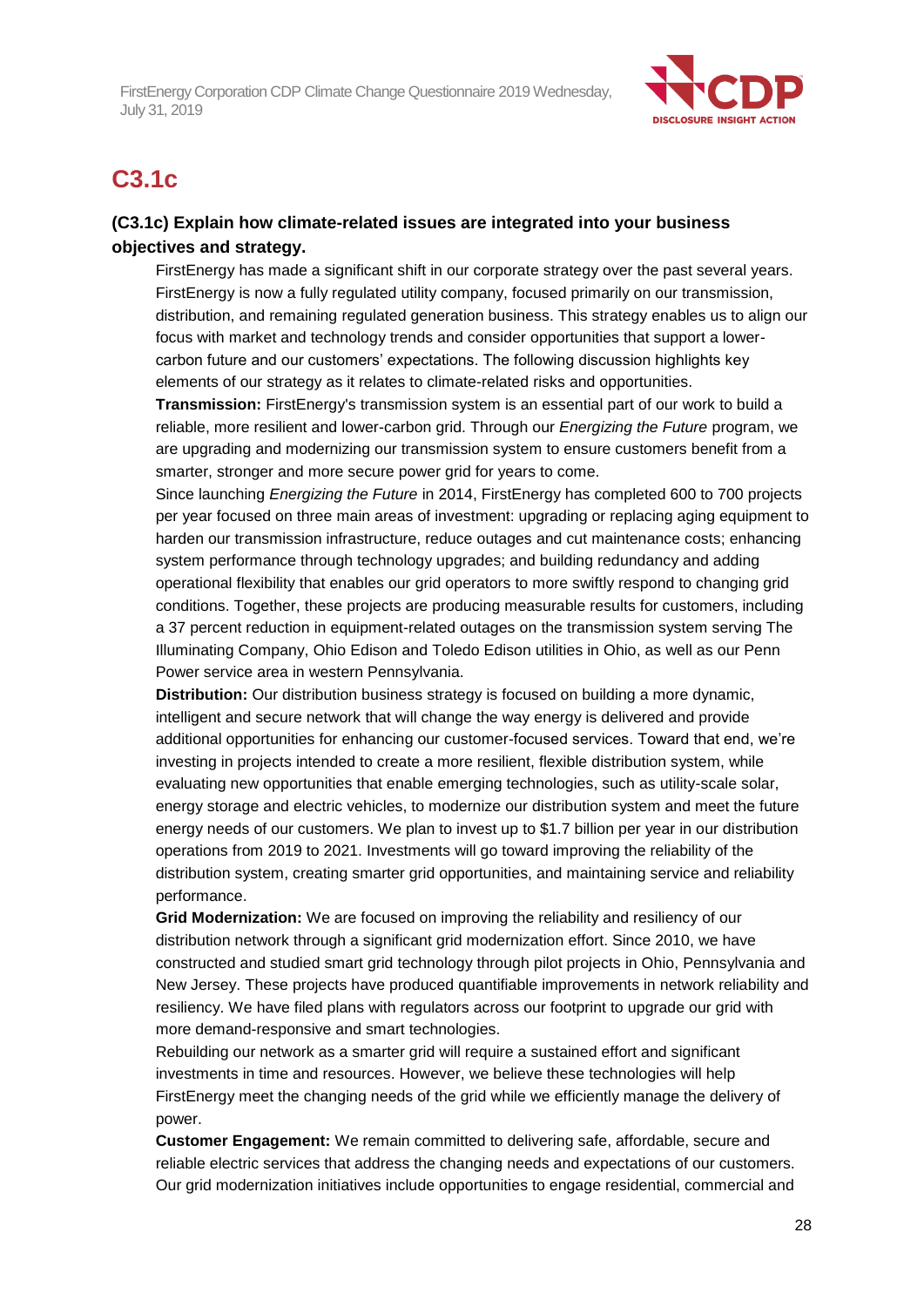

industrial customers. For example, our industrial customers can use FirstEnergy's Electric Advantage program to enhance their productivity and competitiveness while meeting sustainability goals using efficient electric products such as electric forklifts and infrared heating systems for drying products and coatings.

**Emerging Technologies:** We value our role as a trusted advisor to our customers and an ally in meeting their energy, sustainability and climate goals. For this reason and others, we formed an Emerging Technologies Strategy group in 2018. This new group is dedicated to exploring advanced technologies that benefit customers and support federal and state policy efforts to improve grid performance and energy security. Many of these technologies are also critical for supporting a lower-carbon electric system and reducing the carbon intensity of the overall economy through greater electrification. These technologies build on our existing regulated business platform while offering customers the flexibility and functionality they want.

**Generation Fleet:** As part of our transformation to a fully regulated utility, we have significantly reduced the size of our generation fleet. In most states where FirstEnergy operates, our utilities are not permitted to own wind or solar generation. However, we continue to support the option for utility-owned renewable generation that is located in our footprint, allowed by the state public utility commissions, recoverable through cost-of-service based rates and in the best interest of customers.

## **C3.1d**

| <b>Climate-</b><br>related<br><b>scenarios</b> | <b>Details</b>                                                                                                                                                                                                                                                                                                                                                                                                                                                                                                                                                                                                                                                                                                                                                                                                                                                                                                                                                                                                                                                                                                                                                                                                                                                                                                                                                                                                                                                                                                                                                                                                        |
|------------------------------------------------|-----------------------------------------------------------------------------------------------------------------------------------------------------------------------------------------------------------------------------------------------------------------------------------------------------------------------------------------------------------------------------------------------------------------------------------------------------------------------------------------------------------------------------------------------------------------------------------------------------------------------------------------------------------------------------------------------------------------------------------------------------------------------------------------------------------------------------------------------------------------------------------------------------------------------------------------------------------------------------------------------------------------------------------------------------------------------------------------------------------------------------------------------------------------------------------------------------------------------------------------------------------------------------------------------------------------------------------------------------------------------------------------------------------------------------------------------------------------------------------------------------------------------------------------------------------------------------------------------------------------------|
| 2DS                                            | In 2019 FirstEnergy published a climate report that included a two-degree scenerio<br>analysis. The analysis is based on the International Energy Agency's 2DS (IEA 2DS).<br>In selecting a scenario to study, our objective was to evaluate a 2DS with sufficient<br>detail to provide meaningful insights for our business and geography. We also<br>prioritized a publicly available analysis to promote greater transparency in the<br>process. The structure of our analysis was guided by recommendations from the<br>TCFD as well as a report published by Ceres and authored by MJ Bradley &<br>Associates (MJB&A). We also took into consideration other third-party produced 2-<br>degree scenarios, including "beyond 2-degree" scenarios that are consistent with an<br>October 6, 2018, Special Report on Global Warming of 1.5°C from the<br>Intergovernmental Panel on Climate Change.<br>While the IEA 2DS publication provided a strong basis for this analysis, we engaged<br>a consultant to develop state-level detail from the IEA 2DS for the six states where<br>FirstEnergy primarily operates: OH, PA, WV, NJ, MD, and NY.<br>The IEA 2DS envisions that a 90% reduction in multi-sector U.S. CO2 emissions by<br>2060, along with other reductions across the globe, would be necessary to limit<br>global temperature rise to below 2 degrees Celsius. When applied to our operating<br>states, the scenario results show significant changes in energy use across all sectors<br>of the economy, with the largest contribution from electricity generation and<br>transportation sectors. |

## **(C3.1d) Provide details of your organization's use of climate-related scenario analysis.**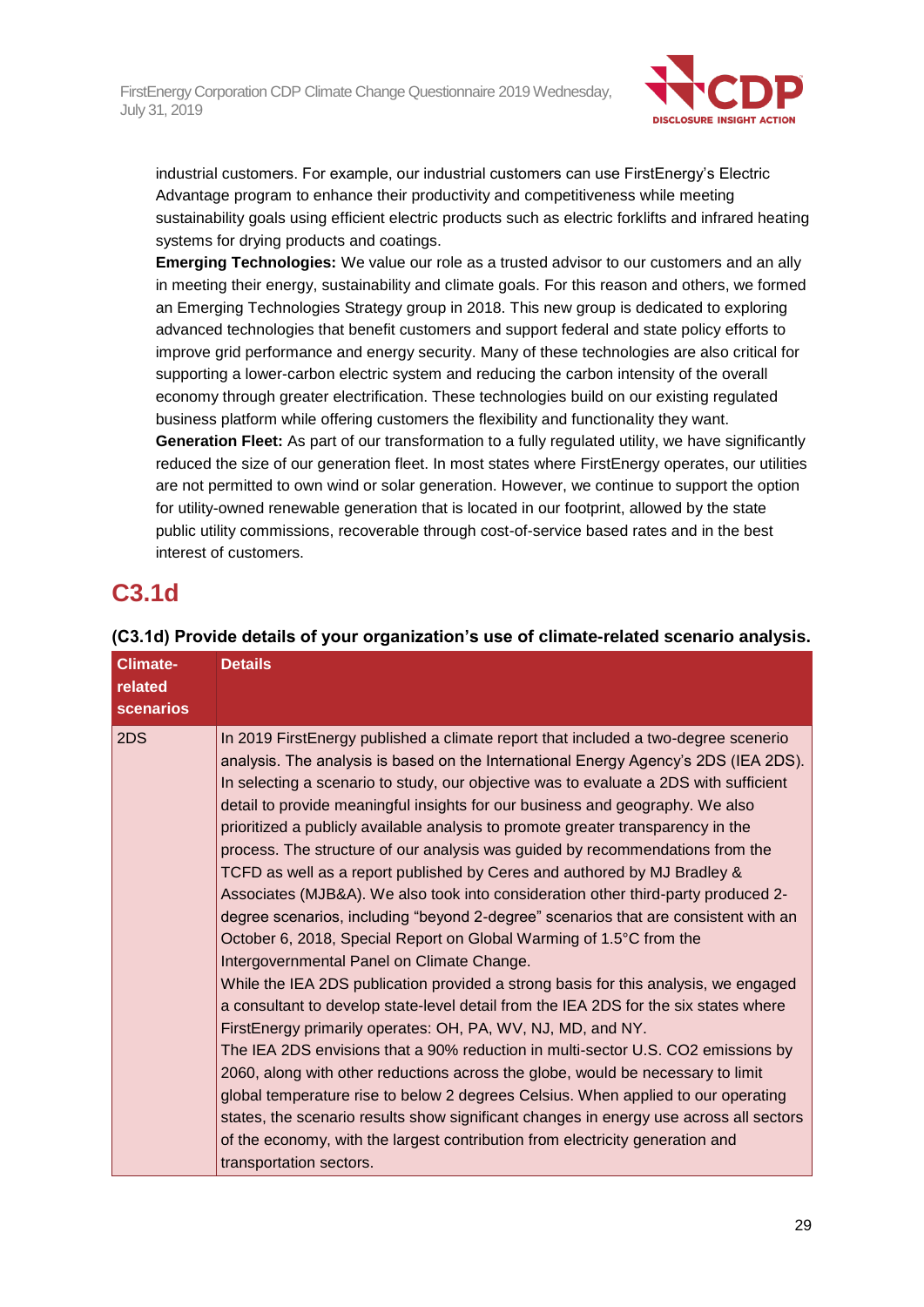

The electric generating fleet across our five-state region is almost completely restructured in the scenario. Renewables and other zero-carbon resources dominate the generation mix by 2050, accounting for almost 75% of electricity produced within the region. Nuclear generation accounts for almost 20% of generation followed by natural gas combined-cycle plants at 3% and coal with carbon capture and storage at 2%. All existing coal plants operating in the region (approximately 40,000 MW of capacity) are retired by 2035. Achieving this level of decarbonization would require a significant increase in utility-scale renewable energy projects with higher average capacity factors than are currently available, transmission expansions to access regions with better renewable resource potential and an increase in energy storage capacity.

Through our evaluation of a 2DS, we have envisioned an ambitious reduction in economywide carbon emissions over the next several decades. We have studied the implications of this scenario on our five-state service area to better understand the risks and opportunities to our business. While this scenario is not used as a part of our current planning forecast, we are confident that we are already well-positioned to mitigate those risks, and we are exploring and acting upon many of the related opportunities that can benefit our shareholders, customers and communities. These actions include the continued implementation of our Corporate Responsibility, Emerging Technologies, Regulated Generation, and Transmission and Distribution strategies. The insights gained from this scenario will help inform our strategic planning process.

# **C-AC3.1e/C-CE3.1e/C-CH3.1e/C-CO3.1e/C-EU3.1e/C-FB3.1e/C-MM3.1e/C-OG3.1e/C-PF3.1e/C-ST3.1e/C-TO3.1e/C-TS3.1e**

## **(C-AC3.1e/C-CE3.1e/C-CH3.1e/C-CO3.1e/C-EU3.1e/C-FB3.1e/C-MM3.1e/C-OG3.1e/C-PF3.1e/C-ST3.1e/C-TO3.1e/C-TS3.1e) Disclose details of your organization's lowcarbon transition plan.**

In 2015, we set an aggressive goal to reduce CO2 emissions by at least 90 percent below 2005 levels by 2045.

We have made significant progress toward achieving our CO2 emissions reduction goal. By the end of 2018, we reduced CO2 emissions by 62 percent from our 2005 baseline, which represents a total reduction of about 59 million tons of emissions.

The 62 percent reduction was accomplished through various actions, including:

- · retirement of 28 units at 12 coal-fired power plants with a total capacity of 5,753 MW
- · retirement of six units at four oil or gas-fired power plants with a total capacity of 197 MW
- · sale of 26 units at 10 oil and gas-fired power plants with a total capacity of 1,795 MW
- · sale of one unit at a fossil fuel-fired plant with a total capacity of 136 MW
- · lower generation output at remaining power plants due to market conditions

Upon FirstEnergy Solutions' emergence from bankruptcy, which is expected to be completed in 2019, FirstEnergy Solutions will be legally separated from FirstEnergy which will no longer be accountable for the emissions associated with three additional fossil fuel-fired generation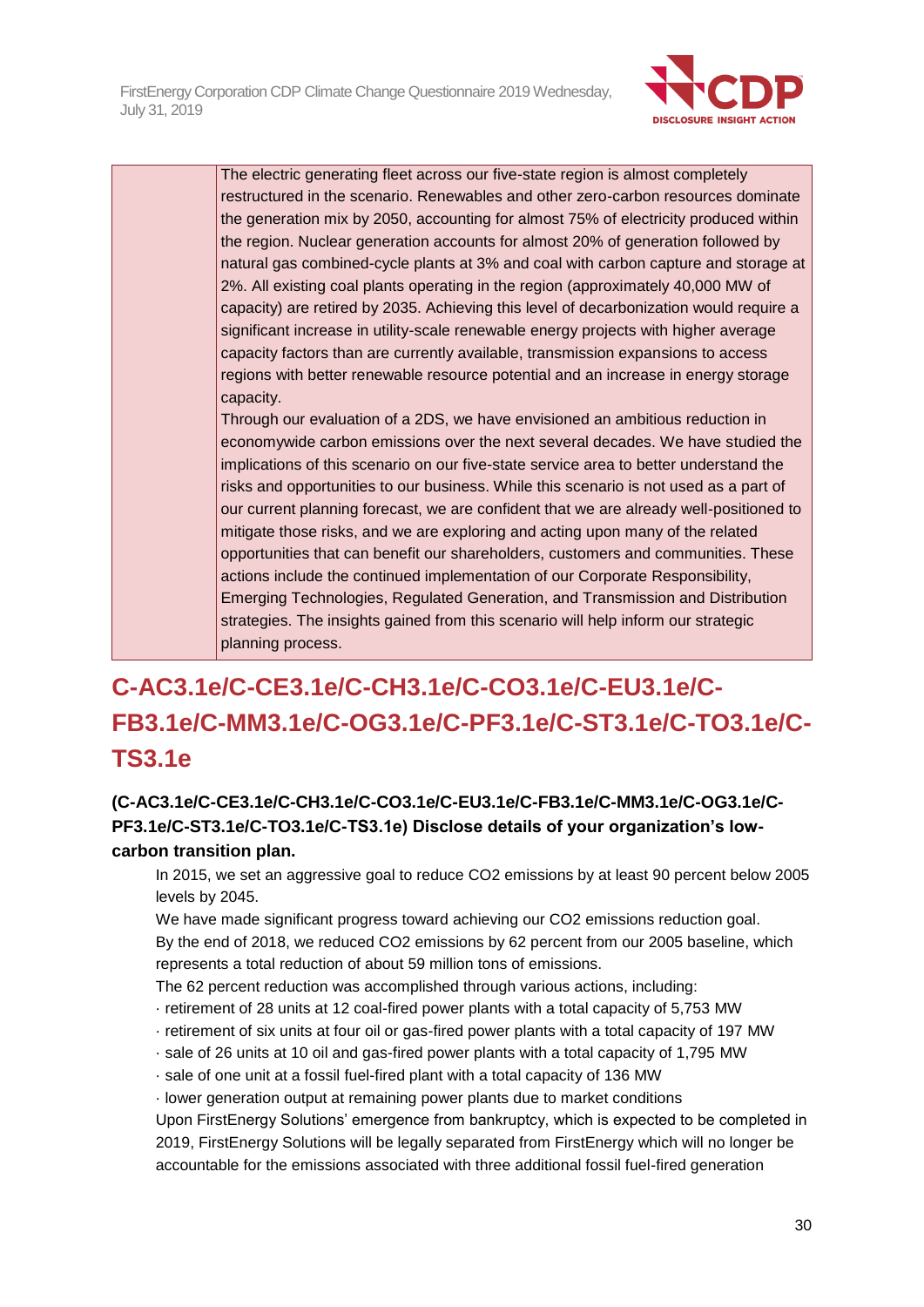

facilities, resulting in further reductions to FirstEnergy's CO2 emissions. At that time, we anticipate FirstEnergy's carbon emissions will be 80 percent below our 2005 baseline – placing us well ahead of schedule to achieve our goal of a 90 percent CO2 reduction by 2045. We intend to continually evaluate our goals in relation to our regulated generation portfolio and assess opportunities to further reduce our related CO2 emissions, including analysis of our opportunities under integrated resource planning.

# **C4. Targets and performance**

# **C4.1**

**(C4.1) Did you have an emissions target that was active in the reporting year?** Absolute target

## **C4.1a**

**(C4.1a) Provide details of your absolute emissions target(s) and progress made against those targets.**

**Target reference number** Abs 1 **Scope** Scope 1 **% emissions in Scope** 99.72 **Targeted % reduction from base year** 62 **Base year** 2005 **Start year** 2015 **Base year emissions covered by target (metric tons CO2e)** 86,403,130 **Target year** 2045 **Is this a science-based target?** No, and we do not anticipate setting one in the next 2 years **% of target achieved**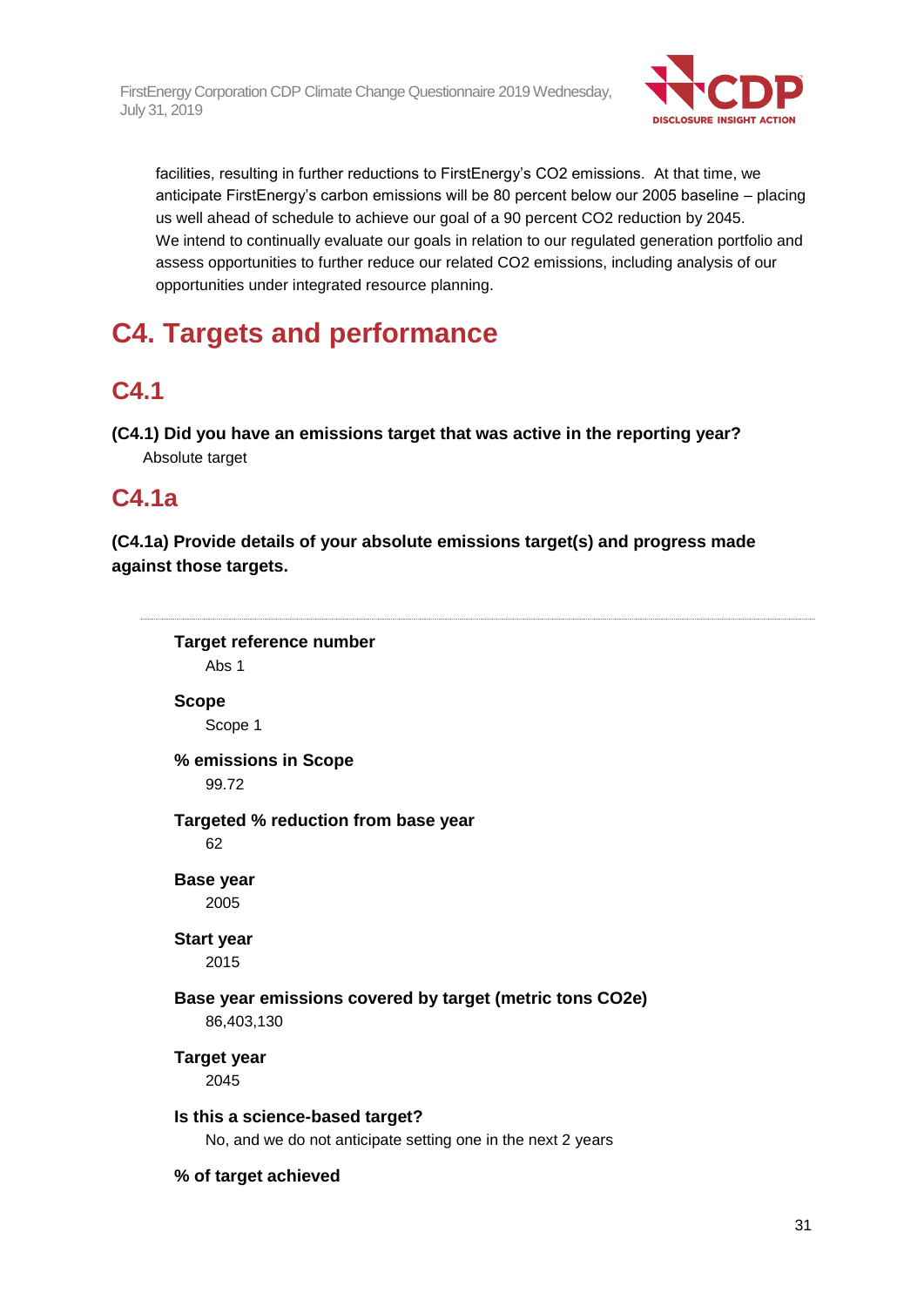

62

**Target status**

Underway

## **Please explain**

FirstEnergy's Scope 1 stationary emissions continue to decrease through the use of innovative technology and changes to fleet operations.

## **C4.2**

**(C4.2) Provide details of other key climate-related targets not already reported in question C4.1/a/b.**

## **C4.3**

**(C4.3) Did you have emissions reduction initiatives that were active within the reporting year? Note that this can include those in the planning and/or implementation phases.**

Yes

## **C4.3a**

**(C4.3a) Identify the total number of initiatives at each stage of development, and for those in the implementation stages, the estimated CO2e savings.**

|                              | <b>Number of</b><br><i>initiatives</i> | <b>Total estimated annual CO2e savings in metric</b><br>tonnes CO2e (only for rows marked *) |
|------------------------------|----------------------------------------|----------------------------------------------------------------------------------------------|
| Under investigation          | 0                                      | $\Omega$                                                                                     |
| To be implemented*           | 0                                      | 0                                                                                            |
| Implementation<br>commenced* | 0                                      | 0                                                                                            |
| Implemented*                 | 5                                      | 4                                                                                            |
| Not to be implemented        | $\Omega$                               | 0                                                                                            |

## **C4.3b**

**(C4.3b) Provide details on the initiatives implemented in the reporting year in the table below.**

## **Initiative type**

Other, please specify Utility-scale fuel cell system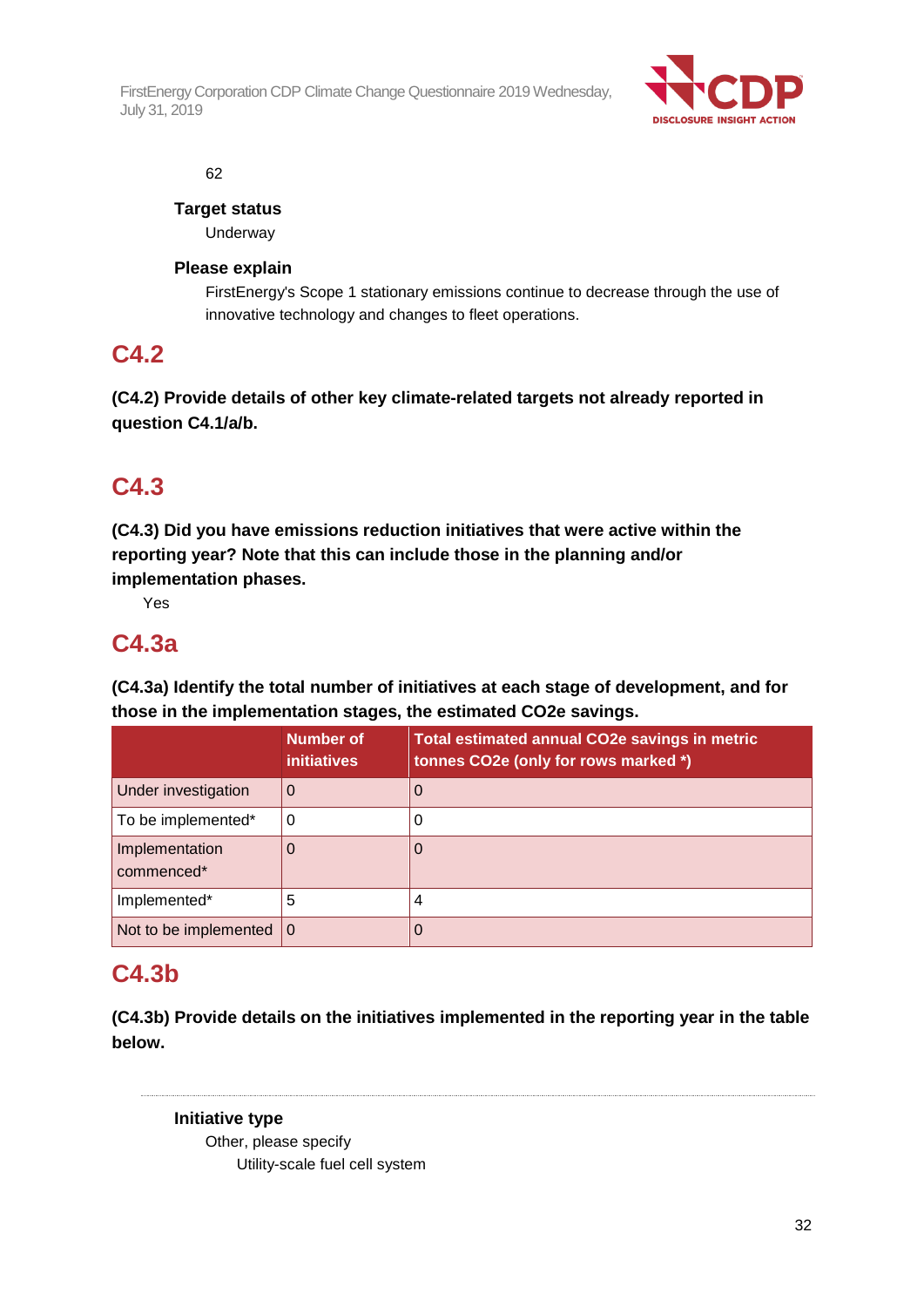

## **Description of initiative**

## **Estimated annual CO2e savings (metric tonnes CO2e)**

4

### **Scope**

Scope 1

### **Voluntary/Mandatory**

Voluntary

### **Annual monetary savings (unit currency – as specified in C0.4)**

0

### **Investment required (unit currency – as specified in C0.4)**

5,000,000

#### **Payback period**

4 - 10 years

## **Estimated lifetime of the initiative**

**Ongoing** 

#### **Comment**

This full-scale hydrogen fuel cell assessment demonstration project has been completed. Hydrogen fuel cells for large scale generation are still in the early stage of technology development. Presently, integration into a generation fleet is not cost effective.

## **C4.3c**

## **(C4.3c) What methods do you use to drive investment in emissions reduction activities?**

| <b>Method</b>                                        | <b>Comment</b>                                                                                                                                                                                                                |
|------------------------------------------------------|-------------------------------------------------------------------------------------------------------------------------------------------------------------------------------------------------------------------------------|
| Compliance with regulatory<br>requirements/standards | FirstEnergy supports research with EPRI, government agencies,<br>and universities to identify and evaluate technologies which can<br>reduce emissions and which can be cost effective in supplying<br>power to our customers. |
| Dedicated budget for energy<br>efficiency            | Improvements are funded by membership in EPRI for research, and<br>through established plant operating and capital improvement<br>budgets.                                                                                    |

## **C4.5**

**(C4.5) Do you classify any of your existing goods and/or services as low-carbon products or do they enable a third party to avoid GHG emissions?**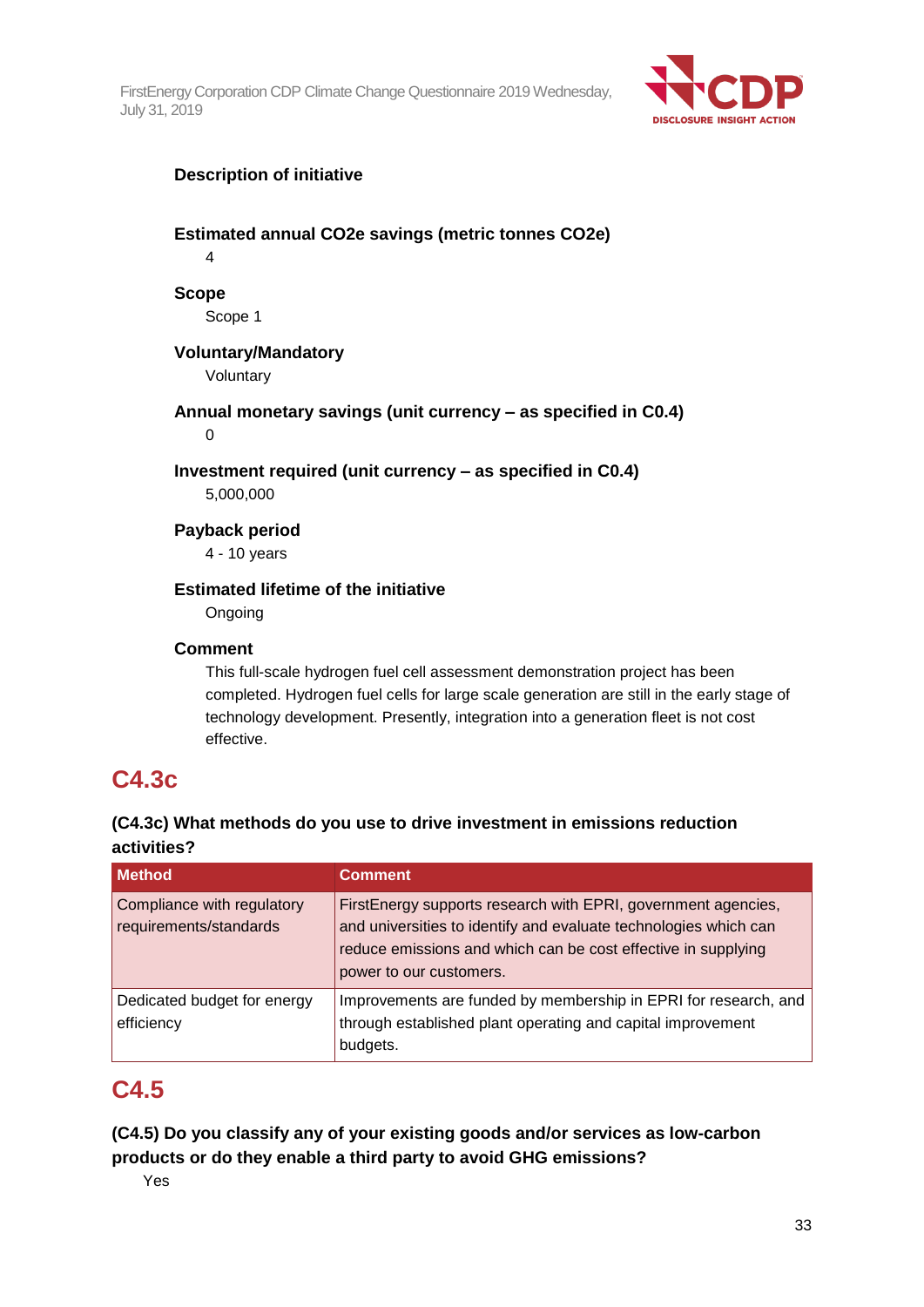

## **C4.5a**

**(C4.5a) Provide details of your products and/or services that you classify as lowcarbon products or that enable a third party to avoid GHG emissions.**

## **Level of aggregation**

Company-wide

#### **Description of product/Group of products**

Renewable energy

**Are these low-carbon product(s) or do they enable avoided emissions?** Avoided emissions

## **Taxonomy, project or methodology used to classify product(s) as low-carbon or to calculate avoided emissions**

Other, please specify USEPA Avoided Emissions Calculator

**% revenue from low carbon product(s) in the reporting year**

### **Comment**

Avoided emissions can be calculated based on the amount of renewable energy that FirstEnergy purchases for sale to customers.

### **Level of aggregation**

Company-wide

### **Description of product/Group of products**

Nuclear Energy

## **Are these low-carbon product(s) or do they enable avoided emissions?** Avoided emissions

## **Taxonomy, project or methodology used to classify product(s) as low-carbon or to calculate avoided emissions**

Other, please specify USEPA Avoided Emissions Calculator

#### **% revenue from low carbon product(s) in the reporting year**

#### **Comment**

Avoided emissions can be calculated based on the amount of nuclear energy produced by FirstEnergy.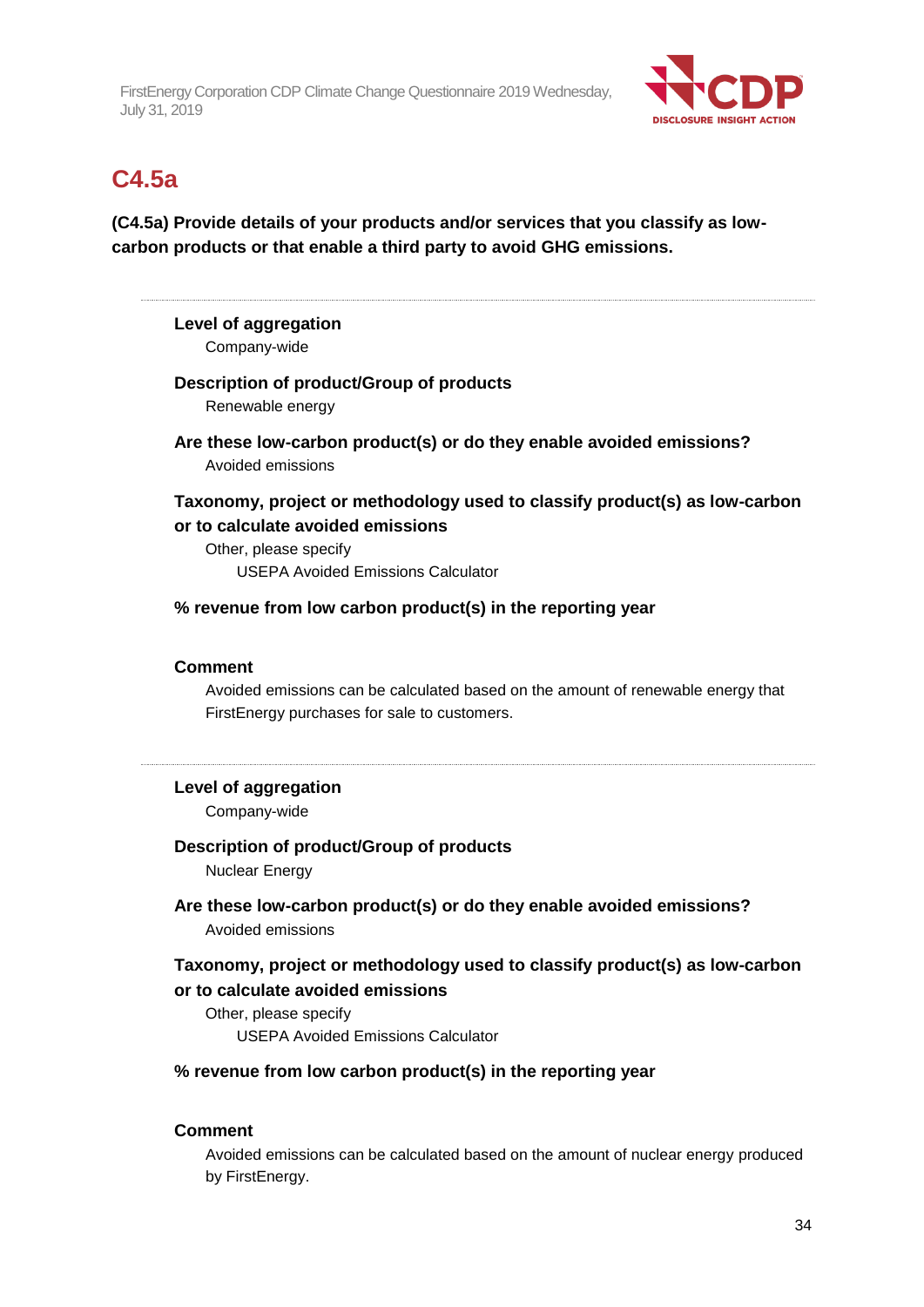

**Level of aggregation** Company-wide

## **Description of product/Group of products**

Energy Efficiency

**Are these low-carbon product(s) or do they enable avoided emissions?** Avoided emissions

## **Taxonomy, project or methodology used to classify product(s) as low-carbon or to calculate avoided emissions**

Other, please specify State regulatory programs

## **% revenue from low carbon product(s) in the reporting year**

### **Comment**

Avoided emissions can be calculated based on efficiency mandates in each state that FirstEnergy operates in.

## **C-EU4.6**

## **(C-EU4.6) Describe your organization's efforts to reduce methane emissions from your activities.**

FirstEnergy's generating fleet utilizes very little natural gas, therefore methane emissions are not relevant to our organization's operations (less than 0.01% of total Scope 1 emissions).

# **C5. Emissions methodology**

## **C5.1**

### **(C5.1) Provide your base year and base year emissions (Scopes 1 and 2).**

### **Scope 1**

## **Base year start**

January 1, 2005

### **Base year end**

December 31, 2005

### **Base year emissions (metric tons CO2e)**

86,403,130

### **Comment**

The 2005 base year emissions represent FirstEnergy's Scope 1 emissions.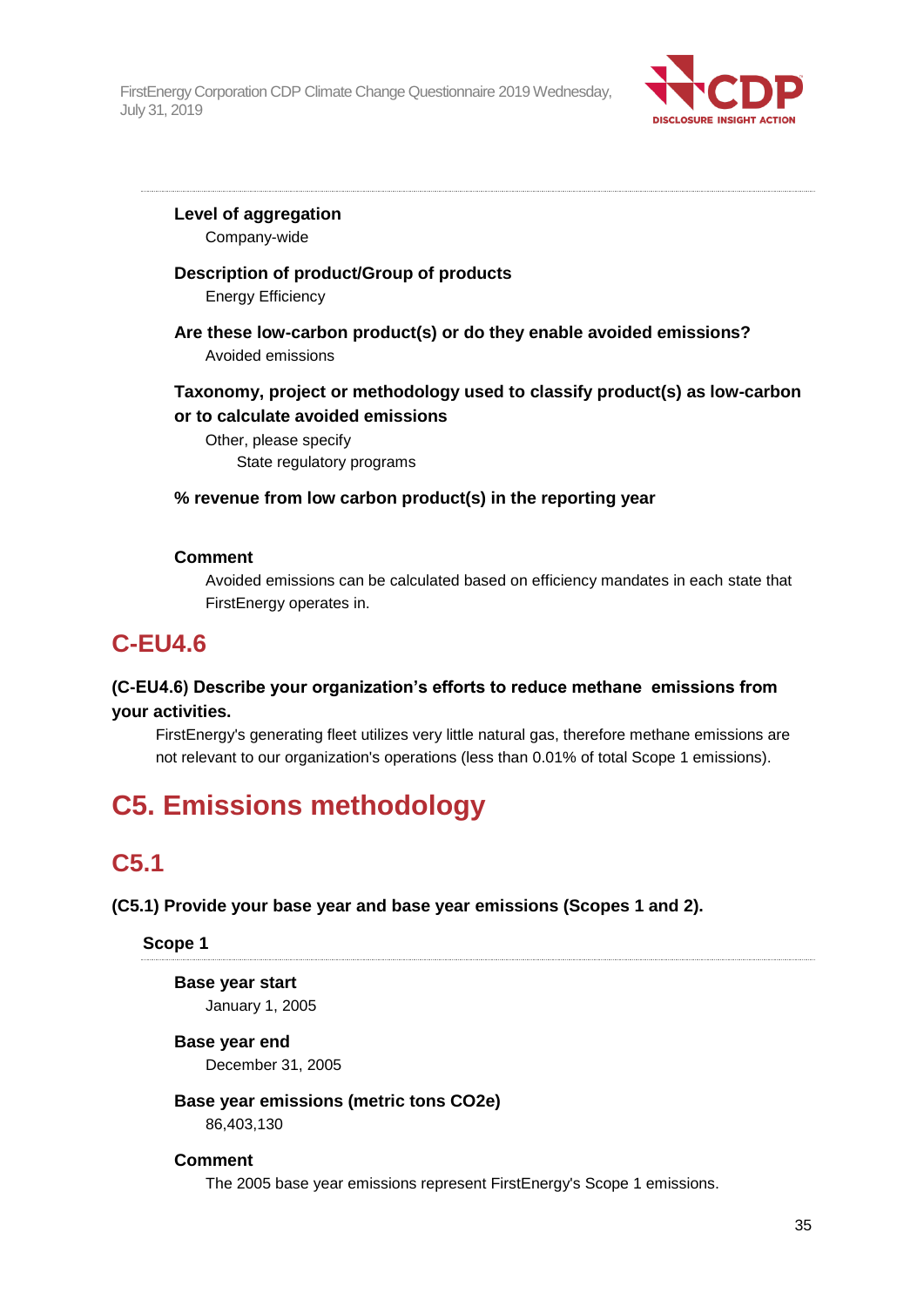

## **Scope 2 (location-based)**

**Base year start** January 1, 2016

**Base year end** December 31, 2016

### **Base year emissions (metric tons CO2e)**

68,498.7

### **Comment**

2016 Scope 2 emissions were calculated using kwh purchased for FirstEnergy's corporate locations. Regional specific emission factors were used based on the location of the buildings.

**Scope 2 (market-based)**

#### **Base year start**

January 1, 2016

### **Base year end**

December 31, 2016

### **Base year emissions (metric tons CO2e)**

60,282.3

### **Comment**

2016 Scope 2 market based emissions were calculated using kwh purchased for FirstEnergy's corporate locations. The corporate facilities are within FirstEnergy's territory, therefore FirstEnergy specific CO2, CH4 and N2O rates were used.

## **C5.2**

## **(C5.2) Select the name of the standard, protocol, or methodology you have used to collect activity data and calculate Scope 1 and Scope 2 emissions.**

The Greenhouse Gas Protocol: A Corporate Accounting and Reporting Standard (Revised Edition)

US EPA Mandatory Greenhouse Gas Reporting Rule

# **C6. Emissions data**

## **C6.1**

**(C6.1) What were your organization's gross global Scope 1 emissions in metric tons CO2e?**

## **Reporting year**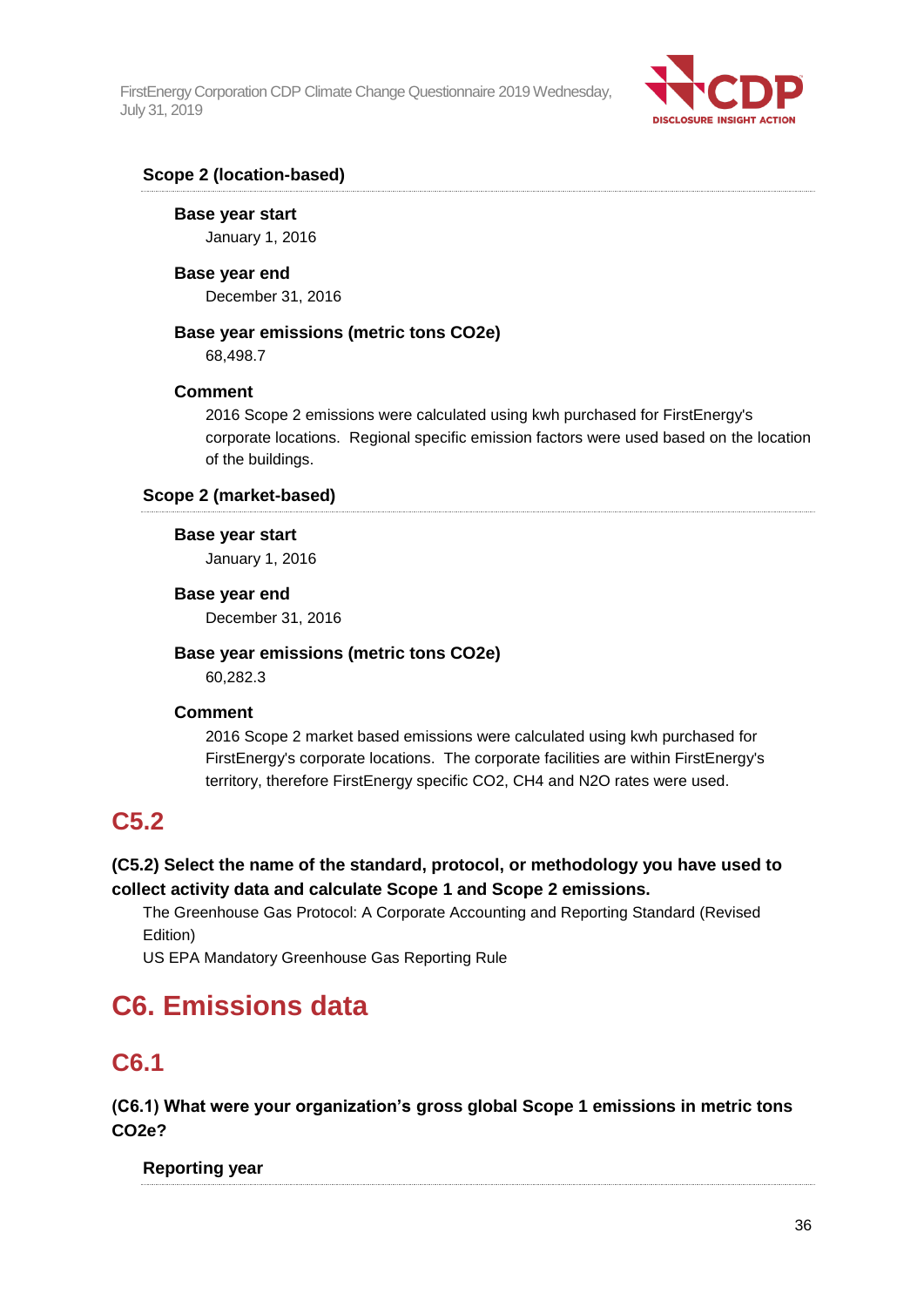

## **Gross global Scope 1 emissions (metric tons CO2e)** 32,874,709

#### **Start date**

January 1, 2018

#### **End date**

December 31, 2018

#### **Comment**

FirstEnergy's global Scope 1 emissions include FirstEnergy's stationary and fugitive Scope 1 emissions as reported to USEPA's GHG Mandatory Reporting rule

## **C6.2**

#### **(C6.2) Describe your organization's approach to reporting Scope 2 emissions.**

### **Row 1**

### **Scope 2, location-based**

We are reporting a Scope 2, location-based figure

#### **Scope 2, market-based**

We are reporting a Scope 2, market-based figure

#### **Comment**

FirstEnergy has calculated both location and market based Scope 2 emissions.

## **C6.3**

## **(C6.3) What were your organization's gross global Scope 2 emissions in metric tons CO2e?**

**Reporting year**

**Scope 2, location-based** 51,054

## **Scope 2, market-based (if applicable)**

47,344

**Start date** January 1, 2018

**End date**

December 31, 2018

### **Comment**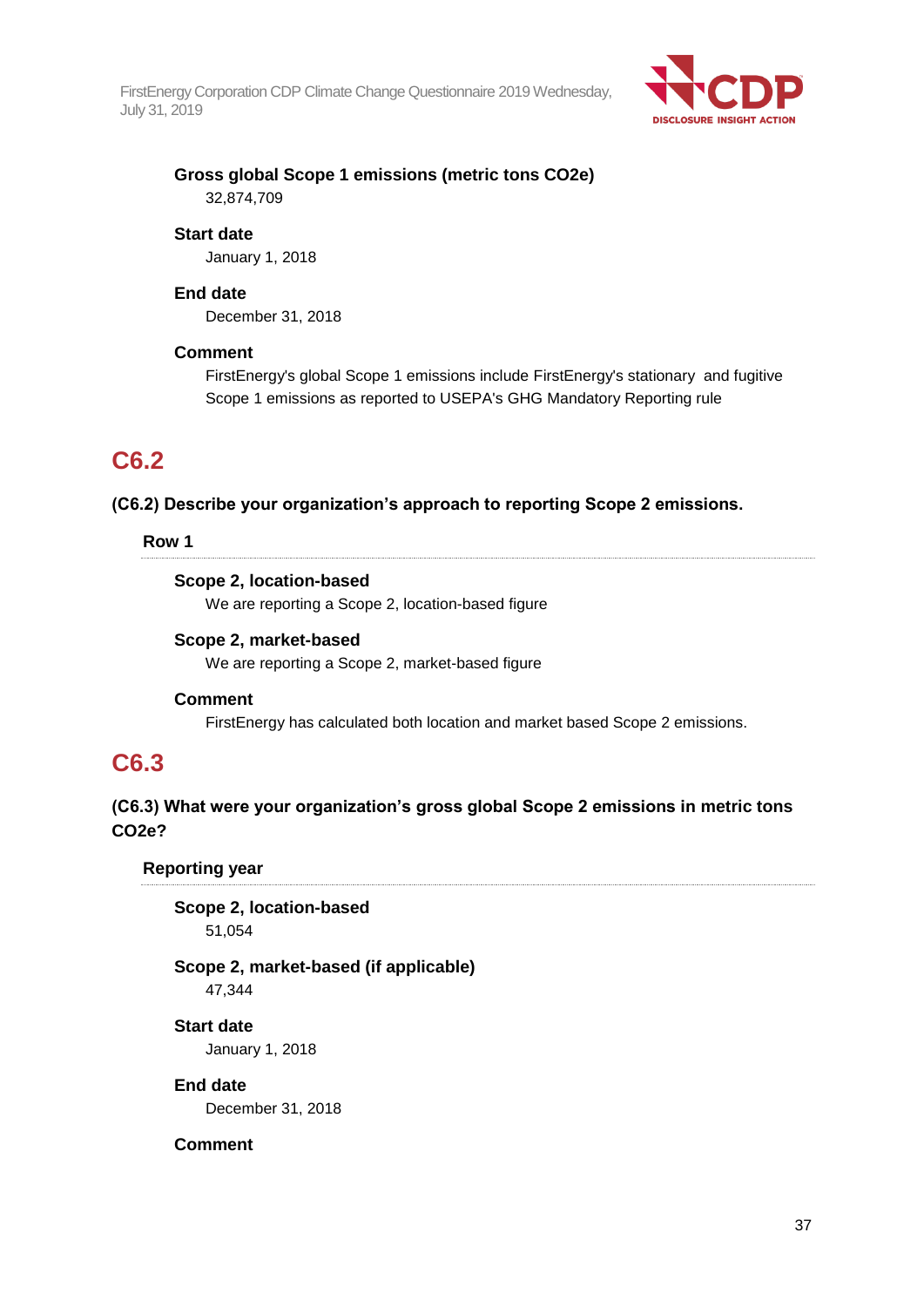

FirstEnergy's Scope 2 location-based emissions include emissions associated with purchased power for FirstEnergy's corporate facilities. A regional eGRID factor was used based on the location of the facility.

## **C6.4**

**(C6.4) Are there any sources (e.g. facilities, specific GHGs, activities, geographies, etc.) of Scope 1 and Scope 2 emissions that are within your selected reporting boundary which are not included in your disclosure?**

No

## **C6.5**

**(C6.5) Account for your organization's Scope 3 emissions, disclosing and explaining any exclusions.**

## **Purchased goods and services**

**Evaluation status** Not evaluated

## **Explanation**

FirstEnergy has not calculated Scope 3 emissions from purchased goods and services.

## **Capital goods**

**Evaluation status** Not evaluated

### **Explanation**

FirstEnergy has not calculated Scope 3 emissions for capital goods.

### **Fuel-and-energy-related activities (not included in Scope 1 or 2)**

### **Evaluation status**

Relevant, calculated

### **Metric tonnes CO2e**

20,097,164

### **Emissions calculation methodology**

Emissions were calculated using FirstEnergy's operating net purchases (net of sale-forresale) as shown on FERC Form 401a and regional eGRID 2014 emission rates for CO2, CH4 and N2O. Purchases made from an FirstEnergy-owned generation source were not included, as those are included in FirstEnergy's Scope 1 emissions.

**Percentage of emissions calculated using data obtained from suppliers or value chain partners**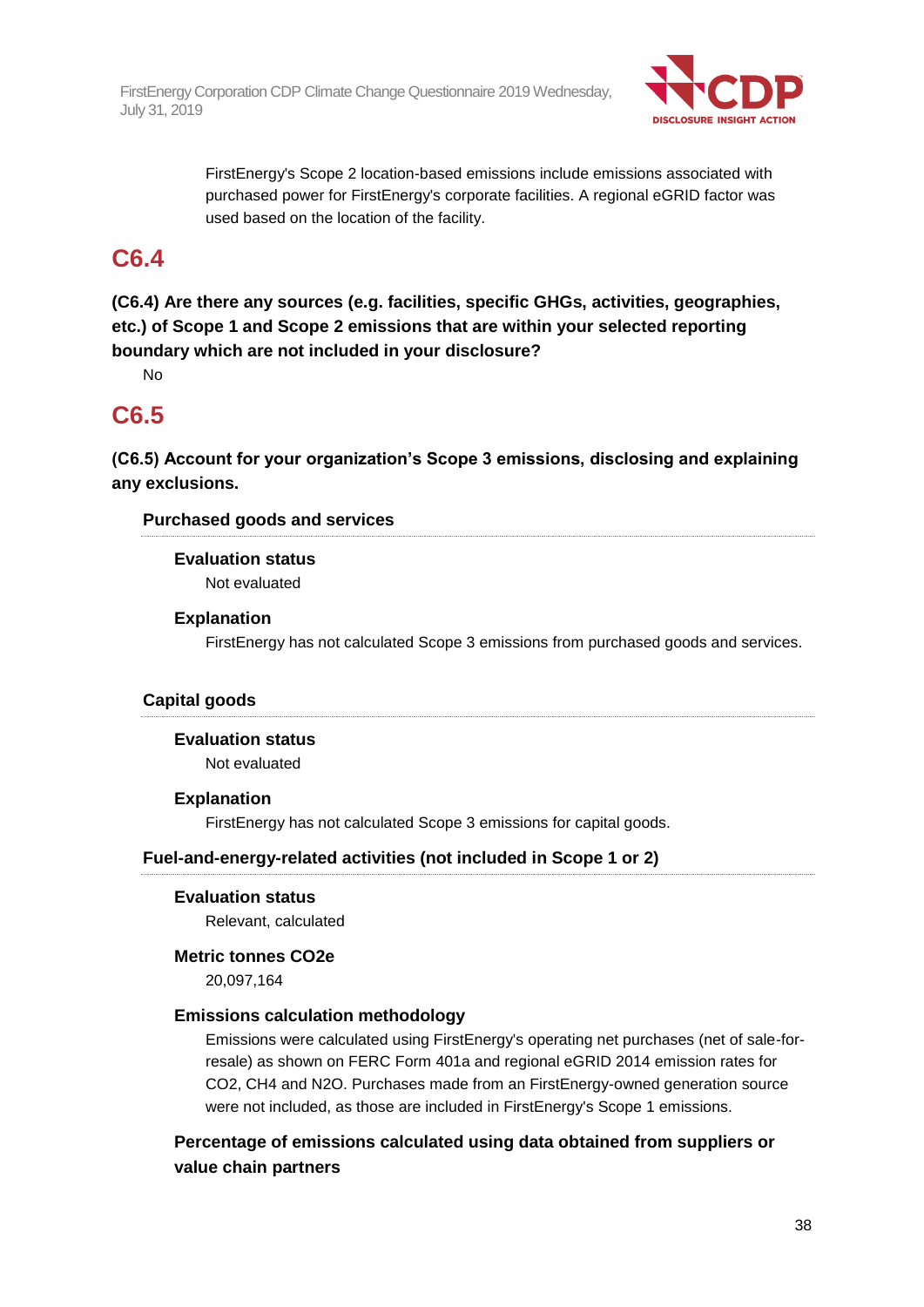

0

### **Explanation**

#### **Upstream transportation and distribution**

#### **Evaluation status**

Not evaluated

#### **Explanation**

FirstEnergy has not calculated Scope 3 emissions associated with upstream transportation and distribution.

#### **Waste generated in operations**

#### **Evaluation status**

Not relevant, calculated

#### **Metric tonnes CO2e**

 $\Omega$ 

#### **Emissions calculation methodology**

EPA's WARM model was used to calculate waste generated in operations.

## **Percentage of emissions calculated using data obtained from suppliers or value chain partners**

100

### **Explanation**

FirstEnergy calculated Scope 3 emissions associated with waste from mixed paper, mixed recyclable, and mixed MSW. These numbers were obtained from our waste management vendors. The total emissions calculated by EPA's WARM model was a negative number.

#### **Business travel**

#### **Evaluation status**

Not relevant, calculated

#### **Metric tonnes CO2e**

10,506.4

#### **Emissions calculation methodology**

Travel agency numbers were used when supplied, otherwise EPA Climate Leaders emission factors were used.

**Percentage of emissions calculated using data obtained from suppliers or value chain partners**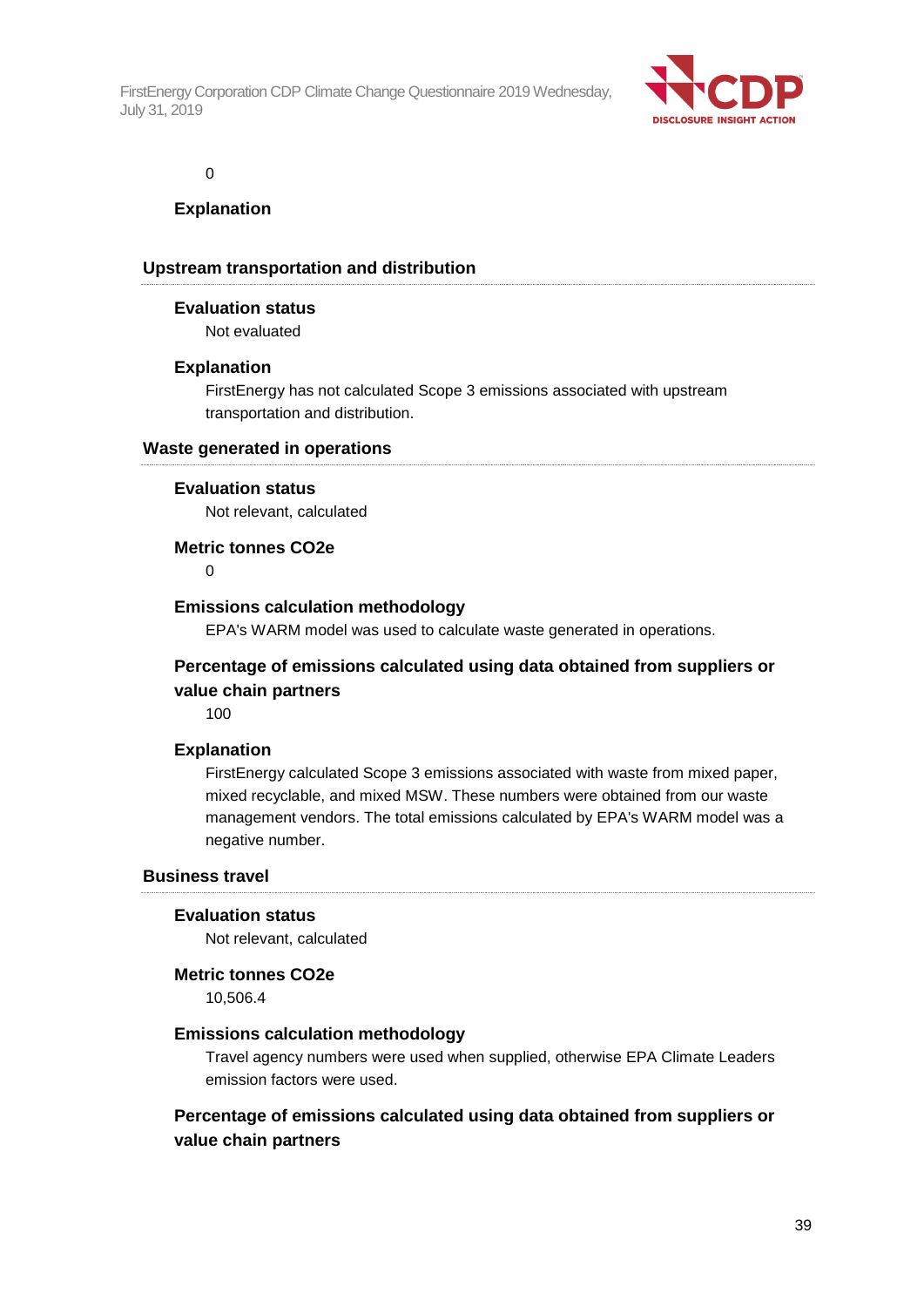

## **Explanation**

FirstEnergy's corporate travel agent provided GHG emissions data for FirstEnergy employee hotel stays, air flights, and rental cars. FirstEnergy internal records were used to include total number of miles expensed by FirstEnergy employees, and total miles flown on FirstEnergy's corporate jet. The bulk of the emissions were associated with total miles expensed by FirstEnergy employees.

#### **Employee commuting**

#### **Evaluation status**

Not evaluated

#### **Explanation**

FirstEnergy has not calculated Scope 3 emissions associated with employee commuting.

#### **Upstream leased assets**

#### **Evaluation status**

Not evaluated

#### **Explanation**

Scope 3 emissions from upstream leased assets have not been evaluated.

#### **Downstream transportation and distribution**

#### **Evaluation status**

Not relevant, explanation provided

#### **Explanation**

Downstream transportation and distribution is capture in Scope 1 emissions.

#### **Processing of sold products**

#### **Evaluation status**

Not relevant, explanation provided

#### **Explanation**

Downstream transportation and distribution is capture in Scope 1 emissions.

#### **Use of sold products**

#### **Evaluation status**

Not relevant, explanation provided

#### **Explanation**

Any GHG emissions associated with use of sold products are accounted for in Scope 1 emissions.

#### **End of life treatment of sold products**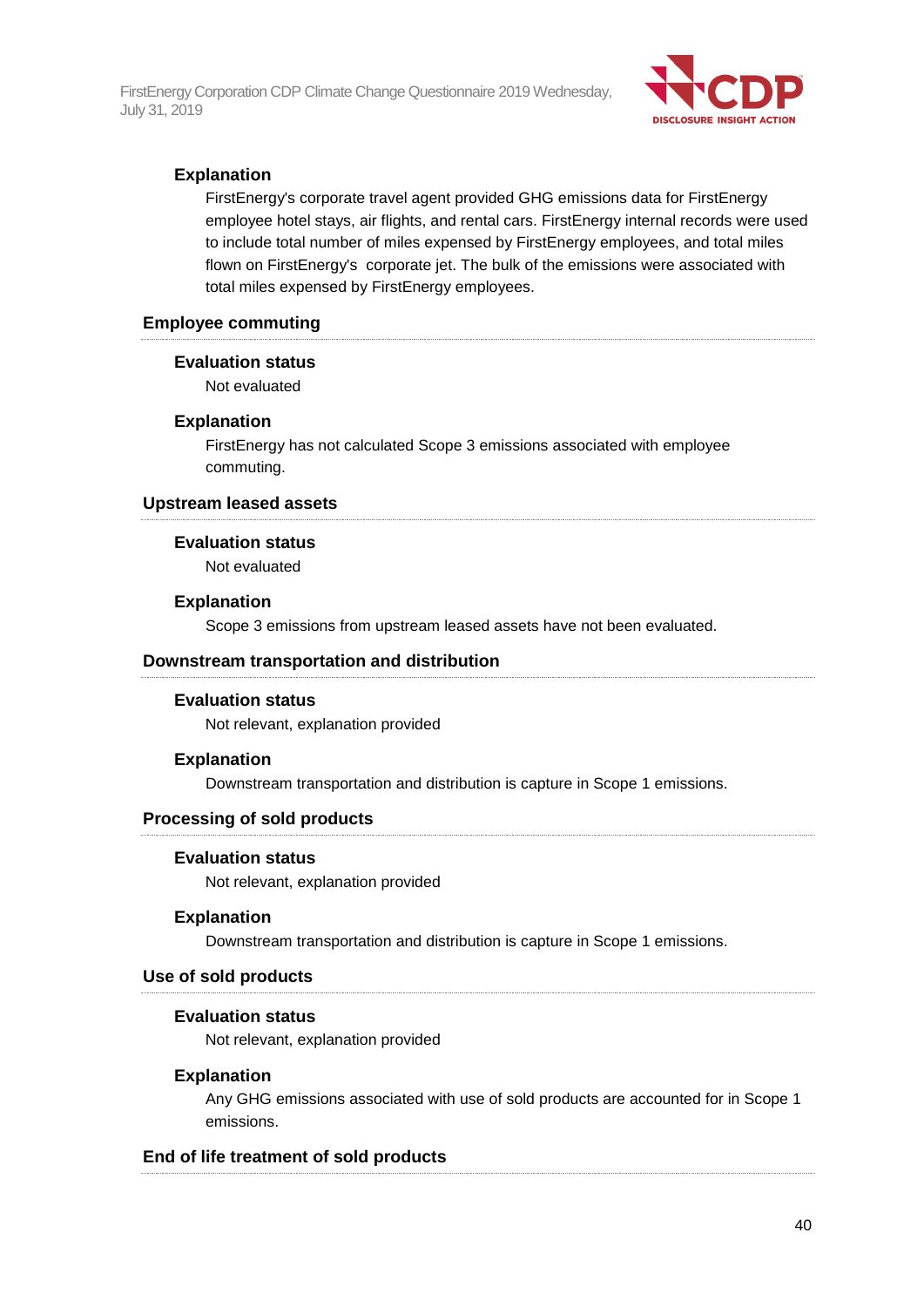

#### **Evaluation status**

Not relevant, explanation provided

#### **Explanation**

The production and delivery of electricity does not result in any Scope 3 emissions associated with end of life treatment of sold products.

#### **Downstream leased assets**

#### **Evaluation status**

Not relevant, explanation provided

#### **Explanation**

FirstEnergy does not have any relevant Scope 3 emissions associated with downstream leased assets.

#### **Franchises**

#### **Evaluation status**

Not relevant, explanation provided

#### **Explanation**

FirstEnergy does not own any franchises.

#### **Investments**

#### **Evaluation status**

Not relevant, explanation provided

#### **Explanation**

Any relevant GHG emissions associated with FirstEnergy's investments would be captured in Scope 1 or Scope 2 emissions.

#### **Other (upstream)**

#### **Evaluation status**

Not relevant, explanation provided

#### **Explanation**

No other Scope 3 emissions are considered relevant for FirstEnergy.

#### **Other (downstream)**

#### **Evaluation status**

Not relevant, explanation provided

#### **Explanation**

No additional Scope 3 downstream GHG's are considered relevant for FirstEnergy.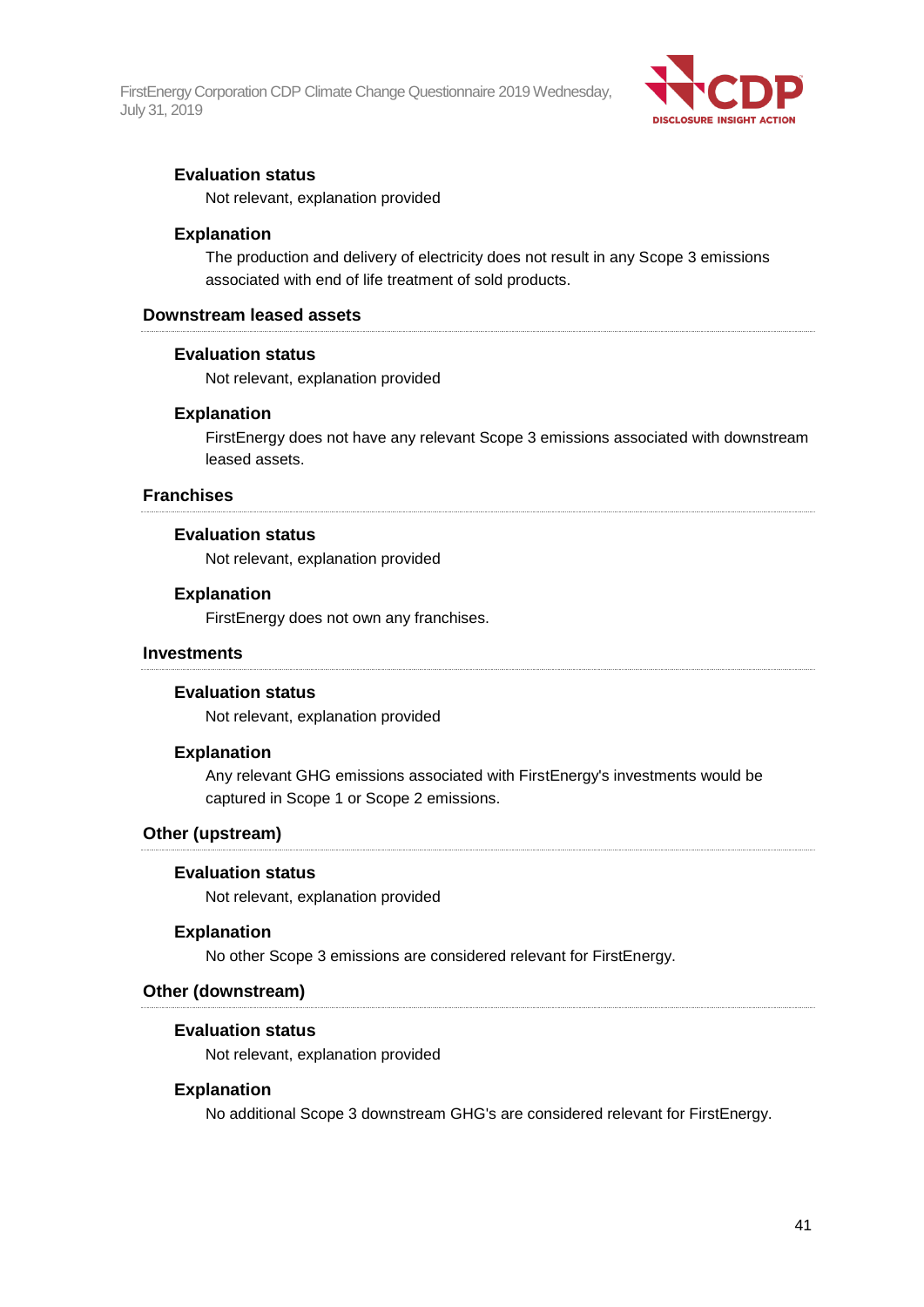

## **C6.7**

**(C6.7) Are carbon dioxide emissions from biologically sequestered carbon relevant to your organization?**

No

## **C6.10**

**(C6.10) Describe your gross global combined Scope 1 and 2 emissions for the reporting year in metric tons CO2e per unit currency total revenue and provide any additional intensity metrics that are appropriate to your business operations.**

**Intensity figure** 0.003 **Metric numerator (Gross global combined Scope 1 and 2 emissions)** 32,922,053 **Metric denominator** unit total revenue **Metric denominator: Unit total** 11,261,000,000 **Scope 2 figure used** Market-based **% change from previous year** 3.8 **Direction of change** Decreased **Reason for change** FirstEnergy's emissions continue to decrease through use of innovative technology and changes to fleet operations. **C7. Emissions breakdowns C7.1**

**(C7.1) Does your organization break down its Scope 1 emissions by greenhouse gas type?**

Yes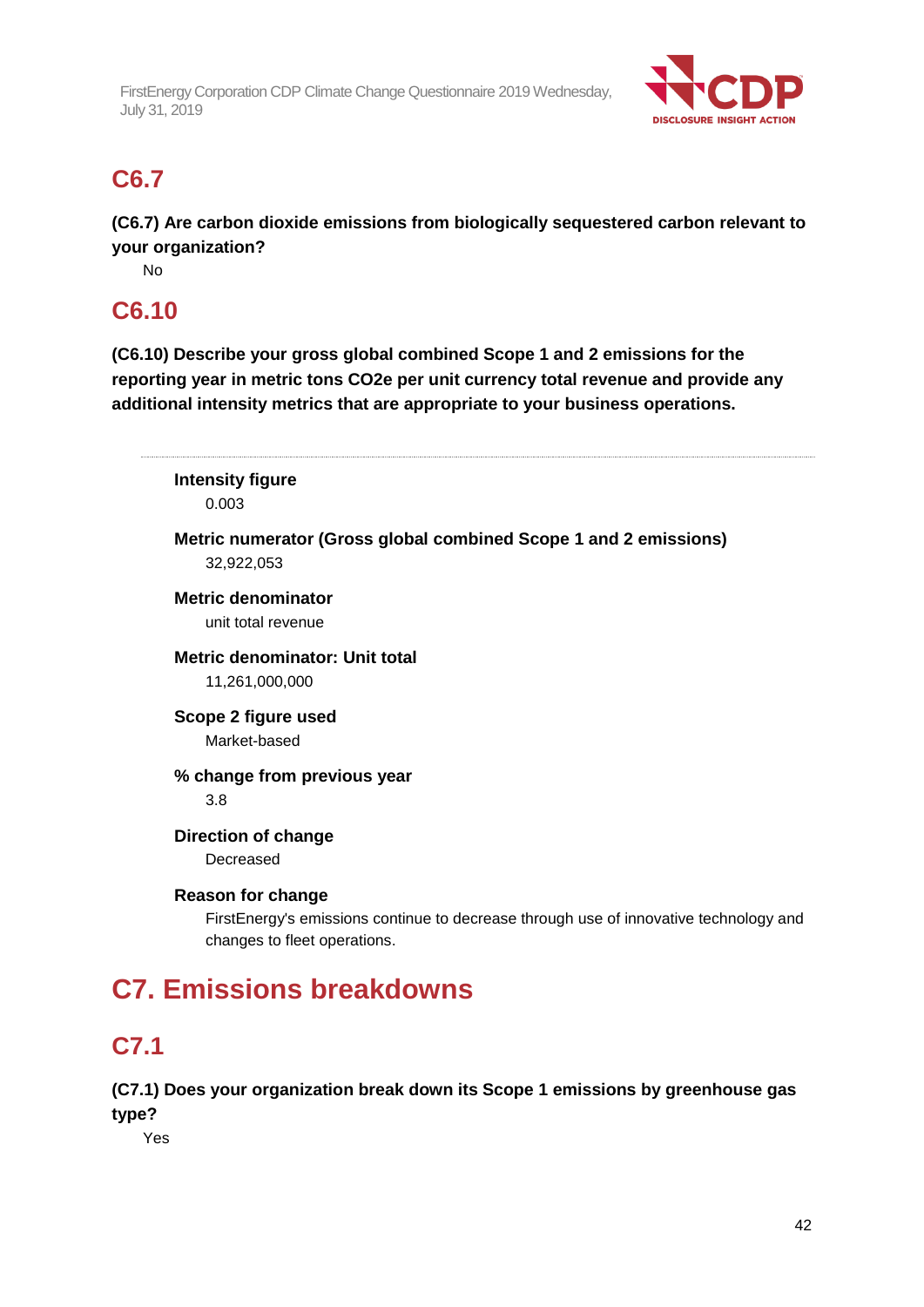

# **C7.1a**

## **(C7.1a) Break down your total gross global Scope 1 emissions by greenhouse gas type and provide the source of each used greenhouse warming potential (GWP).**

| <b>Greenhouse</b><br>gas | Scope 1 emissions (metric tons of<br>CO <sub>2</sub> e) | <b>GWP Reference</b>                                      |
|--------------------------|---------------------------------------------------------|-----------------------------------------------------------|
| CO <sub>2</sub>          | 32,579,190                                              | <b>IPCC Fifth Assessment Report (AR5 -</b><br>$100$ year) |
| CH <sub>4</sub>          | 367.6                                                   | IPCC Fifth Assessment Report (AR5 -<br>$100$ year)        |
| <b>N2O</b>               | 589.5                                                   | <b>IPCC Fifth Assessment Report (AR5 -</b><br>$100$ year) |
| SF <sub>6</sub>          | 120,586.6                                               | IPCC Fifth Assessment Report (AR5 -<br>$100$ year)        |

## **C-EU7.1b**

**(C-EU7.1b) Break down your total gross global Scope 1 emissions from electric utilities value chain activities by greenhouse gas type.**

|                                       | <b>Gross Scope</b><br>1 CO <sub>2</sub><br>emissions<br>(metric tons<br><b>CO2)</b> | <b>Gross Scope</b><br>1 methane<br>emissions<br>(metric tons<br><b>CH4)</b> | <b>1 SF6</b><br>emissions<br>(metric tons<br><b>SF6)</b> | <b>Gross Scope Gross Scope 1 Comment</b><br>emissions<br>(metric tons<br>CO <sub>2</sub> e) |                                                                                                                                      |
|---------------------------------------|-------------------------------------------------------------------------------------|-----------------------------------------------------------------------------|----------------------------------------------------------|---------------------------------------------------------------------------------------------|--------------------------------------------------------------------------------------------------------------------------------------|
| <b>Fugitives</b>                      | $\mathbf 0$                                                                         | $\mathbf 0$                                                                 | 5.29                                                     | 120,586.6                                                                                   | FirstEnergy's<br>calculated Scope 1<br>fugitive emissions<br>include SF6<br>emissions as<br>reported to the<br><b>EPA's GHG MRR.</b> |
| Combustion<br>(Electric<br>utilities) | 32,579,190                                                                          | 367.6                                                                       | 120,531.9                                                | 32,579,557.6                                                                                | The gross Scope 1<br>emissions<br>associated with<br>FirstEnergy's<br>combustion includes<br>CO2, CH4 and N2O.                       |
| Combustion<br>(Gas utilities)         | $\overline{0}$                                                                      | $\mathbf 0$                                                                 | $\overline{0}$                                           | $\overline{0}$                                                                              | FirstEnergy does not<br>have gas utilities.                                                                                          |
| Combustion<br>(Other)                 | 0                                                                                   | $\mathbf 0$                                                                 | 0                                                        | $\overline{0}$                                                                              | FirstEnergy does not<br>have other<br>combustion sources.                                                                            |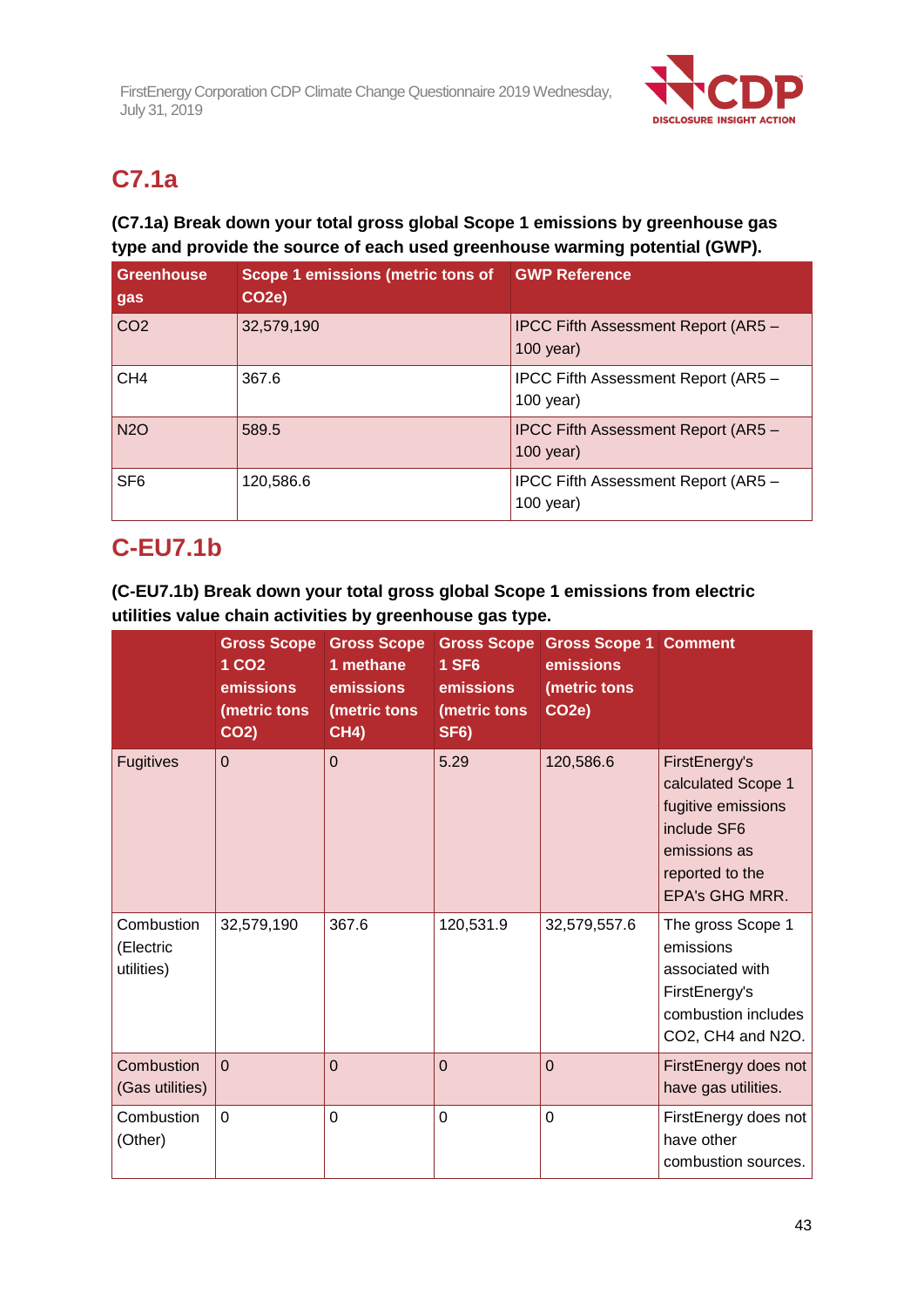

| <b>Emissions</b> |  |  | No other Scope 1 |
|------------------|--|--|------------------|
| not              |  |  | emissions.       |
| elsewhere        |  |  |                  |
| classified       |  |  |                  |

## **C7.2**

## **(C7.2) Break down your total gross global Scope 1 emissions by country/region.**

| <b>Country/Region</b>    | Scope 1 emissions (metric tons CO2e) |
|--------------------------|--------------------------------------|
| United States of America | 132,874,709                          |

## **C7.3**

## **(C7.3) Indicate which gross global Scope 1 emissions breakdowns you are able to provide.**

By facility By activity

## **C7.3b**

## **(C7.3b) Break down your total gross global Scope 1 emissions by business facility.**

| Facility                         | Scope 1 emissions (metric tons CO2e) | Latitude  | Longitude    |
|----------------------------------|--------------------------------------|-----------|--------------|
| W.H. Sammis Plant                | 5,180,634.3                          | 40.529477 | $-80.633962$ |
| <b>Fort Martin Power Station</b> | 5,538,516.8                          | 39.423859 | -79.553991   |
| <b>Harrison Power Station</b>    | 12,098,220.9                         | 39.230213 | $-80.195185$ |
| <b>Pleasants Power Station</b>   | 6,659,463.9                          | 39.230213 | $-81.172987$ |
| Mansfield                        | 3,272,094.4                          | 40.380371 | $-80.250071$ |
| Eastlake Plant                   | 191.4                                | 41.401351 | $-81.262941$ |
| <b>Beaver Valley</b>             | 551.8                                | 40.62128  | $-80.42474$  |
| Davis Besse                      | 2,604.2                              | 41.60252  | $-83.09912$  |
| Perry                            | 1,844.7                              | 41.68682  | $-81.18402$  |

## **C7.3c**

**(C7.3c) Break down your total gross global Scope 1 emissions by business activity.**

| <b>Activity</b> | Scope 1 emissions (metric tons CO2e) |
|-----------------|--------------------------------------|
| Stationary      | 32,754,122                           |
| <b>Fugitive</b> | 120,586.6                            |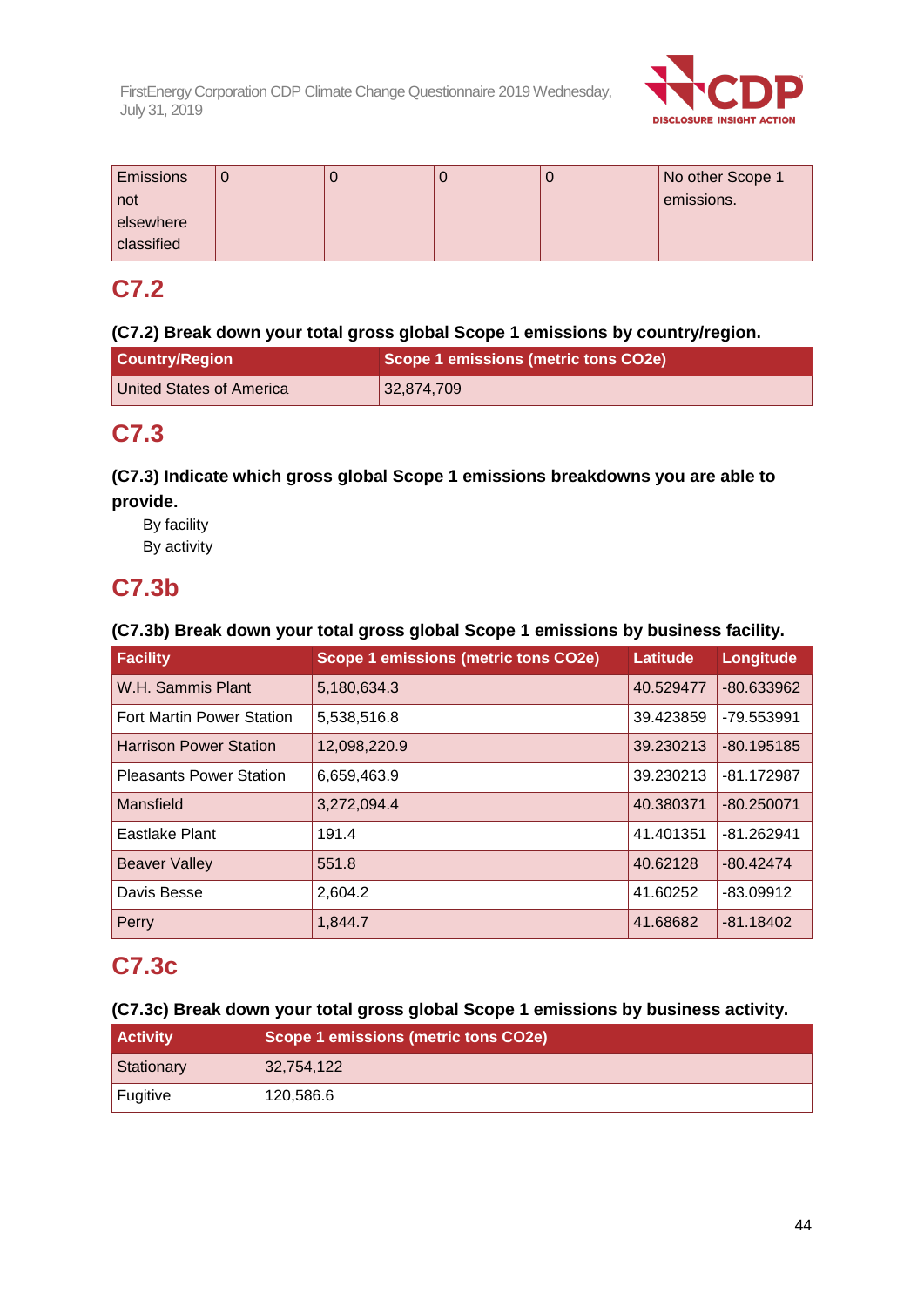

# **C-CE7.4/C-CH7.4/C-CO7.4/C-EU7.4/C-MM7.4/C-OG7.4/C-ST7.4/C-TO7.4/C-TS7.4**

**(C-CE7.4/C-CH7.4/C-CO7.4/C-EU7.4/C-MM7.4/C-OG7.4/C-ST7.4/C-TO7.4/C-TS7.4) Break down your organization's total gross global Scope 1 emissions by sector production activity in metric tons CO2e.**

|                                                     | <b>Gross Scope 1</b><br>emissions, metric tons<br>CO <sub>2e</sub> | <b>Comment</b>                                                                                                                              |
|-----------------------------------------------------|--------------------------------------------------------------------|---------------------------------------------------------------------------------------------------------------------------------------------|
| <b>Electric utility</b><br>generation<br>activities | 32,754,122                                                         | Scope 1 emissions associated with electric utility<br>generation activities, as reported to USEPA's GHG<br><b>Mandatory Reporting Rule.</b> |

## **C7.5**

## **(C7.5) Break down your total gross global Scope 2 emissions by country/region.**

| <b>Country/Region</b>              | Scope 2,<br>location-<br>based (metric based<br>tons CO2e) | Scope 2,<br>market-<br>(metric tons<br>CO <sub>2e</sub> ) | <b>Purchased and</b><br>consumed<br>electricity, heat,<br>steam or cooling<br>(MWh) | <b>Purchased and consumed</b><br>low-carbon electricity,<br>heat, steam or cooling<br>accounted in market-<br>based approach (MWh) |
|------------------------------------|------------------------------------------------------------|-----------------------------------------------------------|-------------------------------------------------------------------------------------|------------------------------------------------------------------------------------------------------------------------------------|
| <b>United States of</b><br>America | 51,054                                                     | 47,344                                                    | 97,045                                                                              | 0                                                                                                                                  |

## **C7.6**

## **(C7.6) Indicate which gross global Scope 2 emissions breakdowns you are able to provide.**

By business division

## **C7.6a**

## **(C7.6a) Break down your total gross global Scope 2 emissions by business division.**

| <b>Business</b>     | Scope 2, location-based emissions | Scope 2, market-based emissions |
|---------------------|-----------------------------------|---------------------------------|
| <b>division</b>     | (metric tons CO2e)                | (metric tons CO2e)              |
| FirstEnergy<br>Corp | 51,054                            | 47.344                          |

## **C7.9**

**(C7.9) How do your gross global emissions (Scope 1 and 2 combined) for the reporting year compare to those of the previous reporting year?**

Decreased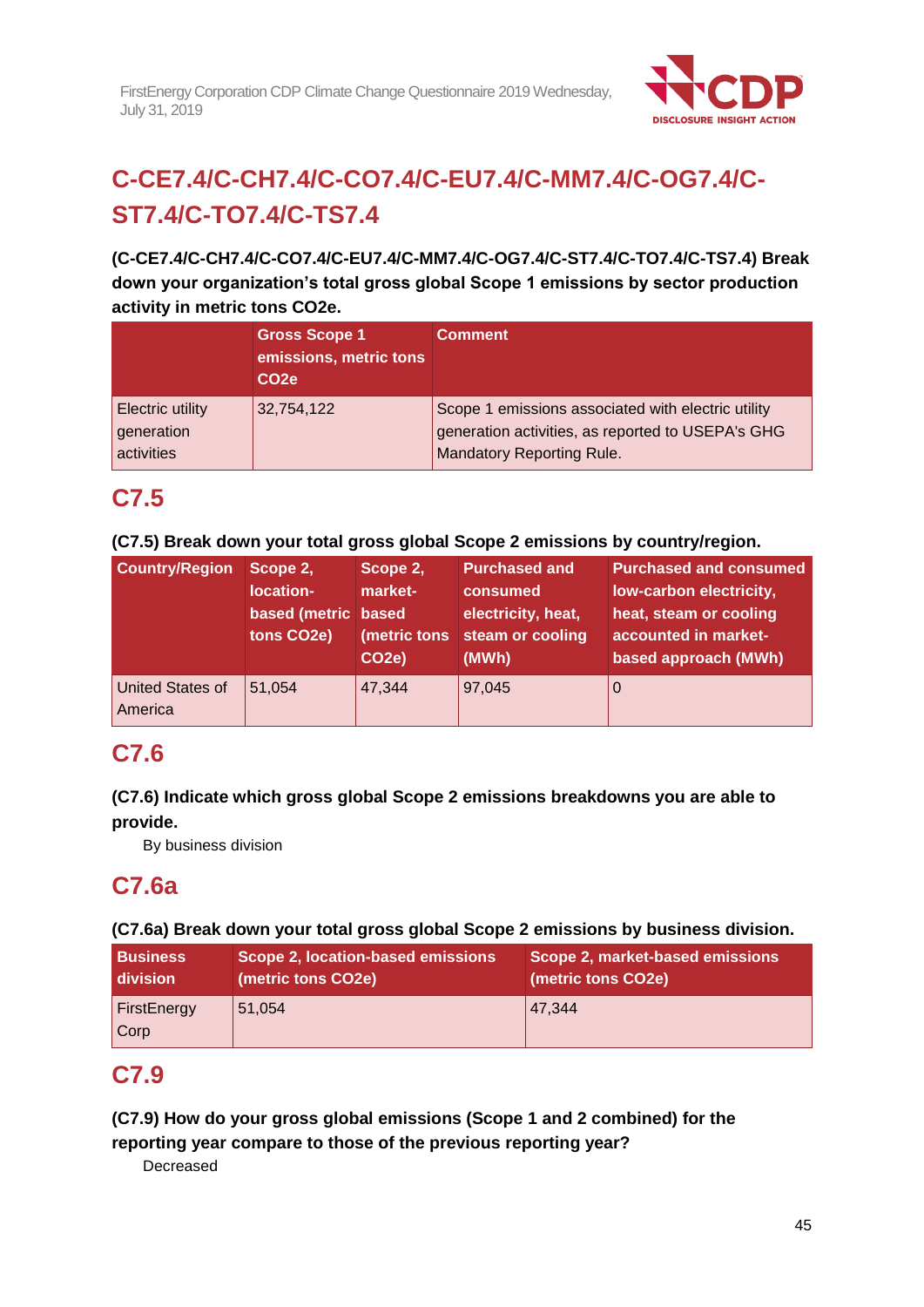

# **C7.9a**

## **(C7.9a) Identify the reasons for any change in your gross global emissions (Scope 1 and 2 combined) and for each of them specify how your emissions compare to the previous year.**

|                                              | <b>Change in</b><br>emissions (metric<br>tons CO2e) | <b>Direction of</b><br>change | <b>Emissions value</b><br>(percentage) | <b>Please explain</b><br>calculation                               |
|----------------------------------------------|-----------------------------------------------------|-------------------------------|----------------------------------------|--------------------------------------------------------------------|
| Change in<br>renewable energy<br>consumption | $\overline{0}$                                      | No change                     | $\mathbf 0$                            |                                                                    |
| Other emissions<br>reduction activities      | $\overline{0}$                                      | No change                     | $\overline{0}$                         |                                                                    |
| <b>Divestment</b>                            | $\overline{0}$                                      | No change                     | $\overline{0}$                         |                                                                    |
| Acquisitions                                 | $\overline{0}$                                      | No change                     | $\overline{0}$                         |                                                                    |
| <b>Mergers</b>                               | $\mathbf 0$                                         | No change                     | $\overline{0}$                         |                                                                    |
| Change in output                             | 9,602,437                                           | Decreased                     | 22.6                                   | FirstEnergy's<br>generation output<br>decreased from<br>2016-2018. |
| Change in<br>methodology                     | $\overline{0}$                                      | No change                     | $\overline{0}$                         |                                                                    |
| Change in boundary                           | $\mathbf 0$                                         | No change                     | $\overline{0}$                         |                                                                    |
| Change in physical<br>operating conditions   | $\overline{0}$                                      | No change                     | $\overline{0}$                         |                                                                    |
| Unidentified                                 | $\overline{0}$                                      | No change                     | $\mathbf 0$                            |                                                                    |
| Other                                        | $\overline{0}$                                      | No change                     | $\overline{0}$                         |                                                                    |

## **C7.9b**

**(C7.9b) Are your emissions performance calculations in C7.9 and C7.9a based on a location-based Scope 2 emissions figure or a market-based Scope 2 emissions figure?**

Market-based

# **C8. Energy**

## **C8.1**

**(C8.1) What percentage of your total operational spend in the reporting year was on energy?**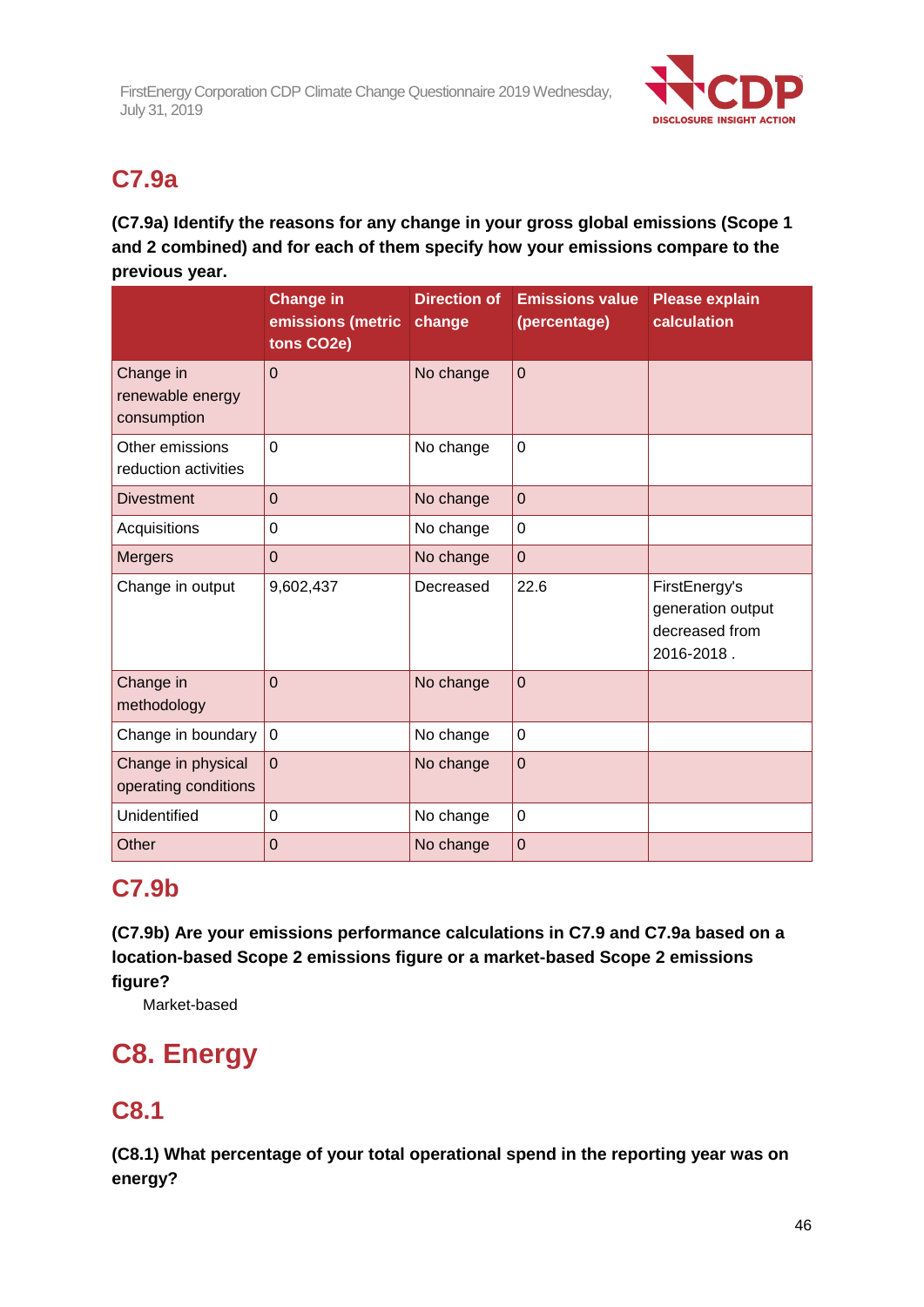

More than 0% but less than or equal to 5%

## **C8.2**

## **(C8.2) Select which energy-related activities your organization has undertaken.**

|                                                       | Indicate whether your organization undertakes this<br>energy-related activity |
|-------------------------------------------------------|-------------------------------------------------------------------------------|
| Consumption of fuel (excluding<br>feedstocks)         | Yes                                                                           |
| Consumption of purchased or<br>acquired electricity   | Yes                                                                           |
| Consumption of purchased or<br>acquired heat          | <b>No</b>                                                                     |
| Consumption of purchased or<br>acquired steam         | <b>No</b>                                                                     |
| Consumption of purchased or<br>acquired cooling       | <b>No</b>                                                                     |
| Generation of electricity, heat, steam,<br>or cooling | Yes                                                                           |

## **C8.2a**

## **(C8.2a) Report your organization's energy consumption totals (excluding feedstocks) in MWh.**

|                                                                | <b>Heating value MWh from</b> | renewable<br><b>sources</b> | <b>MWh from non-</b><br>renewable sources | <b>Total MWh</b> |
|----------------------------------------------------------------|-------------------------------|-----------------------------|-------------------------------------------|------------------|
| Consumption of fuel<br>(excluding feedstock)                   | HHV (higher<br>heating value) | $\overline{0}$              | 203,526,551                               | 203,526,551      |
| Consumption of purchased<br>or acquired electricity            |                               | 0                           | 0                                         | 0                |
| Consumption of self-<br>generated non-fuel<br>renewable energy |                               | O                           |                                           | 0                |
| Total energy consumption                                       |                               | 0                           | 203,526,551                               | 203,526,551      |

## **C8.2b**

## **(C8.2b) Select the applications of your organization's consumption of fuel.**

| Indicate whether your organization undertakes this |
|----------------------------------------------------|
| fuel application                                   |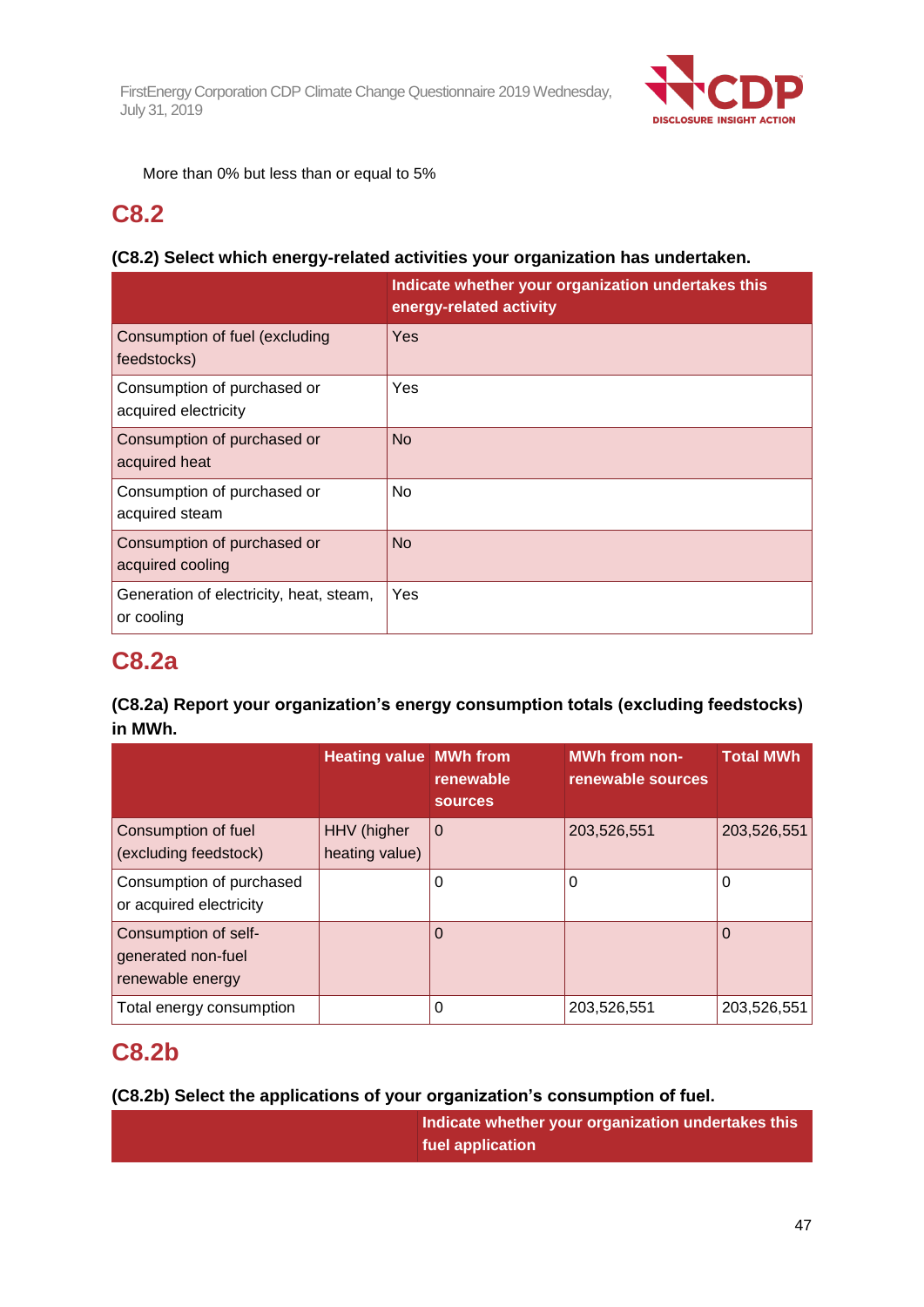

| Consumption of fuel for the generation of<br>electricity   | Yes       |
|------------------------------------------------------------|-----------|
| Consumption of fuel for the generation of<br>heat          | No        |
| Consumption of fuel for the generation of<br>steam         | <b>No</b> |
| Consumption of fuel for the generation of<br>cooling       | No        |
| Consumption of fuel for co-generation or<br>tri-generation | <b>No</b> |

## **C8.2c**

**(C8.2c) State how much fuel in MWh your organization has consumed (excluding feedstocks) by fuel type.**

## **Fuels (excluding feedstocks)**

Subbituminous Coal

## **Heating value** HHV (higher heating value)

**Total fuel MWh consumed by the organization** 102,097,668

**MWh fuel consumed for self-generation of electricity** 102,097,668

**MWh fuel consumed for self-generation of heat**

**Comment**

## **Fuels (excluding feedstocks)**

Other, please specify **Nuclear** 

### **Heating value**

HHV (higher heating value)

**Total fuel MWh consumed by the organization** 101,348,746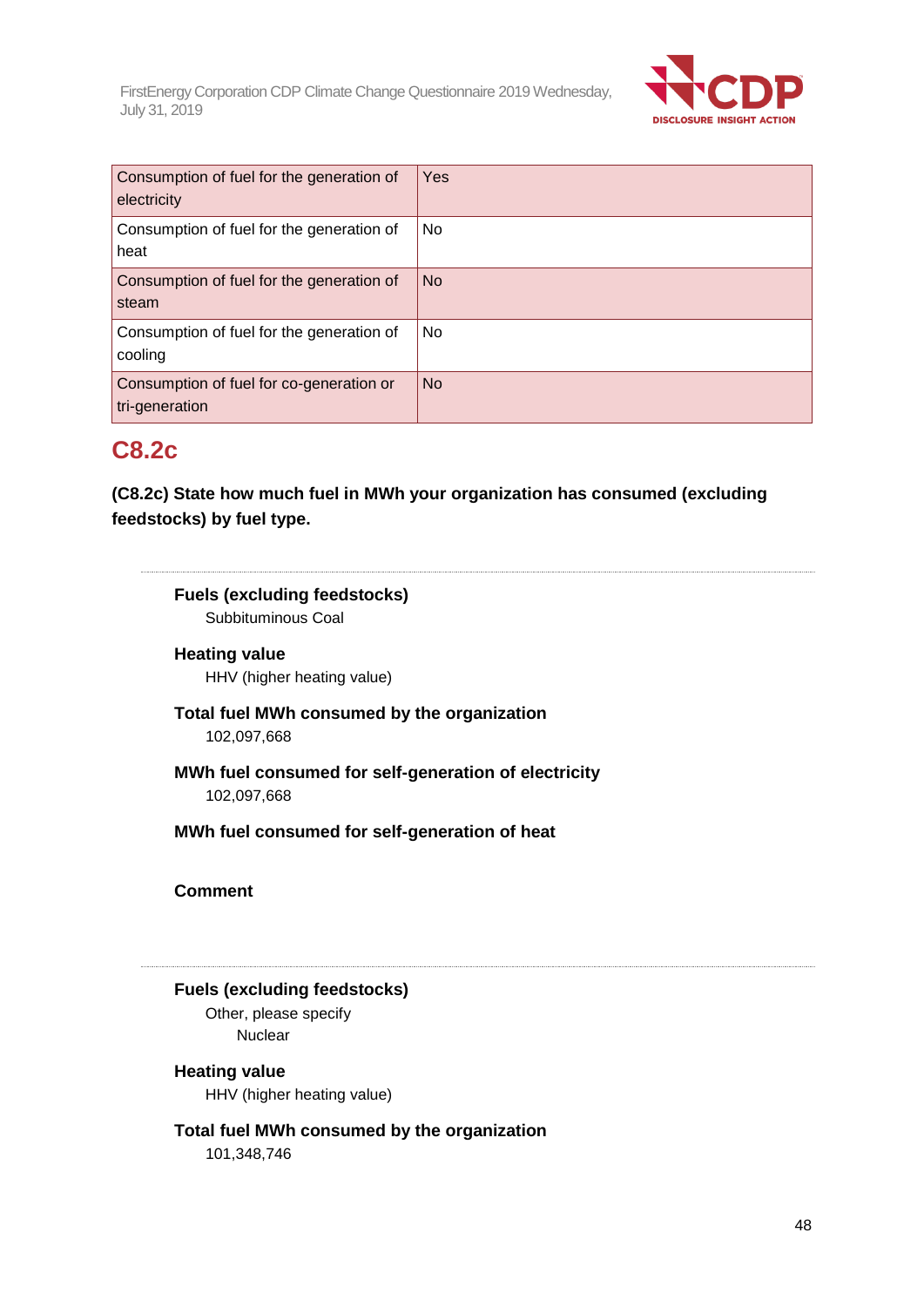

## **MWh fuel consumed for self-generation of electricity** 101,348,746

**MWh fuel consumed for self-generation of heat**

**Comment**

**Fuels (excluding feedstocks)** Fuel Oil Number 2

**Heating value** HHV (higher heating value)

**Total fuel MWh consumed by the organization** 80,137

**MWh fuel consumed for self-generation of electricity** 80,137

**MWh fuel consumed for self-generation of heat**

**Comment**

## **C8.2d**

**(C8.2d) List the average emission factors of the fuels reported in C8.2c.**

**Fuel Oil Number 2**

**Emission factor** 73.96

### **Unit**

kg CO2 per million Btu

#### **Emission factor source**

EPA Table C-1 to Subpart C of 40 CFR Part 98

#### **Comment**

FirstEnergy uses the EPA standard for distillate fuel oil #2

#### **Subbituminous Coal**

**Emission factor** 9,328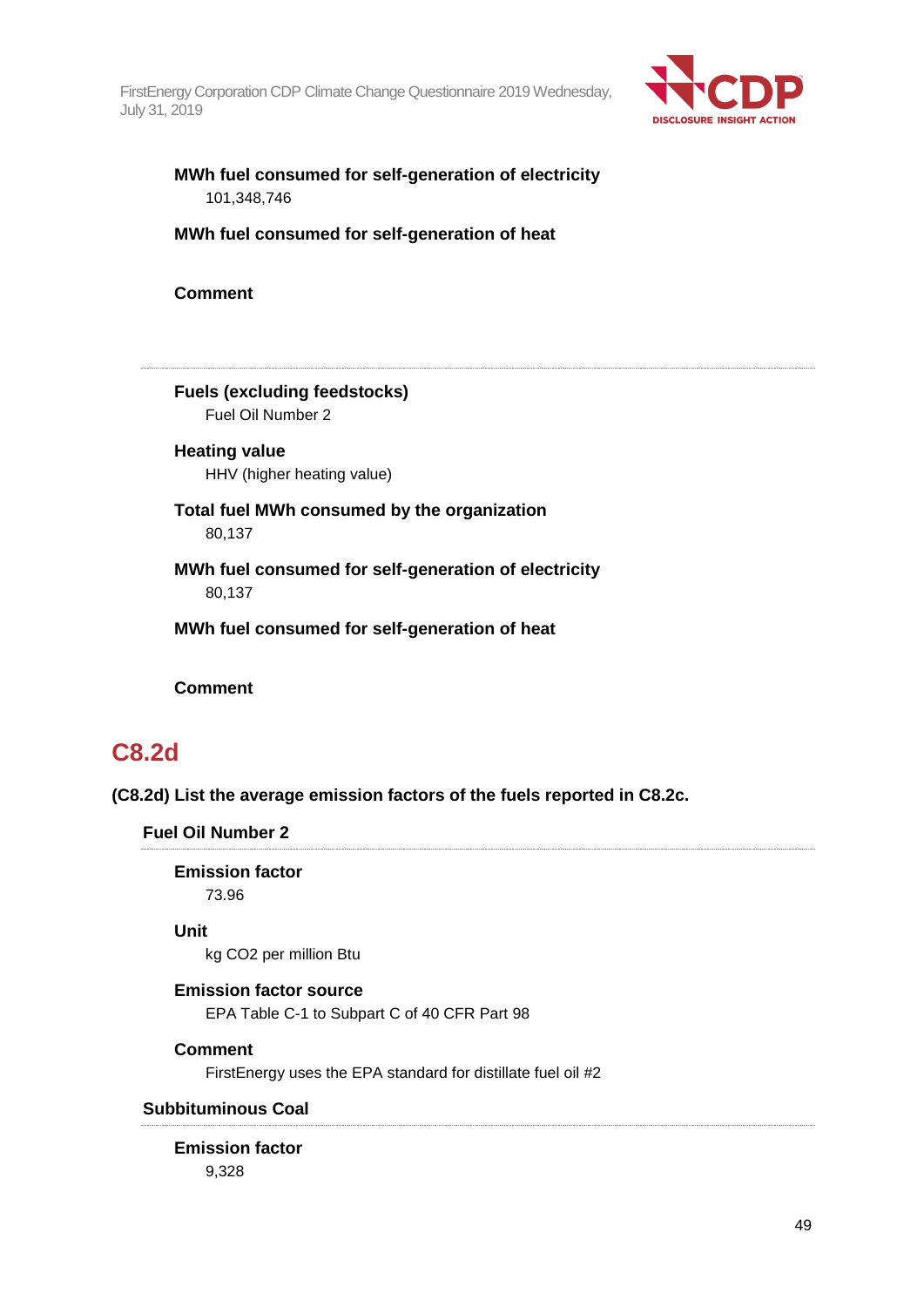

#### **Unit**

kg CO2 per million Btu

#### **Emission factor source**

EPA Table C-1 to Subpart C of 40 CFR Part 98

#### **Comment**

FirstEnergy uses the EPA standard for bituminous coal.

#### **Other**

**Emission factor**

**Unit**

**Emission factor source**

**Comment**

## **C8.2e**

**(C8.2e) Provide details on the electricity, heat, steam, and cooling your organization has generated and consumed in the reporting year.**

|              | <b>Total Gross</b><br>generation<br>(MWh) | <b>Generation that is</b><br>consumed by the<br>organization (MWh) | <b>Gross generation</b><br>from renewable<br>sources (MWh) | <b>Generation from</b><br>renewable sources that is<br>consumed by the<br>organization (MWh) |
|--------------|-------------------------------------------|--------------------------------------------------------------------|------------------------------------------------------------|----------------------------------------------------------------------------------------------|
|              | Electricity 72,422,411                    | 5,606,984                                                          |                                                            | U                                                                                            |
| Heat         | 0                                         | O                                                                  | O                                                          |                                                                                              |
| <b>Steam</b> | O                                         |                                                                    |                                                            |                                                                                              |
| Cooling      | 0                                         | O                                                                  | U                                                          |                                                                                              |

## **C-EU8.2e**

**(C-EU8.2e) For your electric utility activities, provide a breakdown of your total power plant capacity, generation, and related emissions during the reporting year by source.**

**Coal – hard**

**Nameplate capacity (MW)** 9,270

**Gross electricity generation (GWh)** 37,492.86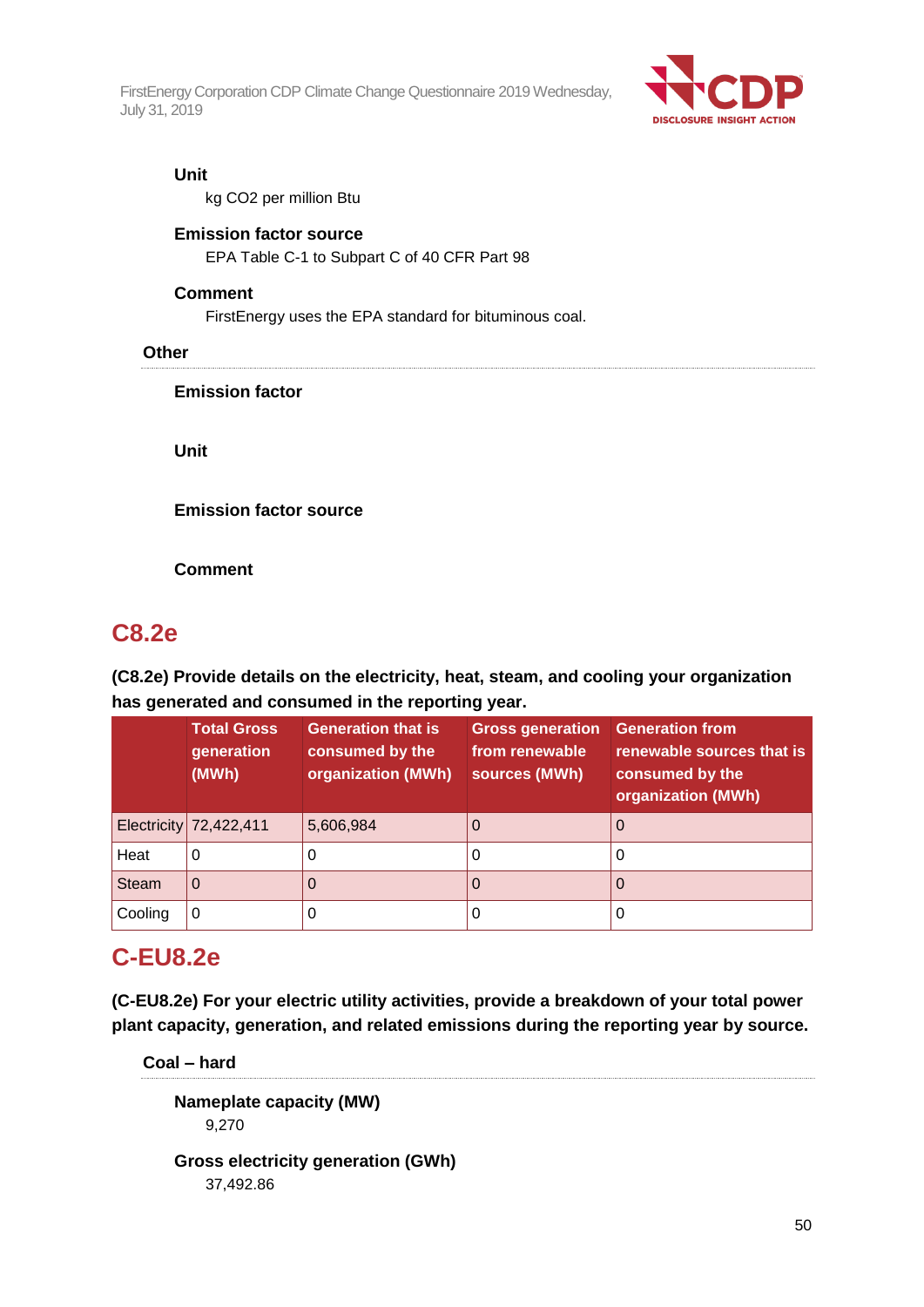

#### **Net electricity generation (GWh)** 34,240.82

**Absolute scope 1 emissions (metric tons CO2e)** 32,748,805

## **Scope 1 emissions intensity (metric tons CO2e per GWh)** 873.47

#### **Comment**

Includes FirstEnergy's super-critical coal-fired units.

### **Lignite**

**Nameplate capacity (MW)**  $\Omega$ 

**Gross electricity generation (GWh)**

## 0

**Net electricity generation (GWh)**

0

**Absolute scope 1 emissions (metric tons CO2e)**

 $\Omega$ 

**Scope 1 emissions intensity (metric tons CO2e per GWh)**

 $\Omega$ 

#### **Comment**

FirstEnergy does not have any generation from lignite.

#### **Oil**

**Nameplate capacity (MW)** 179 **Gross electricity generation (GWh)** 45.4 **Net electricity generation (GWh)** 45.4 **Absolute scope 1 emissions (metric tons CO2e)** 317 **Scope 1 emissions intensity (metric tons CO2e per GWh)** 6.98

**Comment**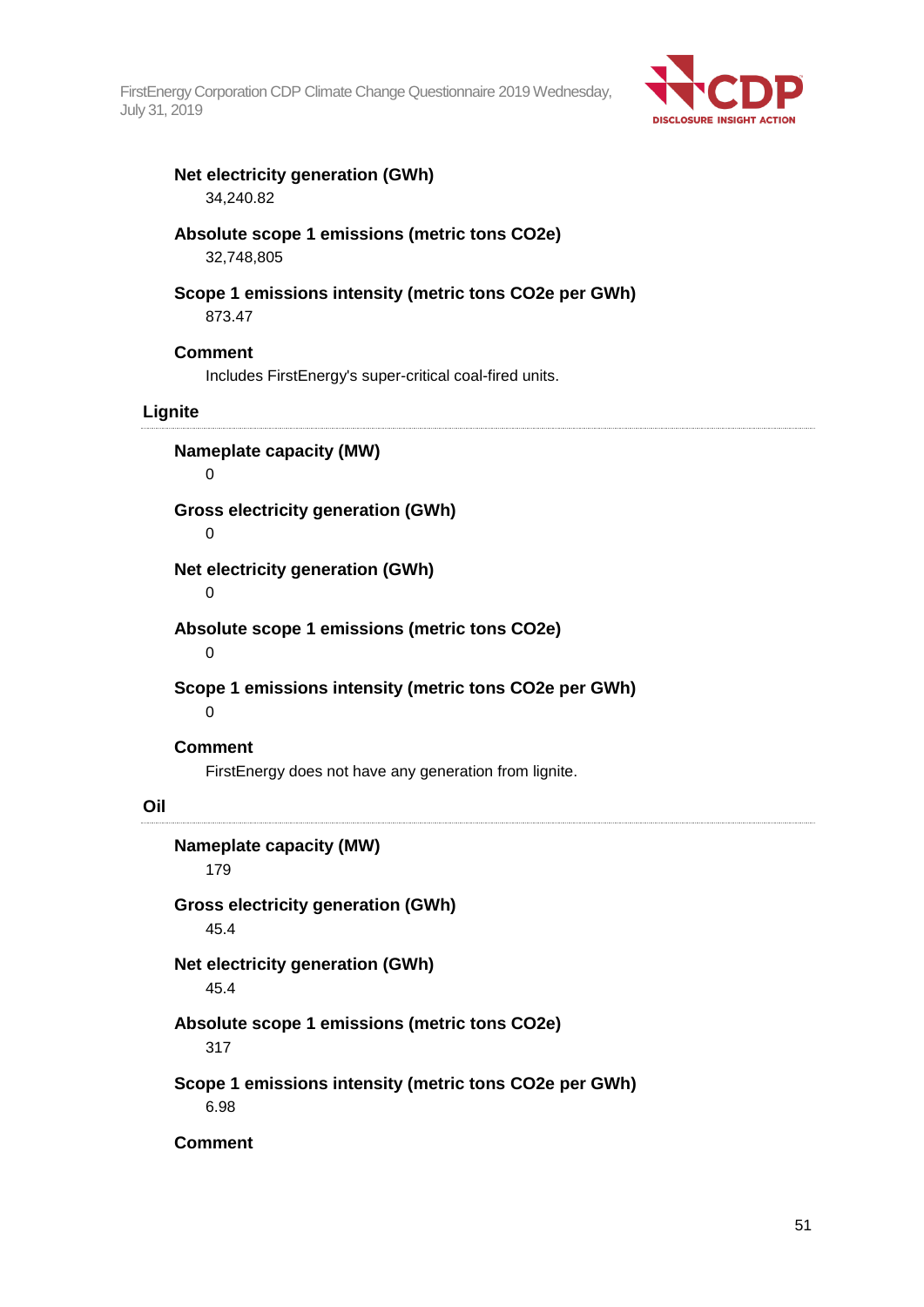

### **Gas**

| <b>Nameplate capacity (MW)</b><br>545                                    |
|--------------------------------------------------------------------------|
| <b>Gross electricity generation (GWh)</b><br>0                           |
| Net electricity generation (GWh)<br>0                                    |
| Absolute scope 1 emissions (metric tons CO2e)<br>0                       |
| Scope 1 emissions intensity (metric tons CO2e per GWh)<br>0              |
| <b>Comment</b><br>FirstEnergy does not have any generation from gas.     |
| <b>Biomass</b>                                                           |
| <b>Nameplate capacity (MW)</b><br>0                                      |
| <b>Gross electricity generation (GWh)</b><br>0                           |
| <b>Net electricity generation (GWh)</b><br>0                             |
| Absolute scope 1 emissions (metric tons CO2e)<br>0                       |
| Scope 1 emissions intensity (metric tons CO2e per GWh)<br>0              |
| <b>Comment</b><br>FirstEnergy does not have any generation from biomass. |
| <b>Waste (non-biomass)</b>                                               |
| <b>Nameplate capacity (MW)</b><br>0                                      |
| <b>Gross electricity generation (GWh)</b><br>0                           |
| Net electricity generation (GWh)<br>0                                    |
| Absolute scope 1 emissions (metric tons CO2e)                            |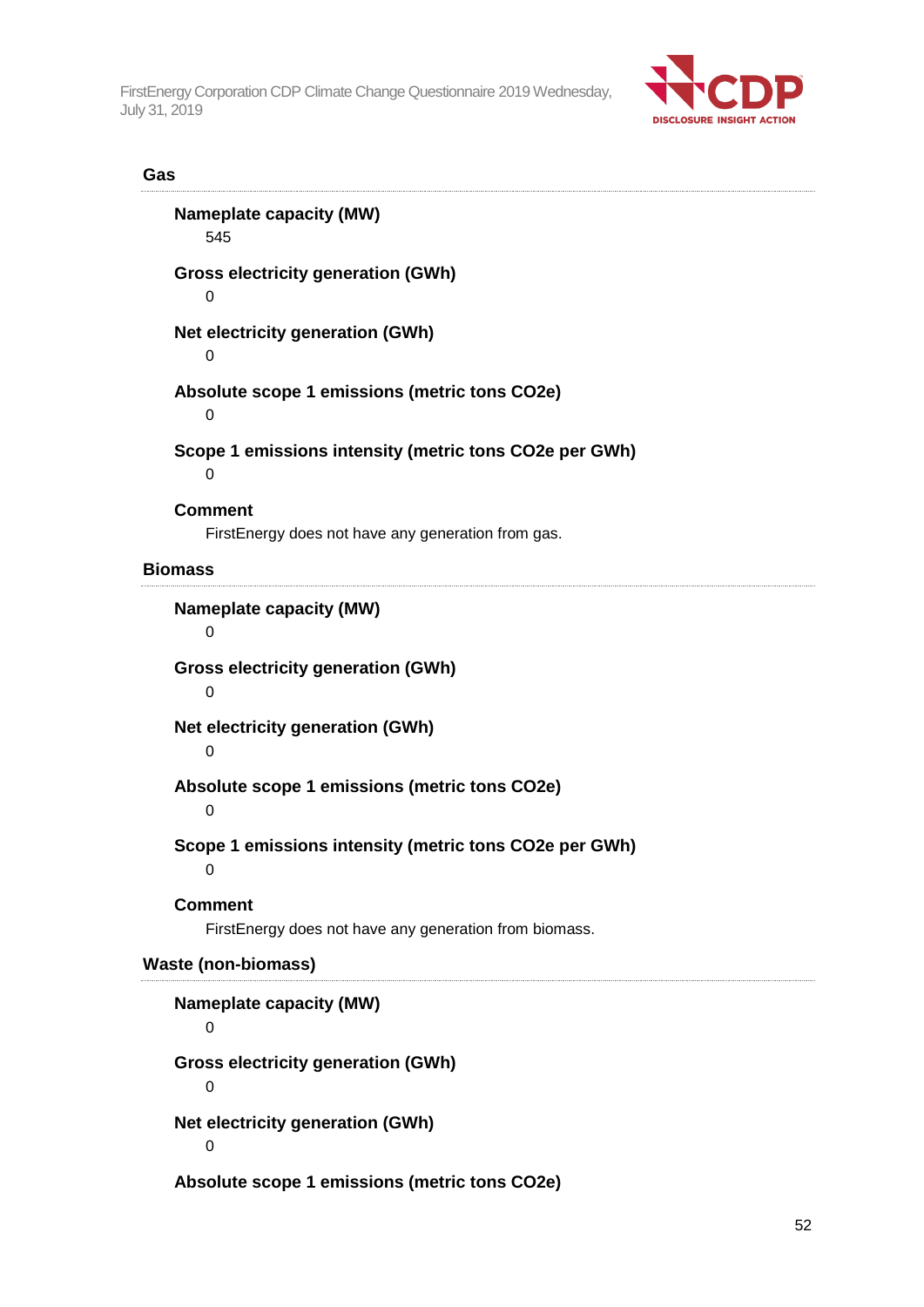

#### 0

### **Scope 1 emissions intensity (metric tons CO2e per GWh)**

 $\Omega$ 

## **Comment**

FirstEnergy does not have any generation from waste (nonbiomass)

#### **Nuclear**

**Nameplate capacity (MW)** 4,048

#### **Gross electricity generation (GWh)** 34,570.42

**Net electricity generation (GWh)**

32,944.22

**Absolute scope 1 emissions (metric tons CO2e)**

0

**Scope 1 emissions intensity (metric tons CO2e per GWh)**

0

### **Comment**

FirstEnergy has three nuclear generating plants.

### **Geothermal**

## **Nameplate capacity (MW)**

0

**Gross electricity generation (GWh)**

0

**Net electricity generation (GWh)**

 $\Omega$ 

## **Absolute scope 1 emissions (metric tons CO2e)**

 $\Omega$ 

## **Scope 1 emissions intensity (metric tons CO2e per GWh)**

 $\Omega$ 

### **Comment**

FirstEnergy does not have any generation from geothermal.

### **Hydroelectric**

## **Nameplate capacity (MW)** 1,410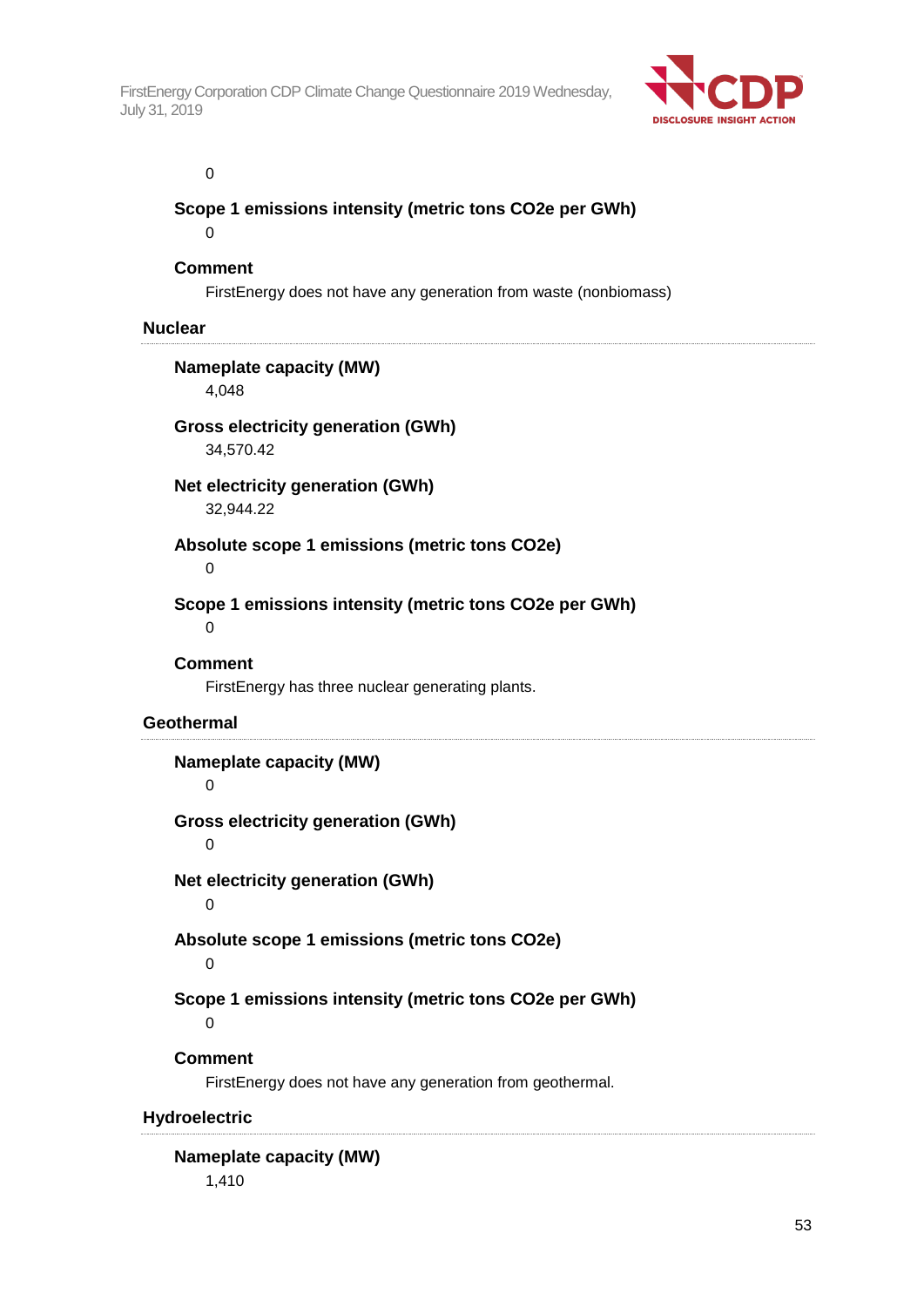

#### **Gross electricity generation (GWh)** 313.73

## **Net electricity generation (GWh)**

0

## **Absolute scope 1 emissions (metric tons CO2e)**

0

## **Scope 1 emissions intensity (metric tons CO2e per GWh)**

 $\Omega$ 

## **Comment**

Net generation for FirstEnergy's hydroelectric units was a negative number.

#### **Wind**

**Nameplate capacity (MW)** 0 **Gross electricity generation (GWh)** 0 **Net electricity generation (GWh)**  $\Omega$ **Absolute scope 1 emissions (metric tons CO2e)**  $\Omega$ 

**Scope 1 emissions intensity (metric tons CO2e per GWh)**

#### 0

### **Comment**

FirstEnergy does not have any generation from wind.

### **Solar**

**Nameplate capacity (MW)**  $\Omega$ **Gross electricity generation (GWh)** 0 **Net electricity generation (GWh)**  $\Omega$ **Absolute scope 1 emissions (metric tons CO2e)**  $\Omega$ **Scope 1 emissions intensity (metric tons CO2e per GWh)**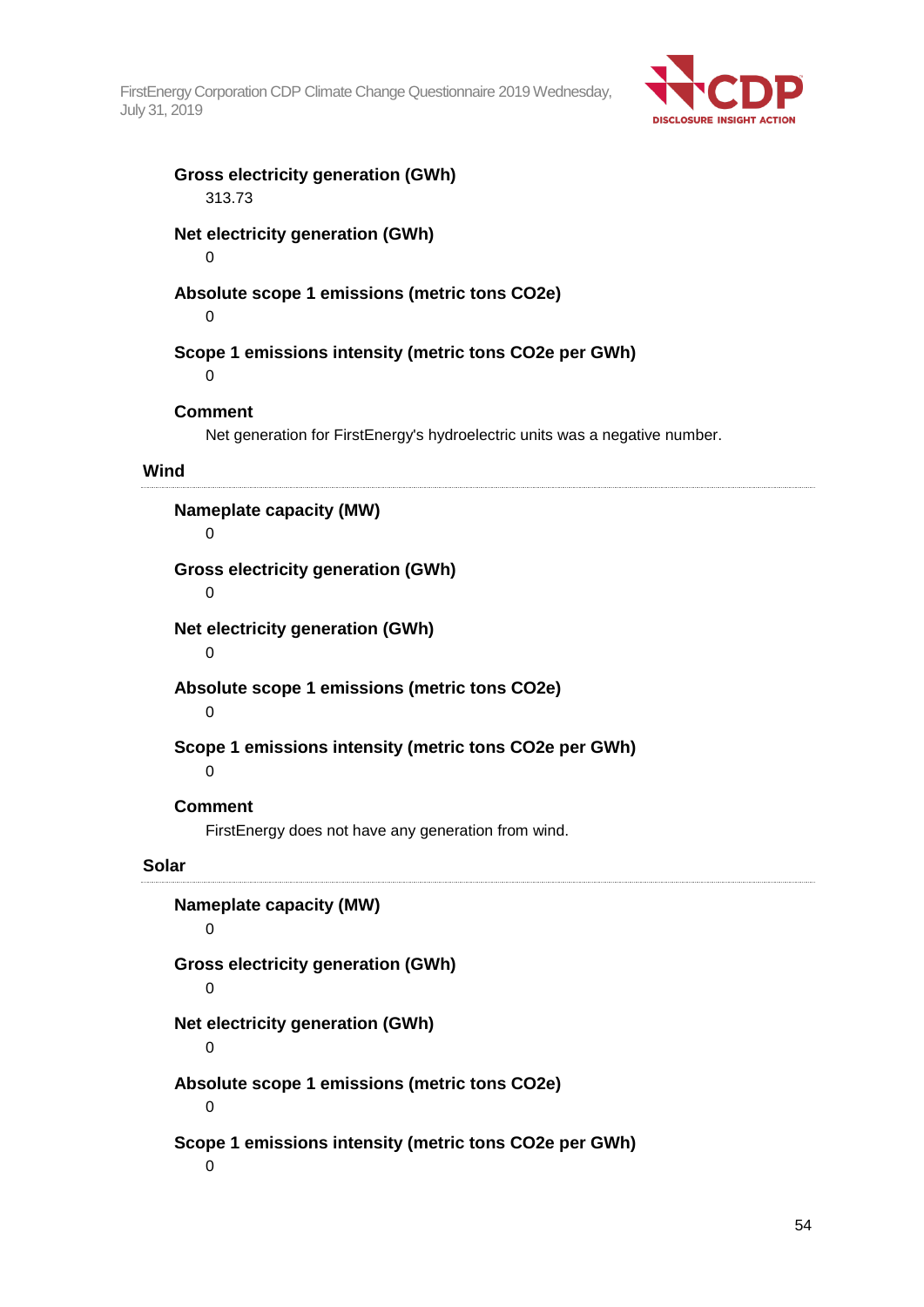

#### **Comment**

FirstEnergy does not have any generation from solar.

#### **Other renewable**

**Nameplate capacity (MW)** 0 **Gross electricity generation (GWh)** 0 **Net electricity generation (GWh)** 0 **Absolute scope 1 emissions (metric tons CO2e)**  $\Omega$ **Scope 1 emissions intensity (metric tons CO2e per GWh)**  $\Omega$ **Comment** FirstEnergy does not own any other renewable generating facilities. **Other non-renewable Nameplate capacity (MW)**  $\Omega$ **Gross electricity generation (GWh)**  $\Omega$ **Net electricity generation (GWh)**  $\Omega$ **Absolute scope 1 emissions (metric tons CO2e)**

0

**Scope 1 emissions intensity (metric tons CO2e per GWh)**

 $\Omega$ 

**Comment**

FirstEnergy does not own any other non-renewable electricity generating facilities.

#### **Total**

**Nameplate capacity (MW)** 15,332

**Gross electricity generation (GWh)** 72,422.41

**Net electricity generation (GWh)**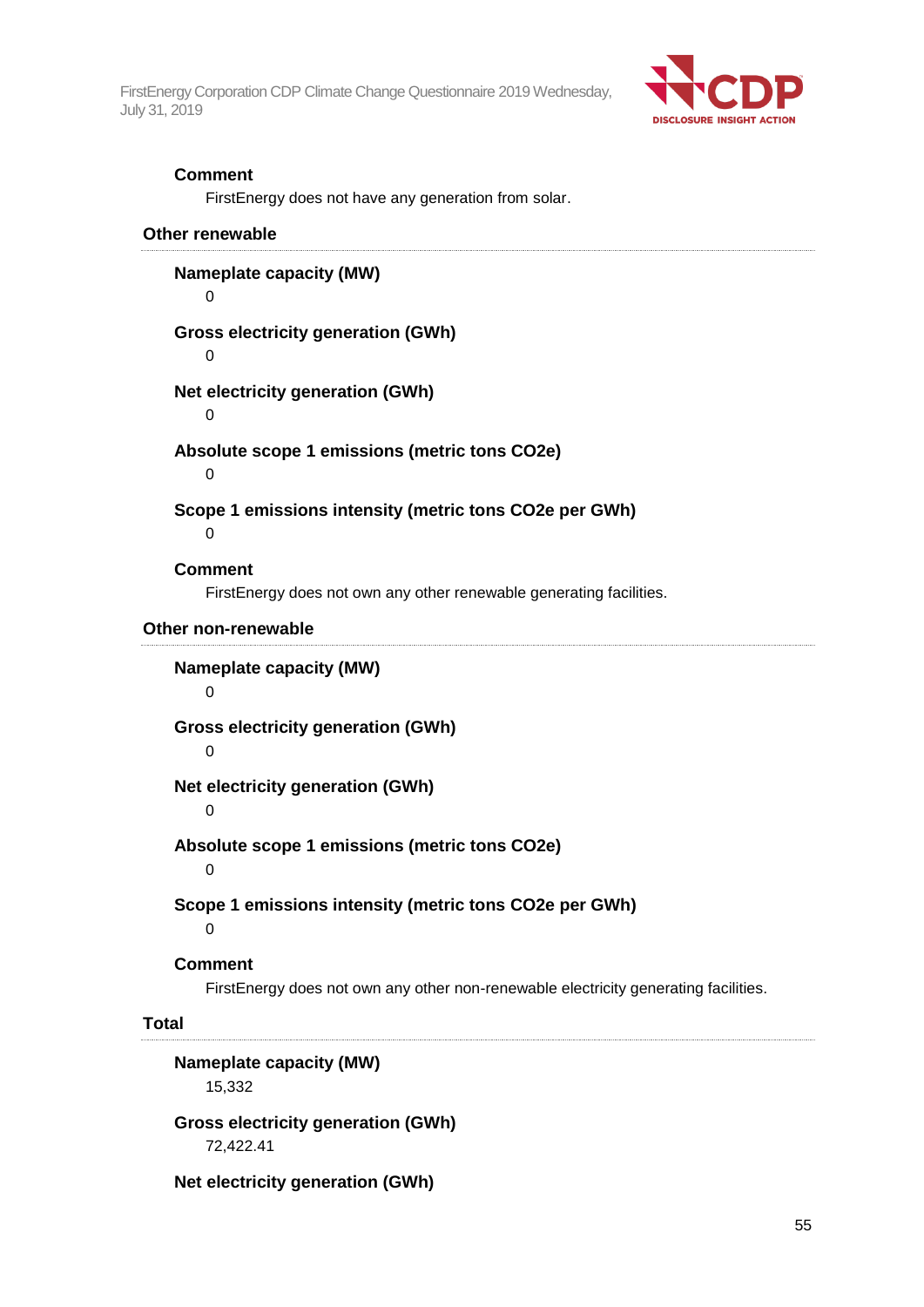

#### 67,230.28

**Absolute scope 1 emissions (metric tons CO2e)** 32,749,122

**Scope 1 emissions intensity (metric tons CO2e per GWh)** 452.2

**Comment**

## **C8.2f**

**(C8.2f) Provide details on the electricity, heat, steam and/or cooling amounts that were accounted for at a low-carbon emission factor in the market-based Scope 2 figure reported in C6.3.**

## **C-EU8.4**

**(C-EU8.4) Does your electric utility organization have a transmission and distribution business?**

Yes

## **C-EU8.4a**

**(C-EU8.4a) Disclose the following information about your transmission and distribution business.**

**Country/Region** United States of America **Voltage level** Transmission (high voltage) **Annual load (GWh) Scope 2 emissions (basis) Scope 2 emissions (metric tons CO2e)** 0 **Annual energy losses (% of annual load) Length of network (km)**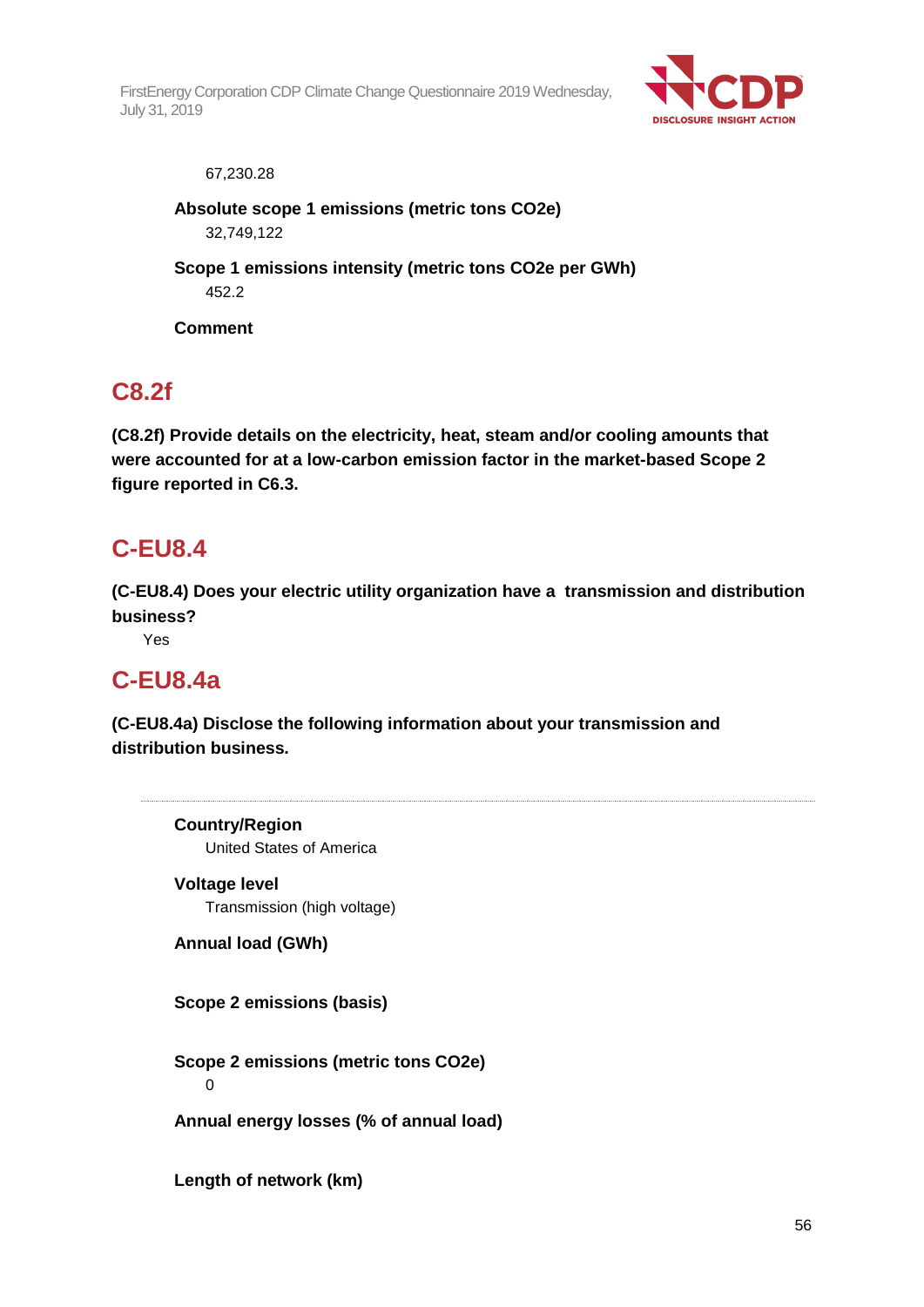

#### 28,731

#### **Number of connections**

## **Area covered (km2)**

#### **Comment**

FirstEnergy's Scope 2 emissions are for power used in our facilities, and therefore is not applicable here. FirstEnergy's power purchased for sale to customers is accounted for in Scope 3 emissions

### **Country/Region**

United States of America

#### **Voltage level**

Distribution (low voltage)

**Annual load (GWh)** 161,379

**Scope 2 emissions (basis)**

**Scope 2 emissions (metric tons CO2e)**  $\Omega$ 

**Annual energy losses (% of annual load)** 6.3

#### **Length of network (km)** 270,686

**Number of connections** 6,110,635

## **Area covered (km2)**

171,404

### **Comment**

FirstEnergy's Scope 2 emissions are for power used in our facilities, and therefore is not applicable here. FirstEnergy's power purchased for sale to customers is accounted for in Scope 3 emissions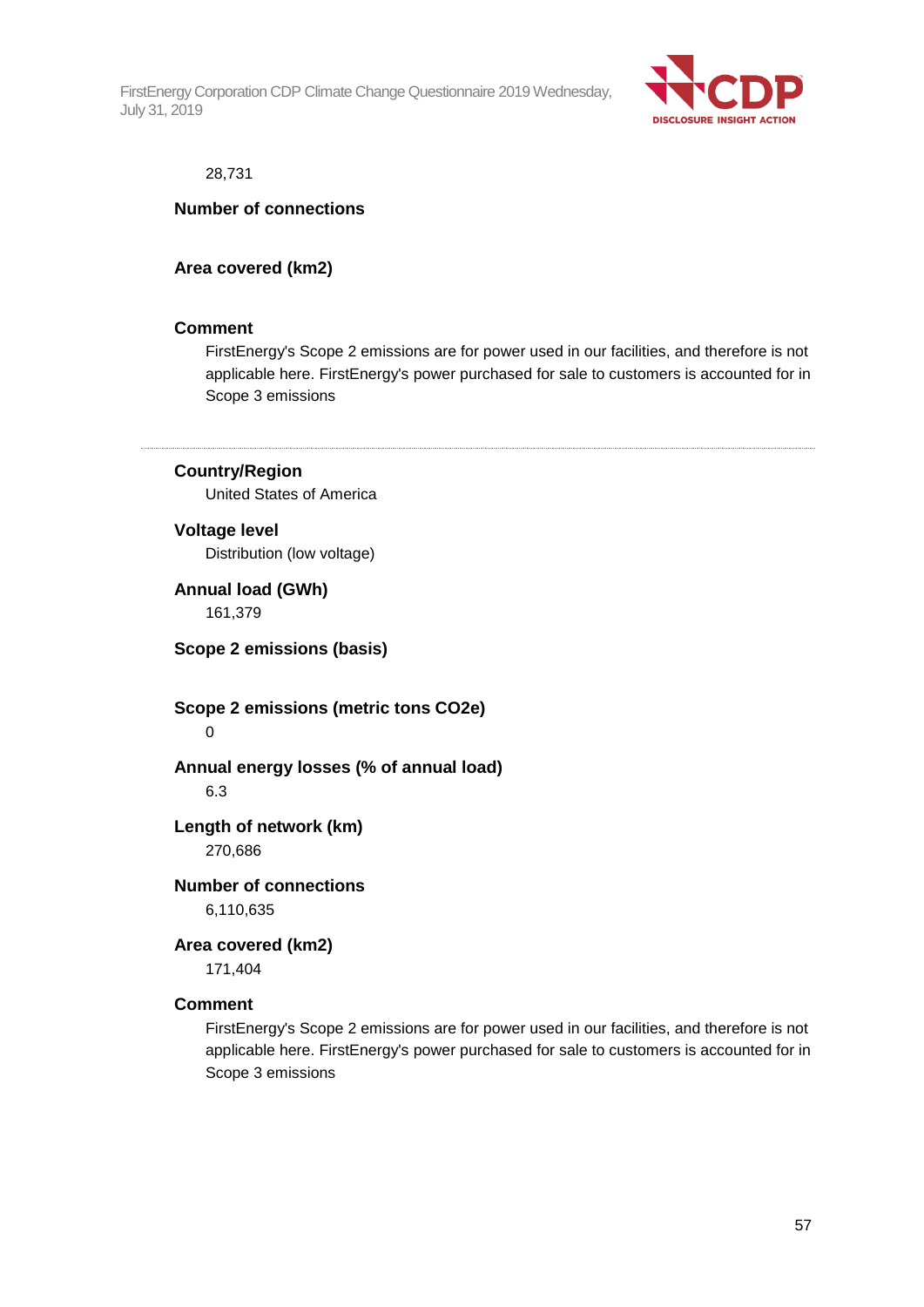

# **C9. Additional metrics**

## **C9.1**

**(C9.1) Provide any additional climate-related metrics relevant to your business.**

## **C-EU9.5a**

**(C-EU9.5a) Break down, by source, your total planned CAPEX in your current CAPEX plan for power generation.**

| <b>Primary power</b> | <b>CAPEX planned for</b> | <b>Percentage of total</b> | <b>End year</b> | <b>Comment</b>                                        |
|----------------------|--------------------------|----------------------------|-----------------|-------------------------------------------------------|
| generation           | power generation         | <b>CAPEX planned for</b>   | of CAPEX        |                                                       |
| source               | from this source         | power generation           | plan            |                                                       |
|                      |                          |                            |                 | FirstEnergy does<br>not publically share<br>this data |

## **C-EU9.5b**

**(C-EU9.5b) Break down your total planned CAPEX in your current CAPEX plan for products and services (e.g. smart grids, digitalization, etc.).**

| <b>Products</b><br>and<br><b>services</b> | <b>Description of</b><br>product/service                                                                                                                                                                                     | <b>CAPEX planned</b><br>for<br>product/service | Percentage of total End of<br><b>CAPEX planned</b><br>products and<br><b>services</b> | vear<br><b>CAPEX</b><br>plan |
|-------------------------------------------|------------------------------------------------------------------------------------------------------------------------------------------------------------------------------------------------------------------------------|------------------------------------------------|---------------------------------------------------------------------------------------|------------------------------|
| Charging<br>networks                      | FirstEnergy has included<br>CAPEX in it's future years<br>budgets for EV charging<br>stations in our Potomac Edison<br>operating company, located in<br>Maryland. The estimated<br>CAPEX spend for 2019 is<br>included here. | 900,000                                        |                                                                                       |                              |

## **C-CO9.6/C-EU9.6/C-OG9.6**

**(C-CO9.6/C-EU9.6/C-OG9.6) Disclose your investments in low-carbon research and development (R&D), equipment, products, and services.**

**Investment start date** January 1, 2015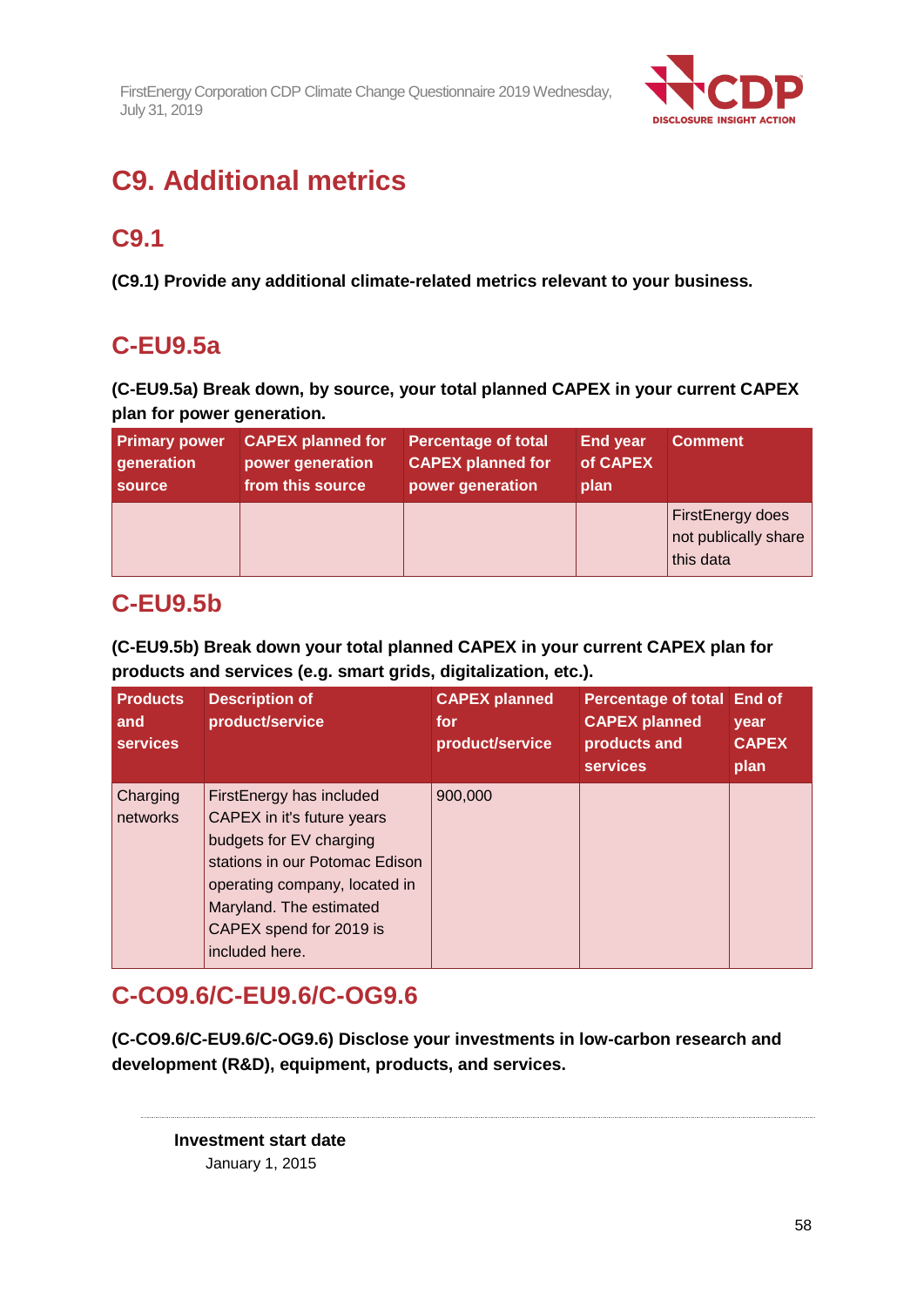

## **Investment end date** December 31, 2022

**Investment area**

**Services** 

**Technology area** Smart meters

## **Investment maturity**

Large scale commercial deployment

## **Investment figure**

397,000,000

**Low-carbon investment percentage** 0-20%

## **Please explain**

FirstEnergy's Smart Meter program began in four of our operating companies (Met-Ed, Penelec, Pennsylvania Power Co, and West Penn Power Company) in 2015 and through 2018 has included more than \$397,000,000 in investment. This Smart Meter program in those regions is planned to continue through 2022.

# **C10. Verification**

## **C10.1**

**(C10.1) Indicate the verification/assurance status that applies to your reported emissions.**

|                                          | <b>Verification/assurance status</b>     |
|------------------------------------------|------------------------------------------|
| Scope 1                                  | No third-party verification or assurance |
| Scope 2 (location-based or market-based) | No third-party verification or assurance |
| Scope 3                                  | No third-party verification or assurance |

## **C10.2**

**(C10.2) Do you verify any climate-related information reported in your CDP disclosure other than the emissions figures reported in C6.1, C6.3, and C6.5?**

Yes

## **C10.2a**

**(C10.2a) Which data points within your CDP disclosure have been verified, and which verification standards were used?**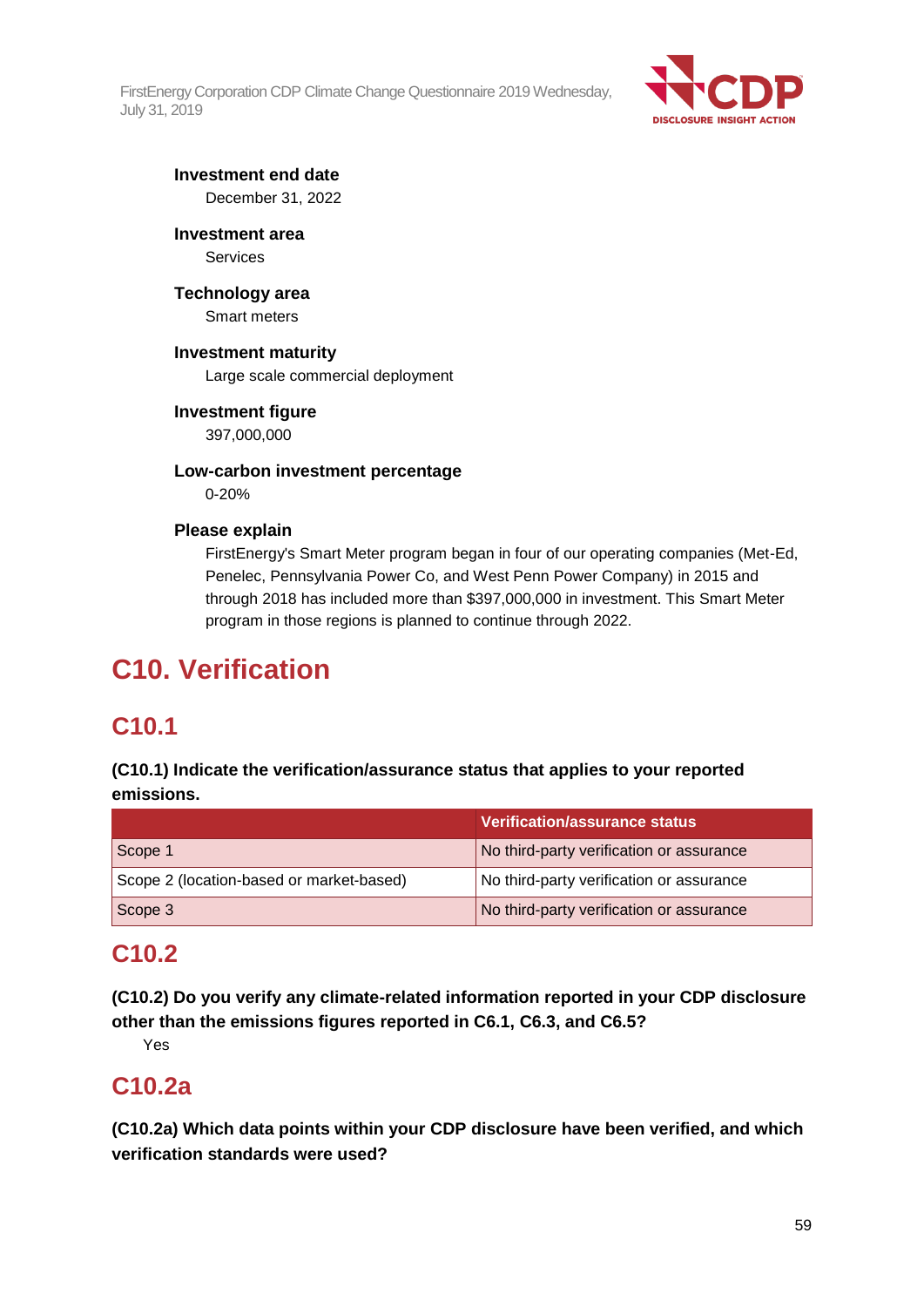

| <b>Disclosure</b><br>module<br>verification<br>relates to | Data verified                                       | <b>Verification standard</b>                                                                                                                                          | <b>Please explain</b>                                                             |
|-----------------------------------------------------------|-----------------------------------------------------|-----------------------------------------------------------------------------------------------------------------------------------------------------------------------|-----------------------------------------------------------------------------------|
| C6. Emissions<br>data                                     | Year on year<br>change in<br>emissions<br>(Scope 1) | <b>EPA Continuous Emissions</b><br><b>Monitoring Systems (CEMs)</b><br><b>Relative Accuracy Tests Audits</b><br>(RATA) procedures certify monitors<br>to $\pm 10\%$ . | FirstEnergy's Scope 1<br>emissions are<br>considered high quality<br>and verified |

# **C11. Carbon pricing**

## **C11.1**

## **(C11.1) Are any of your operations or activities regulated by a carbon pricing system (i.e. ETS, Cap & Trade or Carbon Tax)?**

No, and we do not anticipate being regulated in the next three years

# **C11.2**

## **(C11.2) Has your organization originated or purchased any project-based carbon credits within the reporting period?**

No

# **C11.3**

**(C11.3) Does your organization use an internal price on carbon?** Yes

# **C11.3a**

**(C11.3a) Provide details of how your organization uses an internal price on carbon.**

**Objective for implementing an internal carbon price**

Navigate GHG regulations Stakeholder expectations Stress test investments

## **GHG Scope**

Scope 1

## **Application**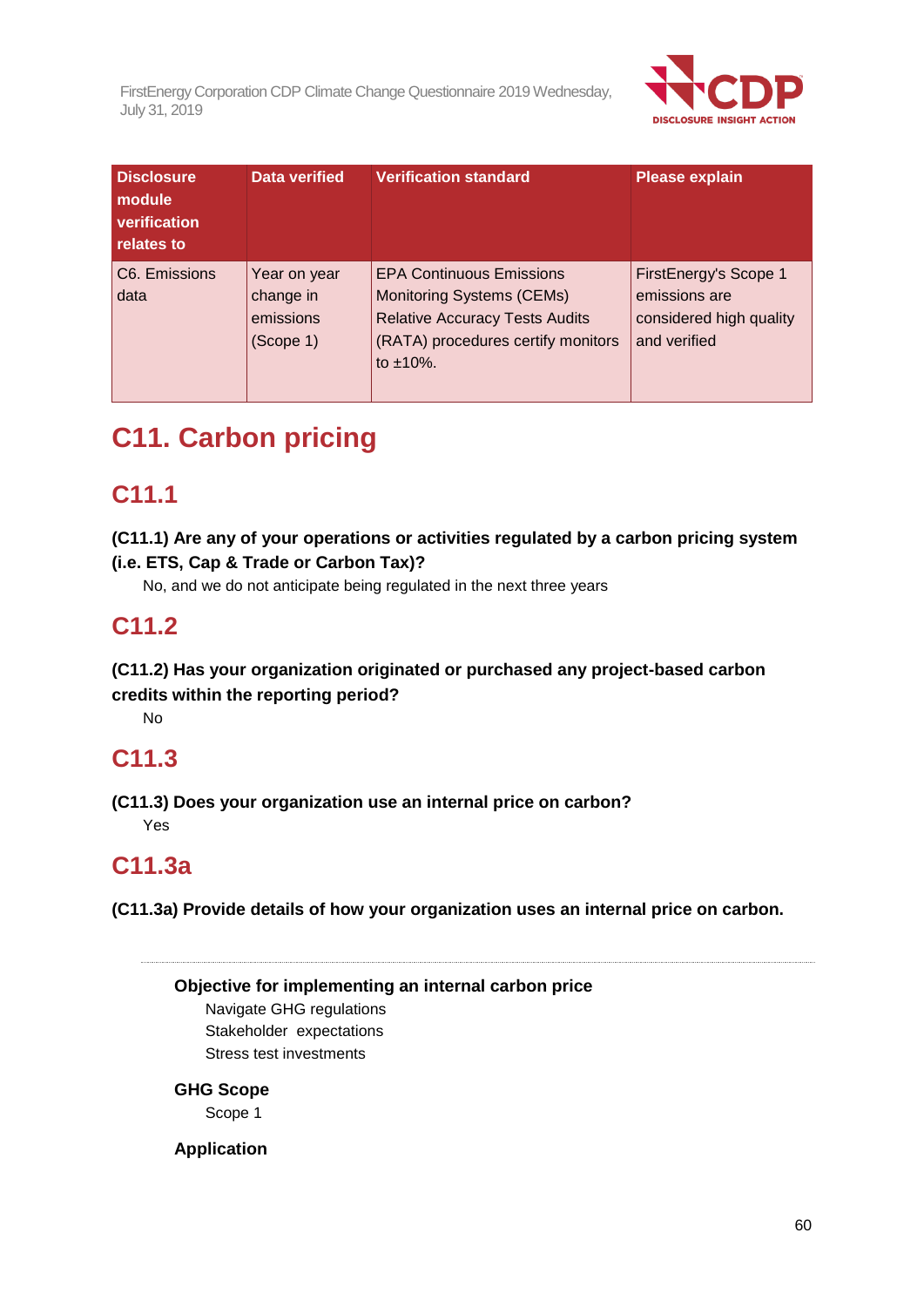

FirstEnergy's official 2018 reference forecast for power, capacity and natural gas is consistent with current policy and the 2018 EIA Annual Energy Outlook, and as such, does not include an implicit carbon price. However, we develop an alternative forecast scenario that assumes a potential carbon reduction policy with key assumptions consistent with the reductions mandated in the (now vacated) Clean Power Plan. Using information from Navigant Consulting and our internal planning tools, we estimated a CO2 emission "tax" which would be sufficient to reduce aggregate carbon emissions across PJM by forcing a redispatch of the generation fleet (with regard to the other assumptions in that scenario). That carbon price is presented below. We do not assume a specific variance in that price.

#### **Actual price(s) used (Currency /metric ton)**

 $\Omega$ 

#### **Variance of price(s) used**

Reference Case: zero - reflective of current applicable State and Federal regulations and policy trends.

Highest Carbon Price Case: prices reflect a limit consistent with the Clean Power Plan

#### \$/ton \$/metric ton

| 2019 | \$-     | \$-     |
|------|---------|---------|
| 2020 | \$-     | \$-     |
| 2021 | \$-     | \$-     |
| 2022 | \$-     | \$-     |
| 2023 | \$2.61  | \$2.88  |
| 2024 | \$4.78  | \$5.27  |
| 2025 | \$9.97  | \$10.98 |
| 2026 | \$14.21 | \$15.67 |
| 2027 | \$26.91 | \$29.66 |
| 2028 | \$31.86 | \$35.12 |
| 2029 | \$36.30 | \$40.01 |
| 2030 | \$38.36 | \$42.84 |
| 2031 | \$40.39 | \$44.52 |
| 2032 | \$41.97 | \$46.26 |
| 2033 | \$43.61 | \$48.07 |
| 2034 | \$45.29 | \$49.93 |
| 2035 | \$47.05 | \$51.86 |
| 2036 | \$48.86 | \$53.86 |
| 2037 | \$50.76 | \$55.96 |

### **Type of internal carbon price**

Other, please specify See application description.

### **Impact & implication**

FirstEnergy is transitioning to a regulated company. We are investing in our infrastructure to enable emerging technologies and electrification. We are also making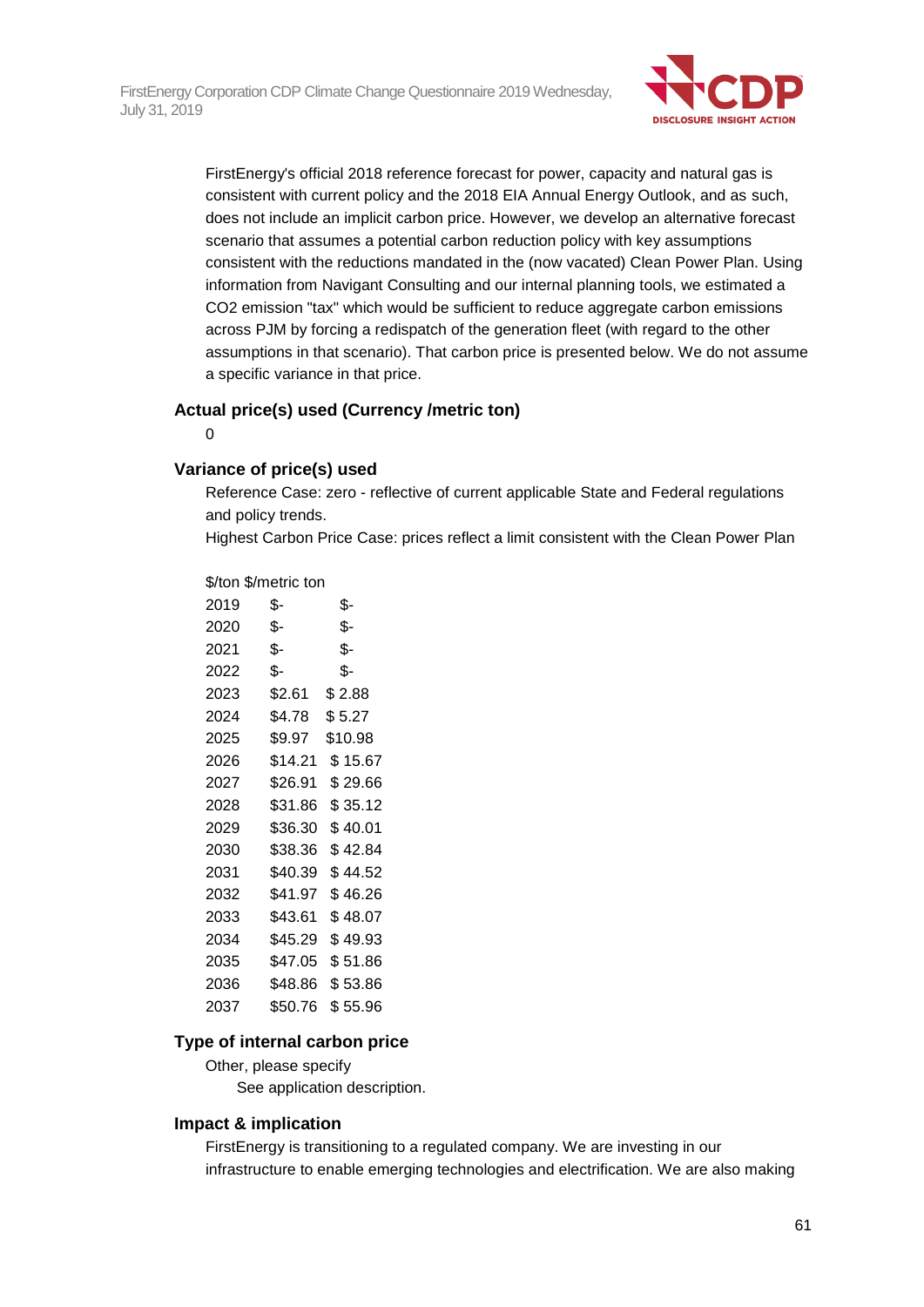

the switch to a cleaner energy future by transitioning to renewable energy sources, deploying smart technologies and meeting our customers' energy needs in a more environmentally sustainable way. We're also taking aggressive steps to improve the environmental performance of our operations in the years ahead. We've established a goal to reduce CO2 emissions companywide by at least 90 percent below 2005 levels by 2045. This goal builds on the significant reduction in CO2 emissions we have already achieved since 2005 (62% to date). With the deactivation of several older coal-fired units and improvements in the efficiency of our remaining generating units, we're also creating a fleet that is increasingly cleaner, with significantly lower CO2 emissions. FirstEnergy is an industry leader in pursuing new technologies that show promise in achieving CO2 and other emissions reductions.

# **C12. Engagement**

## **C12.1**

**(C12.1) Do you engage with your value chain on climate-related issues?** Yes, our customers

## **C12.1b**

**(C12.1b) Give details of your climate-related engagement strategy with your customers.**

## **Type of engagement**

Education/information sharing

### **Details of engagement**

Share information about your products and relevant certification schemes (i.e. Energy STAR)

## **% of customers by number**

100

**% Scope 3 emissions as reported in C6.5**

#### 0

## **Please explain the rationale for selecting this group of customers and scope of engagement**

FirstEnergy offers multiple programs to residential, commercial and industrial customers to help them better manage their energy use. These include major electricity end uses, such as HVAC equipment, lighting and building technologies, and commercial and industrial equipment, in addition to consumer behavioral programs.

## **Impact of engagement, including measures of success**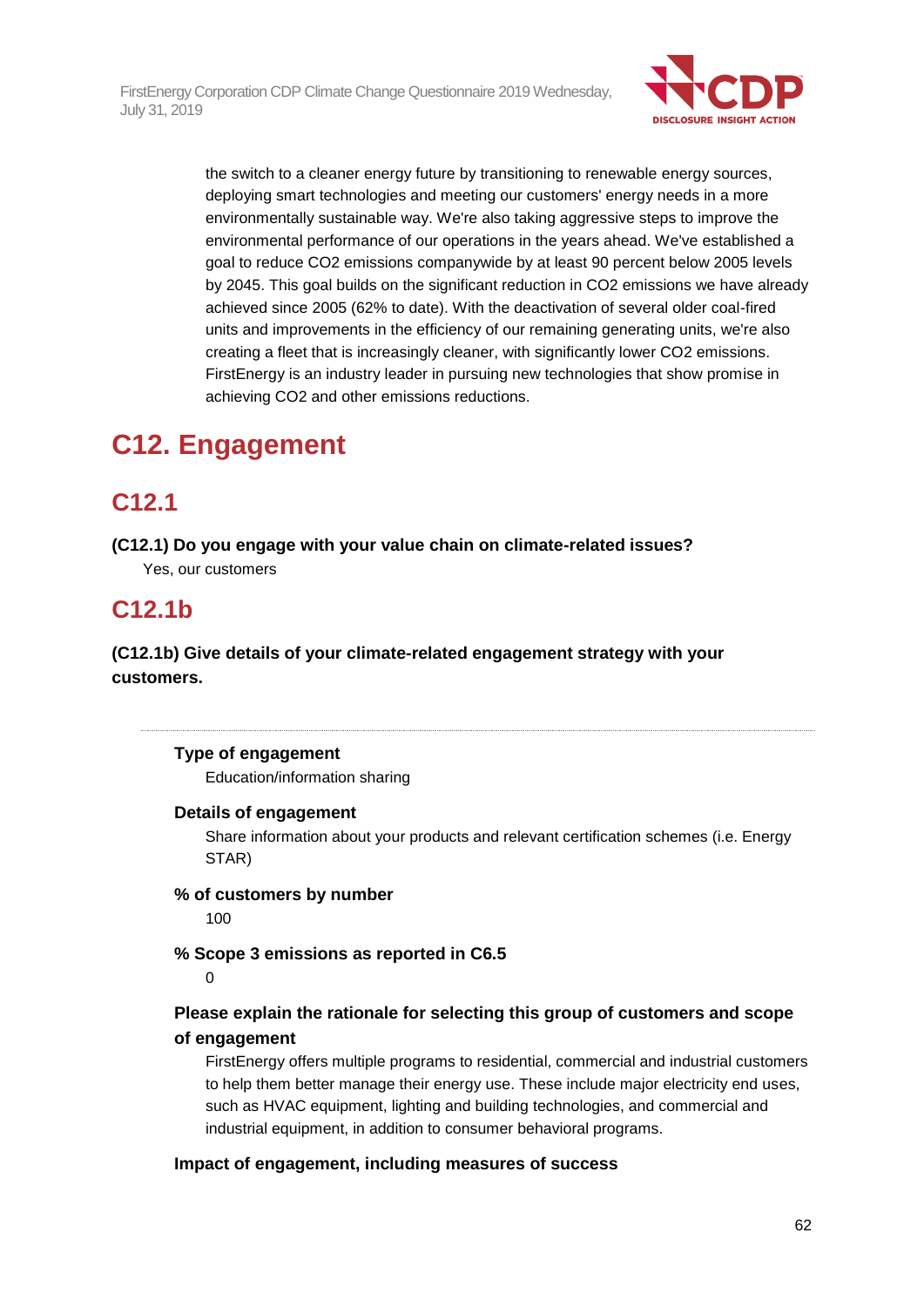

In 2018, FirstEnergy's Energy Efficiency Department conducted monthly progress reviews and forecast our performance against state requirements. Programs offered by our utility companies have a solid track record for meeting or significantly exceeding each state's energy efficiency targets. In 2018, we produced energy efficiency savings of approximately 1.63 million megawatts across our service area.

## **C12.3**

## **(C12.3) Do you engage in activities that could either directly or indirectly influence public policy on climate-related issues through any of the following?**

Direct engagement with policy makers Trade associations **Other** 

## **C12.3a**

| <b>Focus of</b><br>legislation | <b>Corporate</b><br>position        | <b>Details of engagement</b>                                                                                                                                                                                                                                                             | <b>Proposed legislative solution</b>                                                                                                                                                                                                                                   |
|--------------------------------|-------------------------------------|------------------------------------------------------------------------------------------------------------------------------------------------------------------------------------------------------------------------------------------------------------------------------------------|------------------------------------------------------------------------------------------------------------------------------------------------------------------------------------------------------------------------------------------------------------------------|
| Energy<br>efficiency           | Support with<br>minor<br>exceptions | FirstEnergy supported numerous<br>bills where Energy and Efficiency<br>was a component at both the state<br>and federal level. FirstEnergy<br>supports Energy Efficiency<br>measures that are in the best<br>interest of its customers.                                                  | FirstEnergy supports energy<br>efficiency measures that are cost<br>effective for its customers.                                                                                                                                                                       |
| Clean<br>energy<br>generation  | Support                             | FirstEnergy is a strong supporter of<br>clean energy, including bills that<br>support energy storage, nuclear, and<br>renewables. In addition, FirstEnergy<br>is a strong supporter of Research<br>and Development technologies such<br>as small modular reactors and<br>energy storage. | FirstEnergy supports measures<br>that invest in fuel diversity for all<br>generation types. FirstEnergy has<br>supported state clean energy<br>legislation.                                                                                                            |
| Adaptation<br>or resilience    | Support                             | FirstEnergy supported grid<br>resiliency, critical infrastructure<br>efforts, and fuel security provisions<br>in legislative language.                                                                                                                                                   | FirstEnergy is committed to<br>supporting the electric<br>infrastructure, mitigate power<br>outages, continued delivery of vital<br>services and maintaining the flow<br>of power to facilities critical to<br>public health, safety, and welfare<br>of our customers. |

## **(C12.3a) On what issues have you been engaging directly with policy makers?**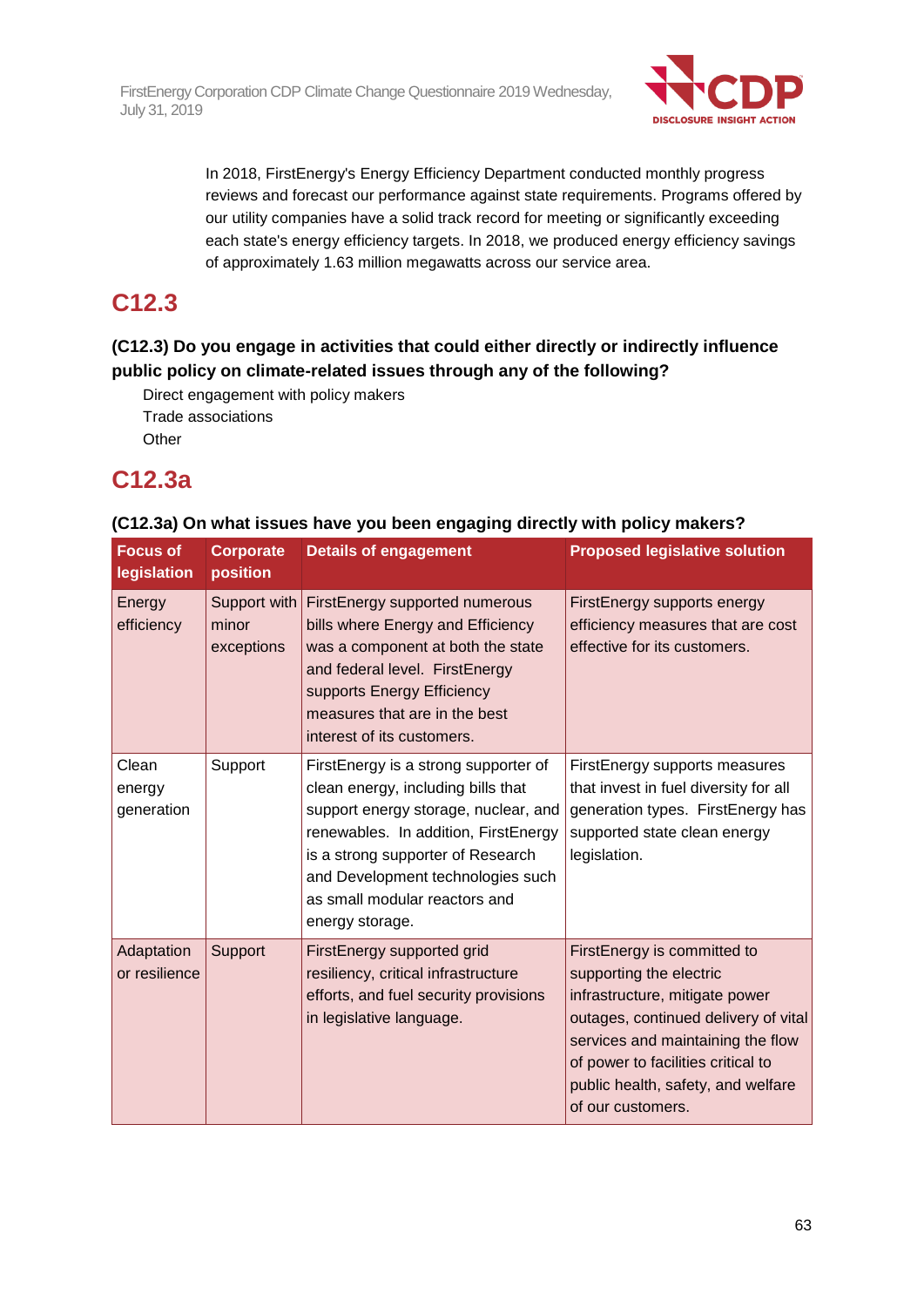

| <b>Climate</b> |            | Support with FirstEnergy supports appropriate | FirstEnergy supports appropriate    |
|----------------|------------|-----------------------------------------------|-------------------------------------|
| finance        | minor      | financial support for zero-emission           | financial support for zero-emission |
|                | exceptions | nuclear generation and grid                   | nuclear generation and grid         |
|                |            | resiliency adaptation.                        | resiliency adaptation.              |

## **C12.3b**

## **(C12.3b) Are you on the board of any trade associations or do you provide funding beyond membership?**

Yes

## **C12.3c**

**(C12.3c) Enter the details of those trade associations that are likely to take a position on climate change legislation.**

## **Trade association**

Edison Electric Institute (EEI)

## **Is your position on climate change consistent with theirs?**

Consistent

### **Please explain the trade association's position**

EEI member companies are committed to addressing the challenge of climate change and have undertaken a wide range of initiatives over the last 30 years to reduce, avoid or sequester GHG emissions. Policies to address climate change should seek to minimize impacts on consumers and avoid harm to U.S. industry and the economy.

## **How have you influenced, or are you attempting to influence their position?**

FirstEnergy serves in a leadership role, participates in several committees including the ESG/Sustainability committee, and actively engages in EEI policy development and advocacy efforts.

## **C12.3e**

## **(C12.3e) Provide details of the other engagement activities that you undertake.**

FirstEnergy participates in the electric power research institute (EPRI) which conducts research on all aspects of electric power production and use, including fuels, generation and delivery, efficient management of energy use, environmental effects, and energy analysis. FirstEnergy also participates in other initiatives with industry R&D consortiums and universities to address technology needs for its various business units in areas such as plant operaitons and maintenance, major component reliability, environmental controls, advance energy technoloiges, and transmission/distribution infrastructure to improve performance, and develop new technologies for advanced energy and grid applications.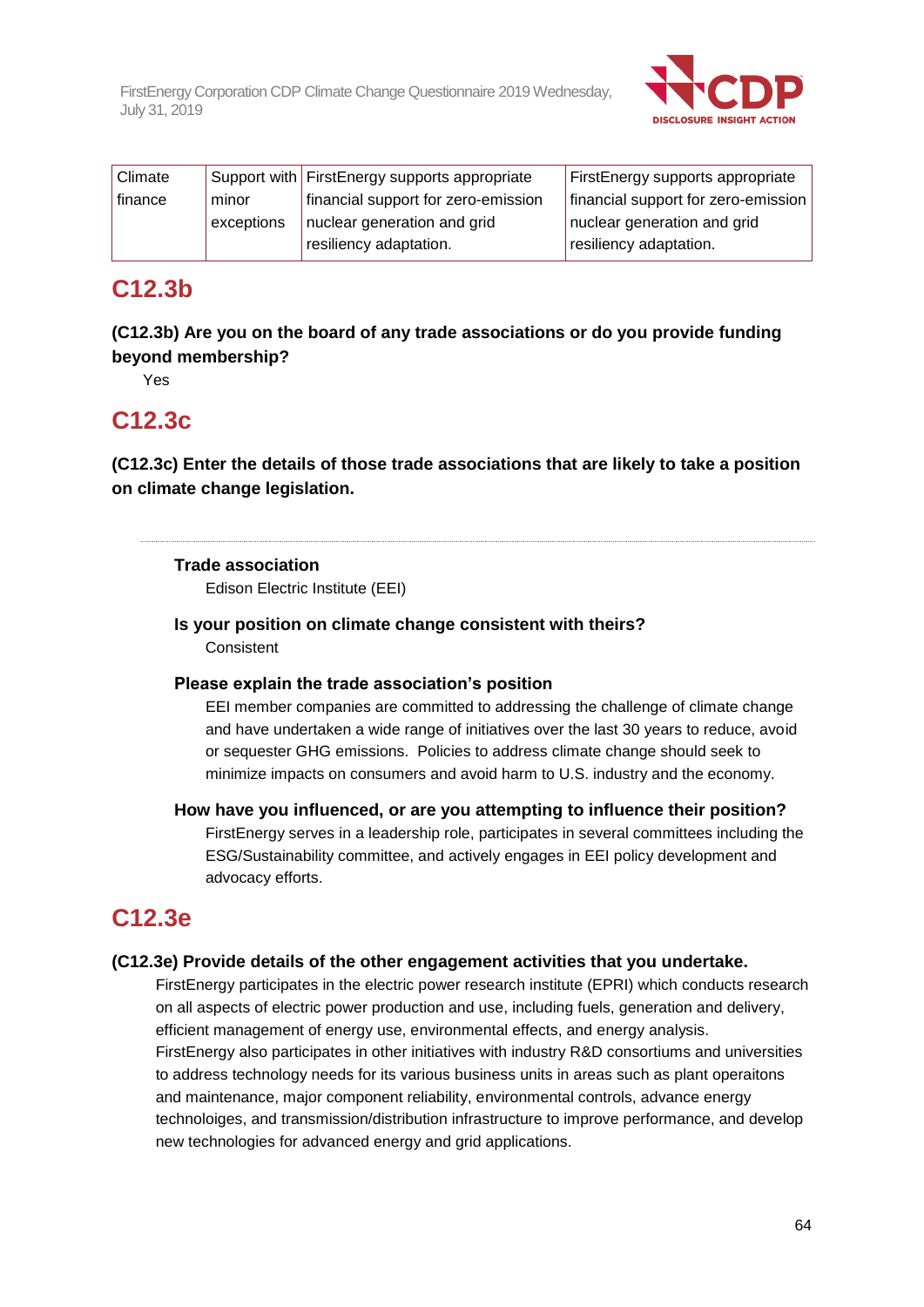

# **C12.3f**

## **(C12.3f) What processes do you have in place to ensure that all of your direct and indirect activities that influence policy are consistent with your overall climate change strategy?**

FirstEnergy has multiple policy-facing groups that work together to ensure that all direct and indirect activities that influence policy are consistent with our overall climate strategy. These groups work closely and coordinate with one another on all climate-related issues to ensure consistency in our corporate position.

The Policy and Support group handles internal coordination to ensure consistent positions throughout the company on both federal and state legislation and market policy issues. The Policy and Support group has a policy process that responds to policy proposals. The process begins with our internal Governmental Affairs Team identifying proposed legislation or other issues that needs an FirstEnergy position/response. Then the proposed legislation/issue is sent to Initial Review Team composed of internal subject matter experts to review and develop a position. Finally, the position is reviewed and approved by a cross functional Management Review Team.

FirstEnergy's Emerging Technologies Strategy team is responsible for developing the overall corporate strategy as it pertains to new, emerging technologies in the electric industry, such as energy storage, distributed energy resources and grid modernization. As part of that responsibility, the Emerging Technologies Strategy team is also responsible for monitoring and developing strategies as it pertains to policies at the state and federal level that drive the development of these technologies. The Emerging Technologies Strategy team is a key internal stakeholder that provides expertise and guidance on climate-related legislation at the federal and state levels as well .

FirstEnergy's Environment Department leads the Company's efforts and strategy as it pertains to all environmental regulations, guidelines, and initiatives at the local, state, and federal level; including climate-related issues dealing with regulation, policy, socio-economic impacts, and adaptation. The Environmental group is a key internal stakeholder that provides expertise and guidance on climate-related legislation at the federal and state levels as well.

FirstEnergy's Corporate Responsibility team is responsible for evaluating ways to create longterm stakeholder value through the implementation of a business strategy that focuses on positive impact to our stakeholders including leading efforts on our Environmental, Social, Governance strategy and our recently published Climate Report. The Corporate Responsibility group is a key internal stakeholder that provides expertise and guidance on climate related legislation at the federal and state levels as well.

## **C12.4**

**(C12.4) Have you published information about your organization's response to climate change and GHG emissions performance for this reporting year in places other than in your CDP response? If so, please attach the publication(s).**

**Publication**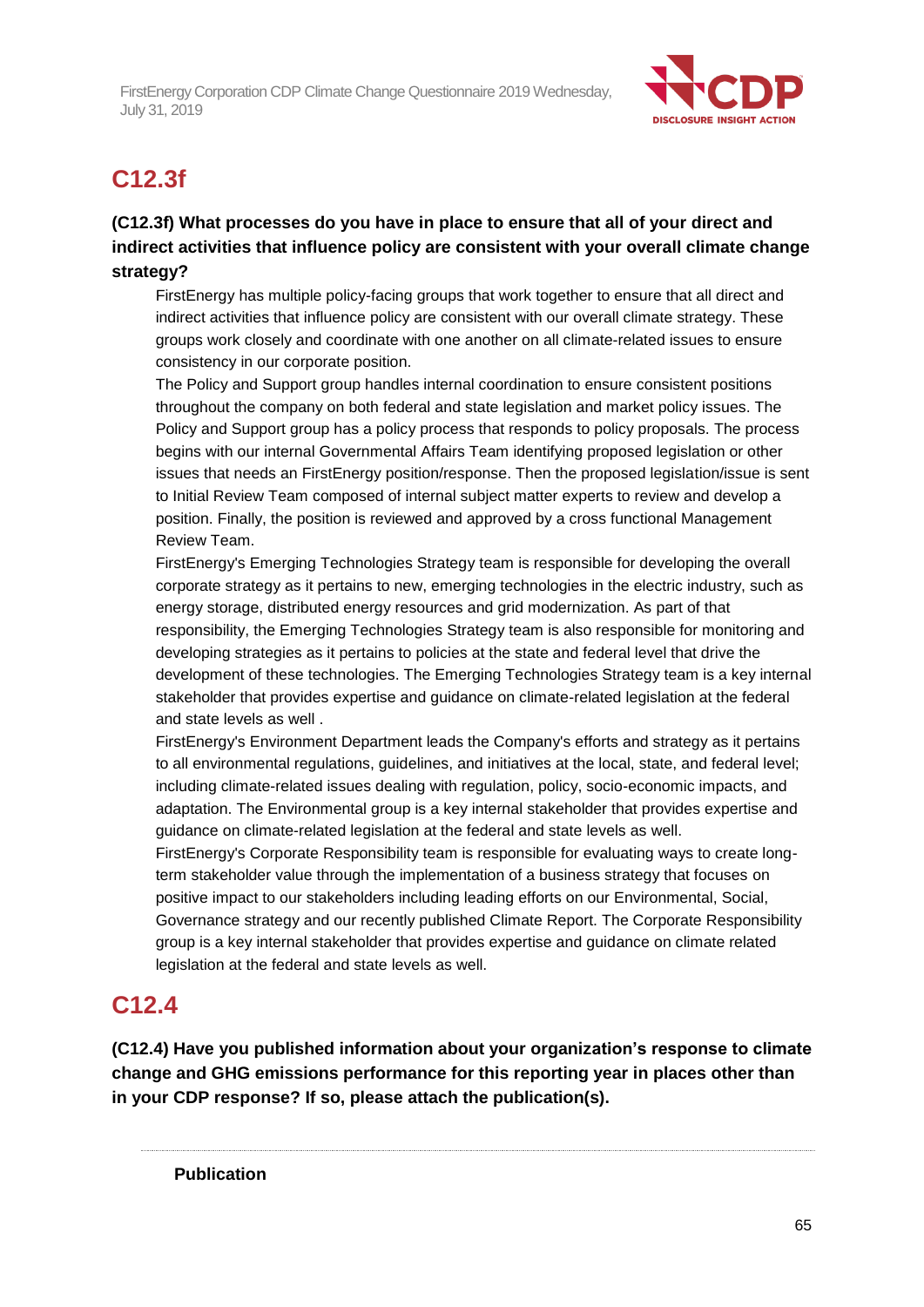

In mainstream reports

#### **Status**

**Complete** 

### **Attach the document**

FirstEnergy 2018 Climate Report.pdf

#### **Page/Section reference**

#### **Content elements**

Governance Strategy Risks & opportunities Emissions figures Emission targets

#### **Comment**

## **Publication**

In mainstream reports

#### **Status**

Complete

#### **Attach the document**

FirstEnergy 2018 Annual Report.pdf

#### **Page/Section reference**

#### **Content elements**

Governance Strategy Risks & opportunities Emissions figures Emission targets

### **Comment**

**Publication**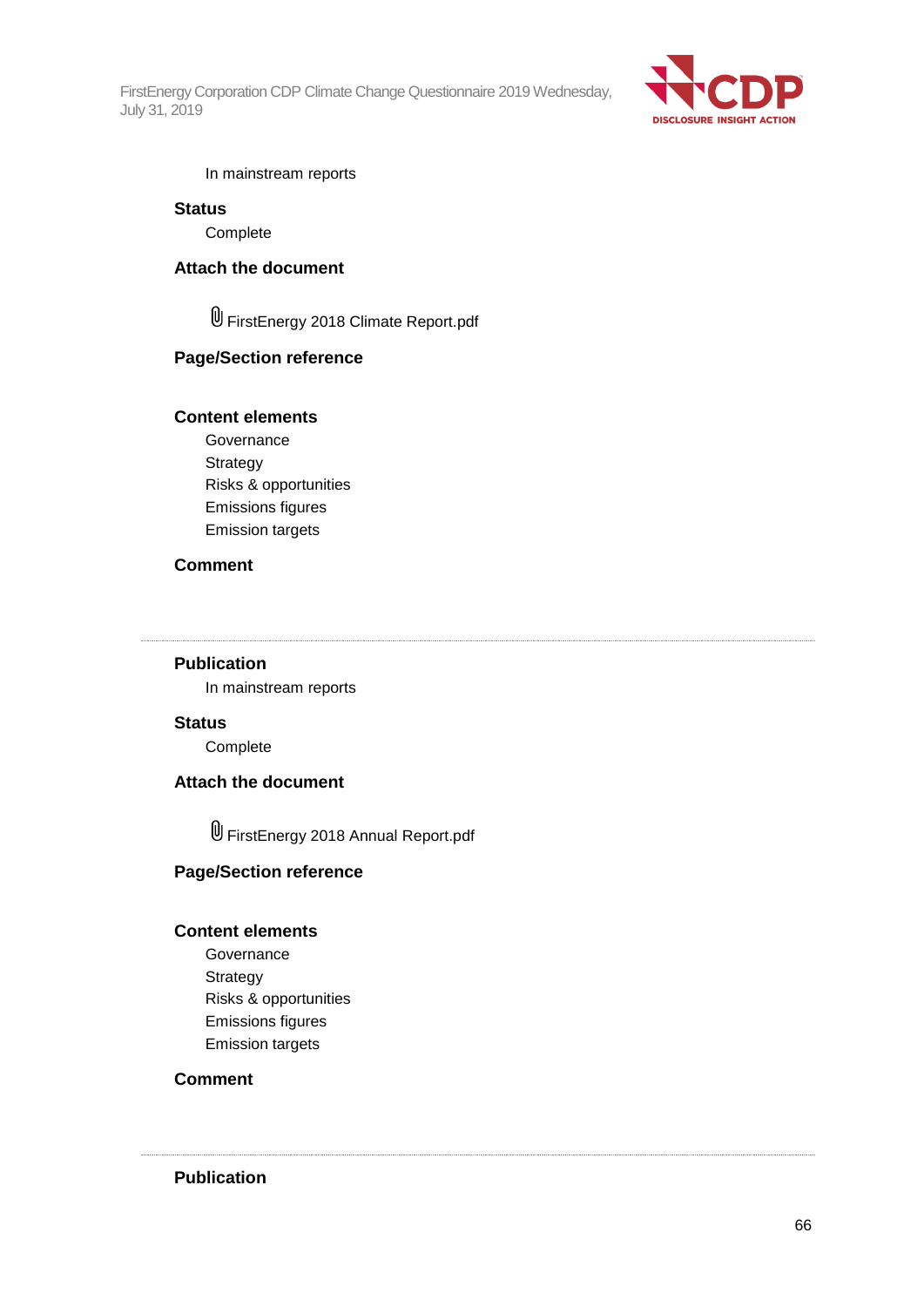

In mainstream reports

### **Status**

**Complete** 

## **Attach the document**

2019 Proxy Statement.PDF

## **Page/Section reference**

**Content elements Governance Strategy** Risks & opportunities

## **Comment**

# **C14. Signoff**

## **C-FI**

**(C-FI) Use this field to provide any additional information or context that you feel is relevant to your organization's response. Please note that this field is optional and is not scored.**

## **C14.1**

**(C14.1) Provide details for the person that has signed off (approved) your CDP climate change response.**

|       | <b>Job title</b>                                 | <b>Corresponding job category</b> |
|-------|--------------------------------------------------|-----------------------------------|
| Row 1 | Senior Vice President and Chief Strategy Officer | Other C-Suite Officer             |

# **Submit your response**

## **In which language are you submitting your response?**

English

### **Please confirm how your response should be handled by CDP**

|                             | <b>Public or Non-Public Submission</b> | I am submitting to |
|-----------------------------|----------------------------------------|--------------------|
| I am submitting my response | Public                                 | Investors          |